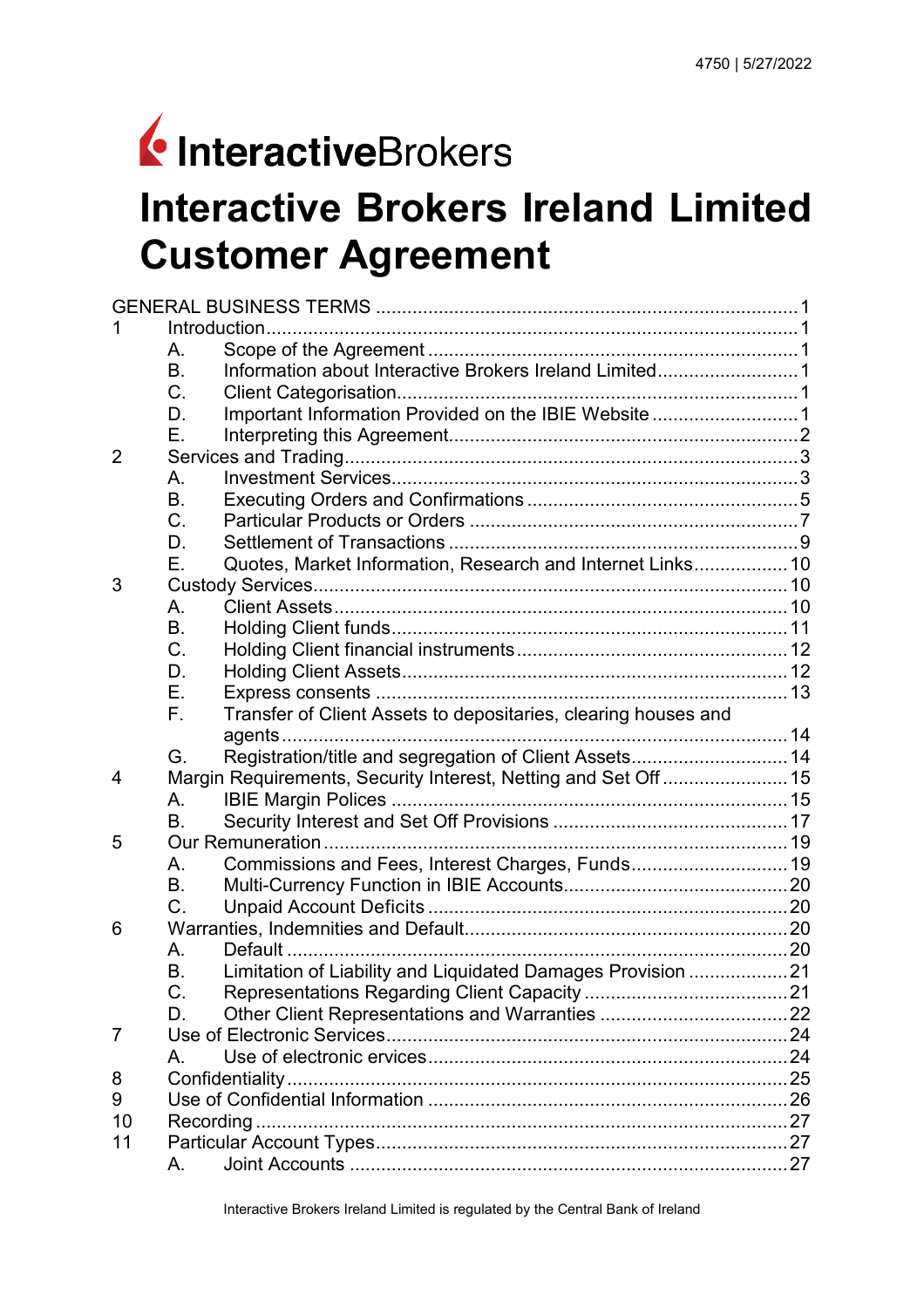|                                                                             | <b>B.</b>                                                           |  |  |  |  |  |
|-----------------------------------------------------------------------------|---------------------------------------------------------------------|--|--|--|--|--|
|                                                                             | $C_{\cdot}$                                                         |  |  |  |  |  |
| 12                                                                          |                                                                     |  |  |  |  |  |
|                                                                             | Α.                                                                  |  |  |  |  |  |
|                                                                             | В.                                                                  |  |  |  |  |  |
| 13                                                                          |                                                                     |  |  |  |  |  |
|                                                                             | A                                                                   |  |  |  |  |  |
| 14                                                                          |                                                                     |  |  |  |  |  |
|                                                                             | Α.                                                                  |  |  |  |  |  |
|                                                                             | В.                                                                  |  |  |  |  |  |
|                                                                             | $C_{\cdot}$                                                         |  |  |  |  |  |
|                                                                             | D.                                                                  |  |  |  |  |  |
|                                                                             | F.                                                                  |  |  |  |  |  |
|                                                                             | F.,                                                                 |  |  |  |  |  |
| 15                                                                          |                                                                     |  |  |  |  |  |
|                                                                             |                                                                     |  |  |  |  |  |
|                                                                             |                                                                     |  |  |  |  |  |
|                                                                             |                                                                     |  |  |  |  |  |
|                                                                             |                                                                     |  |  |  |  |  |
| APPENDIX 1 Overview of Differences in Regulatory Protections for Retail and |                                                                     |  |  |  |  |  |
|                                                                             |                                                                     |  |  |  |  |  |
|                                                                             | APPENDIX 2 Risk warnings and information on financial instruments47 |  |  |  |  |  |
| APPENDIX 3 Information Statement in Accordance with Article 15 of the       |                                                                     |  |  |  |  |  |
|                                                                             |                                                                     |  |  |  |  |  |
| APPENDIX 4 Client Consent to Accept Electronic Records and                  |                                                                     |  |  |  |  |  |
|                                                                             |                                                                     |  |  |  |  |  |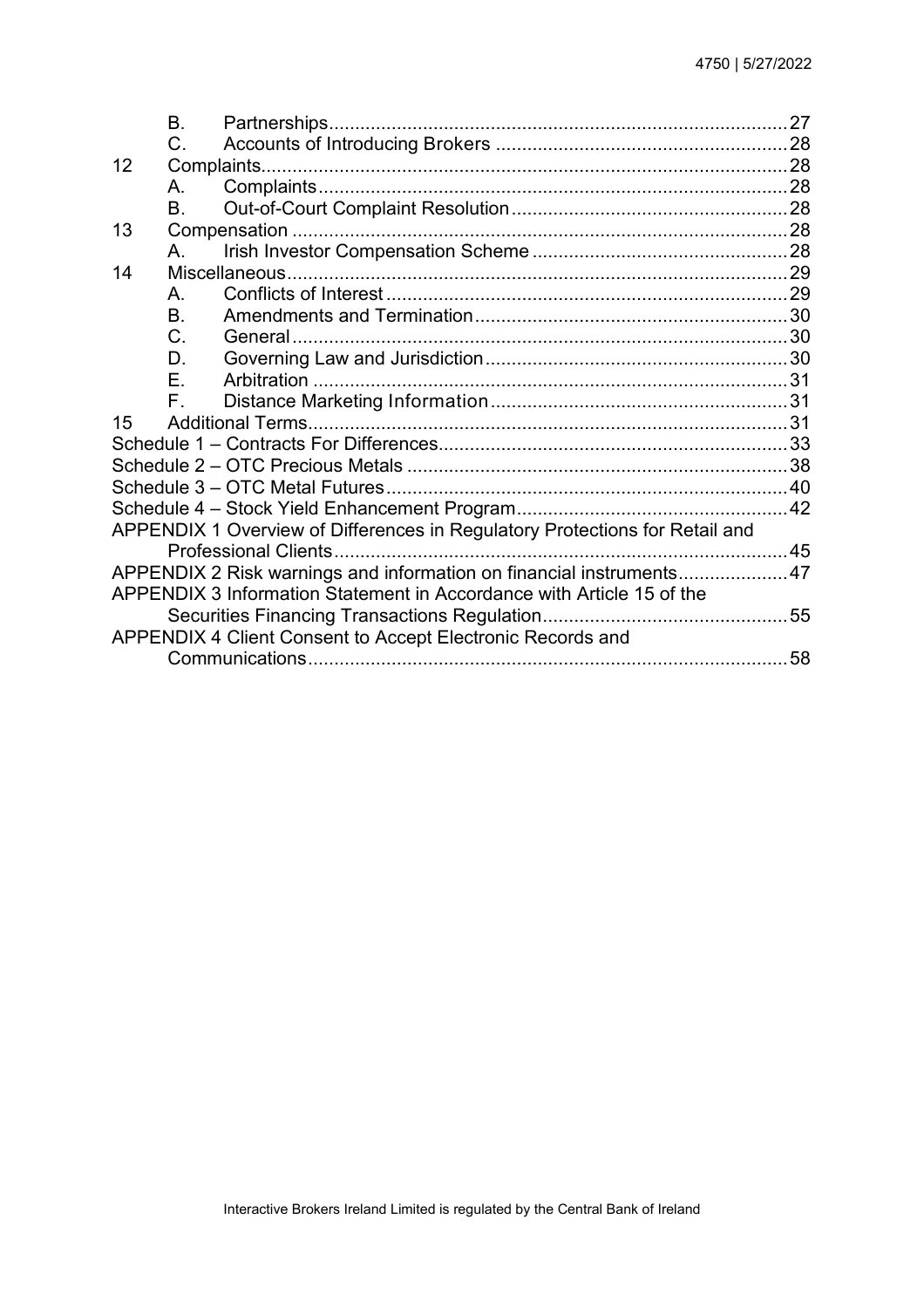### **GENERAL BUSINESS TERMS**

# <span id="page-2-2"></span><span id="page-2-1"></span><span id="page-2-0"></span>**1 Introduction**

### **A. Scope of the Agreement**

- (i) These General Business Terms together with the attached Schedules (as appropriate) and Appendices describe the basis of the relationship between the client ("**you**", "**your**" or "**Client**") and IBIE (as defined below) and sets out the terms for the provision of execution, clearing and related services as set forth in Clause [2](#page-4-0) (the "**Customer Agreement**" or "**Agreement**"). The Agreement also contains information, which we are required to provide you under Ireland's regulatory regime. You agree to provide your consent to the terms of this Agreement, and execute this Agreement, by way of electronic signature.
- (ii) To help you find your way around our General Business Terms, we have briefly summarised their content in the "Guide to our General Business Terms" as contained in the "Description of Our Services and Fees" document that has been provided to you separately.

### <span id="page-2-3"></span>**B. Information about Interactive Brokers Ireland Limited**

Interactive Brokers Ireland Limited ("**IBIE**", "**we**" or "**us**") is a company incorporated under the laws of Ireland and registered with the Irish Companies Registration Office with company registration number 657406. Its registered office is at 10 Earlsfort Terrace, Dublin 2 D02 T380. You can contact us by telephone or electronically through the IBIE website at [www.interactivebrokers.ie.](http://www.interactivebrokers.ie/) IBIE is regulated by the Central Bank of Ireland ("**CBI**"). IBIE is included in the CBI register of authorised firms under number C423427. The CBI's address is New Wapping Street, North Wall Quay, Dublin 1, D01 F7X3. The CBI's website is [www.centralbank.ie.](http://www.centralbank.ie/)

### <span id="page-2-4"></span>**C. Client Categorisation**

Unless we have specifically notified you in writing to the contrary, we have categorised you as a Retail Client under the rules set out in the MiFID Regulations. **You expressly consent and agree to your Client categorisation.** Categorisation as a Retail Client affords you the highest degree of consumer protection under the MiFID II Rules. You have the right to request a different client categorisation, although we are not bound to agree to such a request. However, if we do agree to such a request and you are re-categorised, you will lose the benefit of certain protections (as summarised in Appendix 1) set out under the MiFID II Rules. If, following such a request, you are re-categorised as a Professional Client, you must keep us informed of any change in your circumstances which may affect your categorisation as a Professional Client. We will specifically notify you in writing if we have categorised you as a Professional Client.

### <span id="page-2-5"></span>**D. Important Information Provided on the IBIE Website**

- (i) **You expressly consent and agree that we may provide certain information to you by way of a durable medium other than paper (such as by way of e-mail and/or client portal).**
- (ii) **You expressly consent and agree that we may provide certain information not personally addressed to you by way of our website or such other website as you are notified of by us from time-to-time.**
- (iii) Where IBIE provides important information about its products and services on the IBIE website this may include information about margin requirements, adjustments arising from corporate actions, settlement and delivery procedures, order execution policies, tax treatment, and other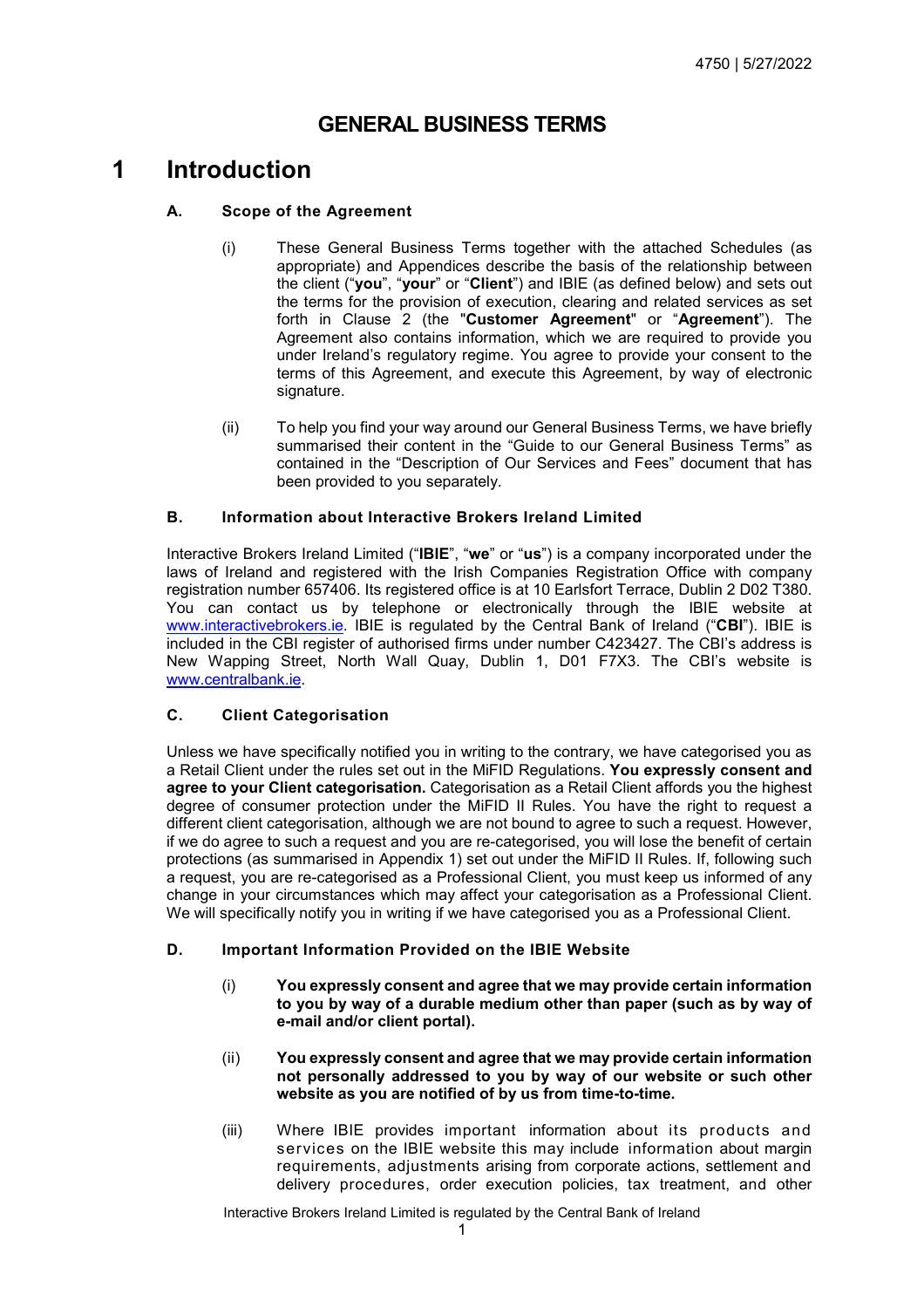matters. You confirm that you have regular access to the Internet, and consent to us providing you with information through our website at [www.interactivebrokers.ie](http://www.interactivebrokers.ie/) or such other website as may from time to time be communicated to you.

### <span id="page-3-0"></span>**E. Interpreting this Agreement**

When used in this Agreement, the words and expressions set out below have the following meanings:

### "**Addendum**"

The document which is appended to the Agreement and which pertains to the provision of services in relation to specific products as indicated therein.

### "**Applicable Laws**"

All applicable laws and all applicable rules and regulations made by any judicial, regulatory, tax or other governmental authority, including, without limitation, the constitutions, articles, by-laws, rules, regulations, policies, procedures and interpretations of the exchanges, markets and clearing houses to which orders are routed or Transactions are executed or cleared, in the course of providing our services to you. These include (but are not limited to) the MiFID II Rules.

### "**Client Assets Rules**"

The rules and regulations applicable to the safekeeping and custody of financial instruments and client funds, including (but not limited to) the MiFID Regulations, the Delegated Regulation, the Delegated Directive and the Investment Firm Regulations.

### "**Delegated Regulation**"

The Commission Delegated Regulation (EU) 2017/565 of 25 April 2016 supplementing Directive 2014/65/EU of the European Parliament and of the Council as regards organisational requirements and operating conditions for investment firms and defined terms for the purposes of that Directive.

### "**Delegated Directive**"

The Commission Delegated Directive (EU) 2017/593 of 7 April 2016 supplementing Directive 2014/65/EU of the European Parliament and of the Council with regard to safeguarding of financial instruments and funds belonging to clients, product governance obligations and the rules applicable to the provision or reception of fees, commissions or any monetary or nonmonetary benefits.

#### "**CFD Measures**"

National product intervention measures issued pursuant to Article 42 of Regulation (EU) No 600/2014 of the European Parliament and of the Council', including the CBI's 'Contracts for Difference Intervention Measure' which came into effect on 1 August 2019, or any equivalent measure(s) imposed by a competent authority in the Member State in which you are located, including by any European authority.

### "**Investment Firm Regulations**"

Central Bank (Supervision and Enforcement) Act (Section 48(1)) (Investment Firms) Regulations 2017.

### "**Interactive Brokers Group**", or "**IB Group**" or "**Group**"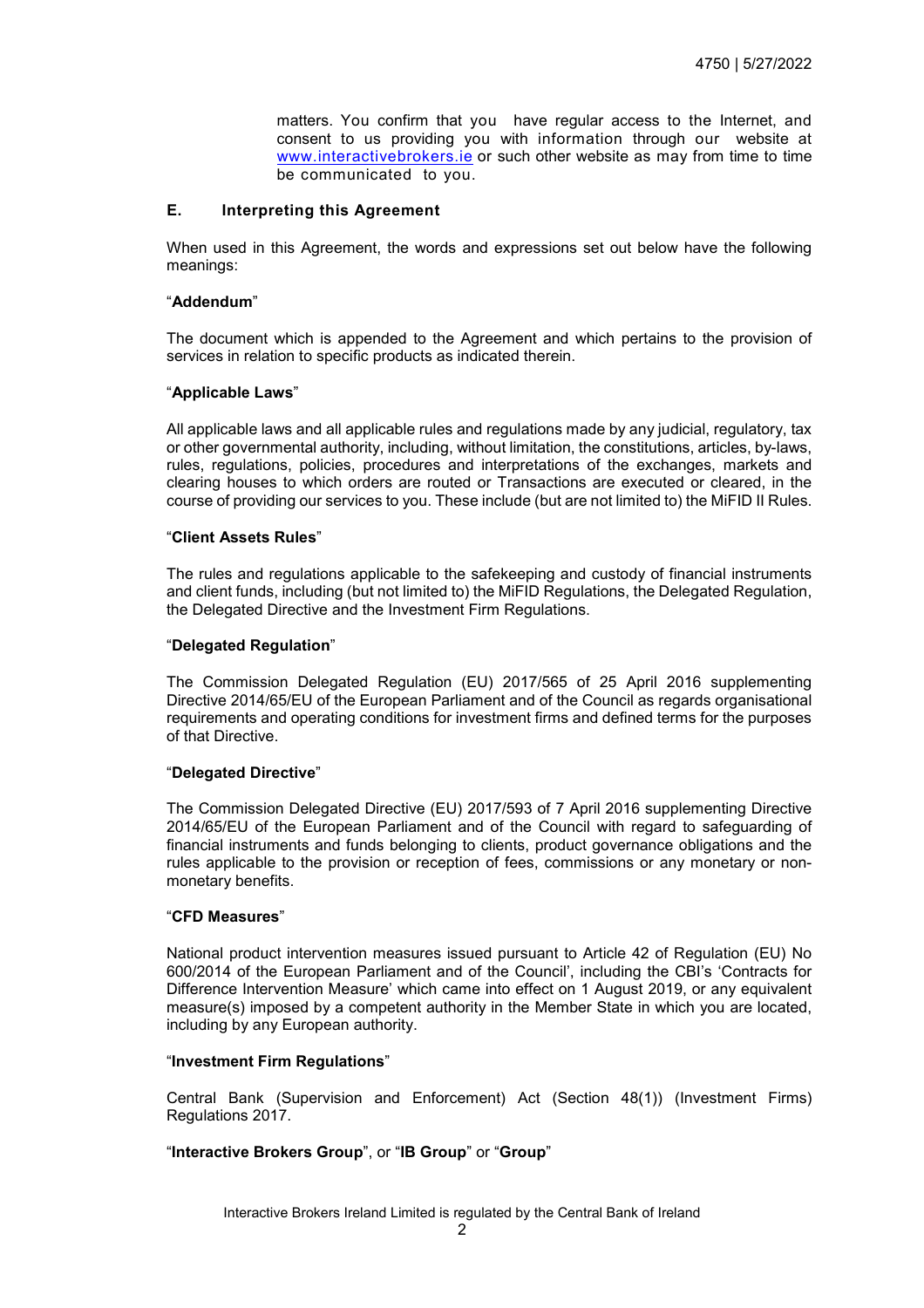IBG LLC and all of its subsidiaries from time to time.

### "**Margin Delegated Regulation**"

The Commission Delegated Regulation (EU) 2016/2251 of 4 October 2016 supplementing Regulation (EU) No 648/2012 of the European Parliament and of the Council on OTC derivatives, central counterparties and trade repositories with regard to regulatory technical standards for risk-mitigation techniques for OTC derivative contracts not cleared by a central counterparty, as amended or restated from time to time.

### "**MiFID Regulations**"

European Union (Markets in Financial Instruments) Regulations 2017 which implemented Directive 2014/65/EU on markets in financial instruments into Irish law.

### "**MiFID II Rules**"

The rules pertaining to the provision of MIFID investment services including but not limited to, Directive 2014/65/EU on markets in financial instruments, the MiFID Regulations, the Delegated Regulation, the Delegated Directive and any supplementing, amending or restating legislation relating to the MiFID investment services regime, which may be introduced from time to time.

# <span id="page-4-1"></span><span id="page-4-0"></span>**2 Services and Trading**

### **A. Investment Services**

- (i) IBIE shall provide the following services to the Client:
	- (a) IBIE shall establish and operate Client account(s) for the trading of investment products and the provision of ancillary services. The account shall be established, maintained and utilised by IBIE and the Client in conformity with the Applicable Laws.
	- (b) Through the Interactive Brokers System ("**IB System**"), IBIE shall accept orders from Clients for the specified investment products ("**Products**") that IBIE may make available from time to time to the type of account for which the Client has been approved and provide for the execution and settlement of such orders ("**Transactions**"). Transactions may be executed and/or settled by IBIE, another affiliate of IBIE, or a non-affiliated party. In providing services to Clients and for Client's account(s), IBIE may utilise the services of one or more of its affiliated companies, and these affiliates shall have the benefit of IBIE's rights and remedies and limitations on liability under this Agreement provided that any such utilisation does not breach any Applicable Laws. For the purposes of this Agreement, where an affiliate is providing services in connection with your account(s), references to IBIE shall include IBIE's affiliates.
	- (c) As set out in Clause [3](#page-11-1) of this Agreement, IBIE shall hold Client funds and safe custody of Client financial instruments and related services.
	- (d) Subject to Applicable Laws, IBIE shall offer a margin trading service to Clients to enable Clients to acquire investment instruments (collectively, "**Margin Trading**").
	- (e) In accordance with Applicable Laws, IBIE shall carry out securities lending operations.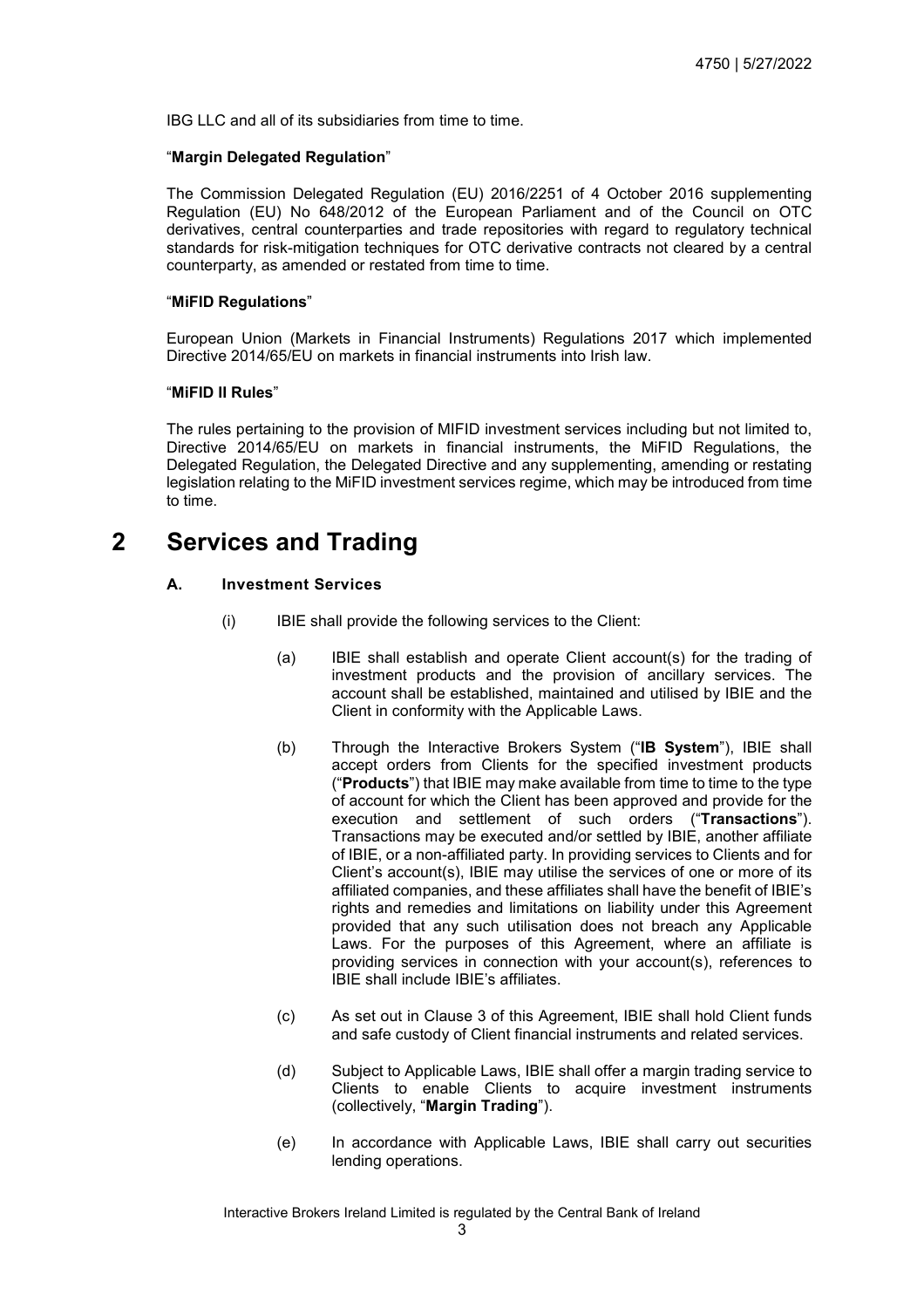(ii) **No Investment, Tax or Trading Advice:** IBIE does not provide investment, tax or trading advice. Our service is merely to provide execution services, meaning that we are only acting on your instructions and will not advise you on any Transaction. In providing these services, IBIE will act honestly, fairly and professionally in accordance with the best interests of its Clients and shall comply with the relevant requirements of the MiFID II Rules.

IBIE employees are not authorised to provide investment advice or recommendations. We may provide you with information about Products, including their terms of performance. However, in providing such information IBIE will not be making any personal recommendation to you or advising you on the merits of any such Product, and you will be responsible for making your own assessment of such information.

- (iii) **Suitability:** For the avoidance of doubt, we are not required to assess the suitability of any Product or service provided or offered to you and you will therefore not benefit from the protection of the MiFID II Rules on suitability assessment. Nothing on the IBIE website is a recommendation or solicitation to buy or sell any investment product.
- (iv) **Appropriateness:** In relation to our services carried out at your initiative which involve non-complex financial instruments, as defined under the MiFID Regulations, we are not required to assess the suitability or appropriateness of the relevant service or product. Where we provide our services in relation to complex financial instruments, as defined under the MiFID Regulations, we are obliged to assess the appropriateness of the Transaction for you by reference to your knowledge and experience and understanding of the risks involved. We might require you to provide us with information regarding your knowledge and experience in the relevant investment field so as to enable us to assess whether the Transaction is appropriate for you. If we do not consider the service or product to be appropriate for you, we will provide you with a warning that the service or product is not appropriate for you. In cases where you elect not to provide the information required for the assessment of the appropriateness, or where you provide insufficient information regarding your knowledge and experience, we hereby expressly warn you that such a decision will not allow us to determine whether the service or product envisaged is appropriate for you. In such case or if you ask to proceed despite being given the relevant warning, we might decline to provide the relevant service or product.
- (v) **Key Information Documents:** You consent to being provided with key information documents ("**KIDs**") for those Products falling under the Packaged Retail and Insurance-based Investment Products Regulation ("**PRIIPs**") by means of a website. The address to such website is displayed both on the Client's Account Management section of the IBIE website and in the contact details page for the relevant Product. The contact details page is hosted in the Interactive Brokers Trader Workstation (the "**IB TWS**") and can also be accessed in the product listing page of the IBIE website. Where you are a Retail Client, you also consent to being provided with a Client Assets KID, which we are obliged to provide Retail Clients with under the Investment Firm Regulations.
- (vi) **IBIE Trades as Agent or Principal:** For Transactions executed on an exchange, IBIE acts as agent in its name for your account. Unless otherwise indicated, IBIE generally acts as principal or riskless principal, therefore in its own name and for its account, in Over the Counter ("**OTC**") Transactions. Your OTC Transactions are executed against IBIE, which may have a long or short position and may profit or lose in connection with the Transaction, or may hedge or effect it against or through an affiliate or third party who may profit or lose. When IBIE accepts an order or executes a Transaction for you where we access external execution venues (including third party Systematic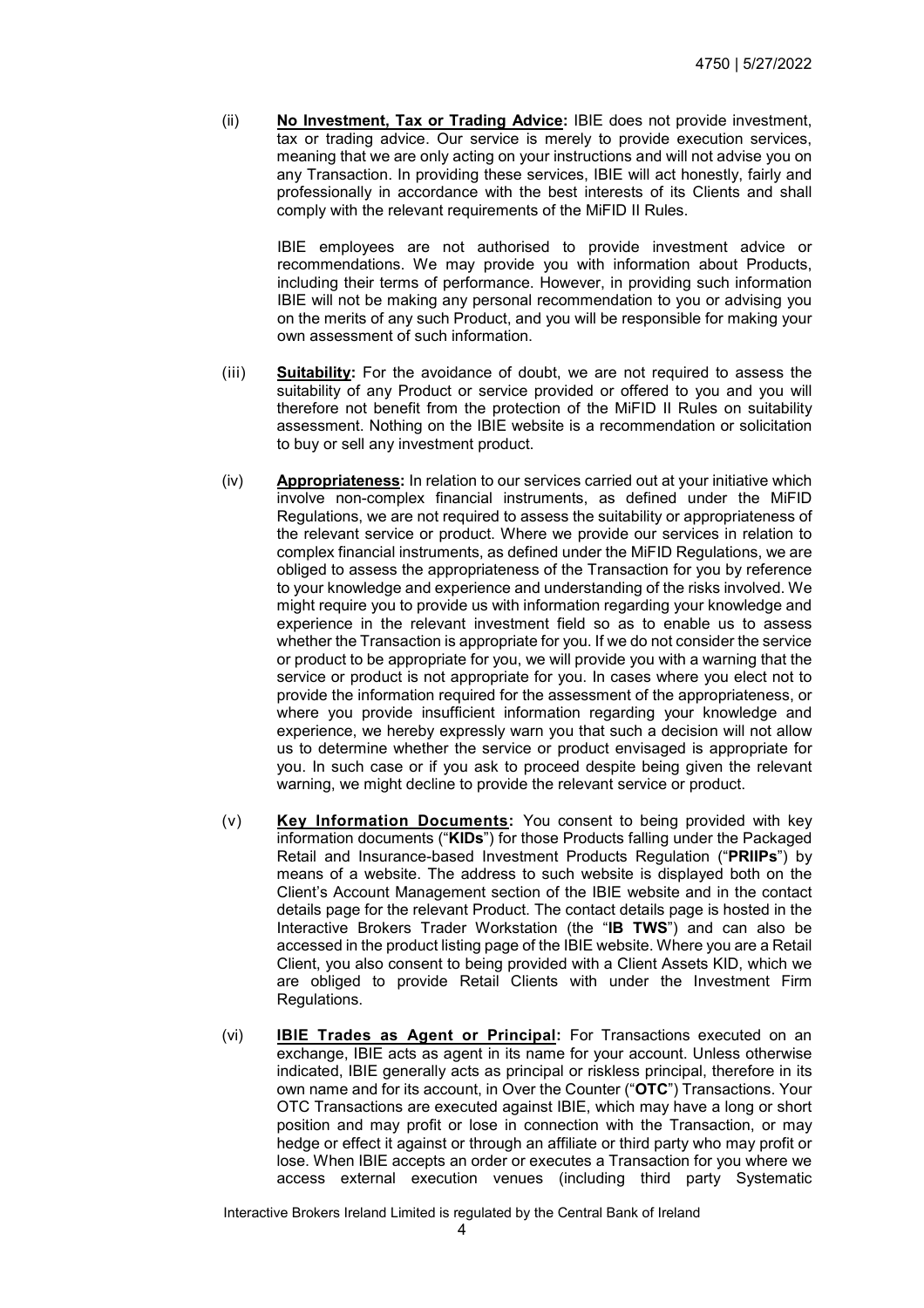Internalisers as defined in the MiFID II Rules) as agent or riskless principal, IBIE does so as an executing broker and not as a Systematic Internaliser.

- (vii) **No Obligation to Trade:** You are not obligated to make any trades under this Agreement. Likewise, IBIE is not obligated to accept any particular order from you and IBIE is not obligated to enter into any Transaction for or with you. IBIE has sole discretion to decide whether to quote a market in particular products, whether to deal or broker deals in particular products and whether to enter into a Transaction with you for particular products. IBIE's entry into a Transaction in a product does not obligate IBIE to continue to deal in that product in the future or enter further transactions with you in that product.
- (viii) **Suspicious Activity:** If IBIE in its sole discretion believes that the Client's account(s) has been involved in any fraud or crime or violation of laws or regulations, or has been accessed unlawfully, or is otherwise involved in any suspicious activity (whether victim or perpetrator or otherwise), IBIE may suspend or freeze the account or any privileges associated with the account, may freeze or liquidate funds or assets, or may utilise any of the remedies in this Agreement for a "Default". We are entitled to report to any relevant regulatory authority any transaction or activity undertaken by you that may constitute a breach by you of any Applicable Laws.
- (ix) **Information on Financial Instruments:** The complexity of financial instruments and the markets on which they are traded require sufficient knowledge on the part of the Client of their characteristics and risks before carrying out any Transaction in the relevant Products. Before executing any Transaction on a Client's behalf, IBIE provides the Client with an information document describing in a general manner the nature and the risks of the most common financial instruments, as set out in Appendix 2 to this Agreement.

#### <span id="page-6-0"></span>**B. Executing Orders and Confirmations**

- (i) **Order Execution Policy**: IBIE will execute the Client's orders in accordance with the terms of our Order Execution Policy. When executing a Client order, IBIE will take all sufficient steps to deliver the best possible result, but we cannot guarantee delivery of best execution on every single order executed on behalf of the Client. This may be for a variety of reasons, including, for example: other dealers/markets may have better prices; IBIE may not have access to every dealer/market; other orders may trade ahead of yours; dealers or market centres may not honour posted prices; or market/dealer rules, decisions or system failures may prevent/delay execution of orders or cause orders not to receive the best possible outcome. A summary of our Order Execution Policy has been published on the IBIE website under 'Forms and Disclosures'. You consent to receiving a copy of our Order Execution Policy in this way. **You expressly consent and agree to: (a) the terms of our Order Execution Policy; and (b) your orders being executed in accordance with the Order Execution Policy. You expressly consent and agree to IBIE executing orders outside of a trading venue (i.e. outside of a regulated market, multilateral trading facility or organised trading facility) in certain circumstances, as is permitted under the terms of the Order Execution Policy.** You have the right to request information from IBIE in respect of the entities with which orders are placed for execution. IBIE will provide this information upon reasonable request from you. In accordance with the MiFID II Rules, each year IBIE will publish information on the top five execution venues IBIE has used in terms of trading volumes for classes of Products. The information will be published on the IBIE website under 'Forms and Disclosures'.
- (ii) **Quotations:** For orders that you send to us, the execution price and confirmation in relation to each Transaction shall reflect our current quotations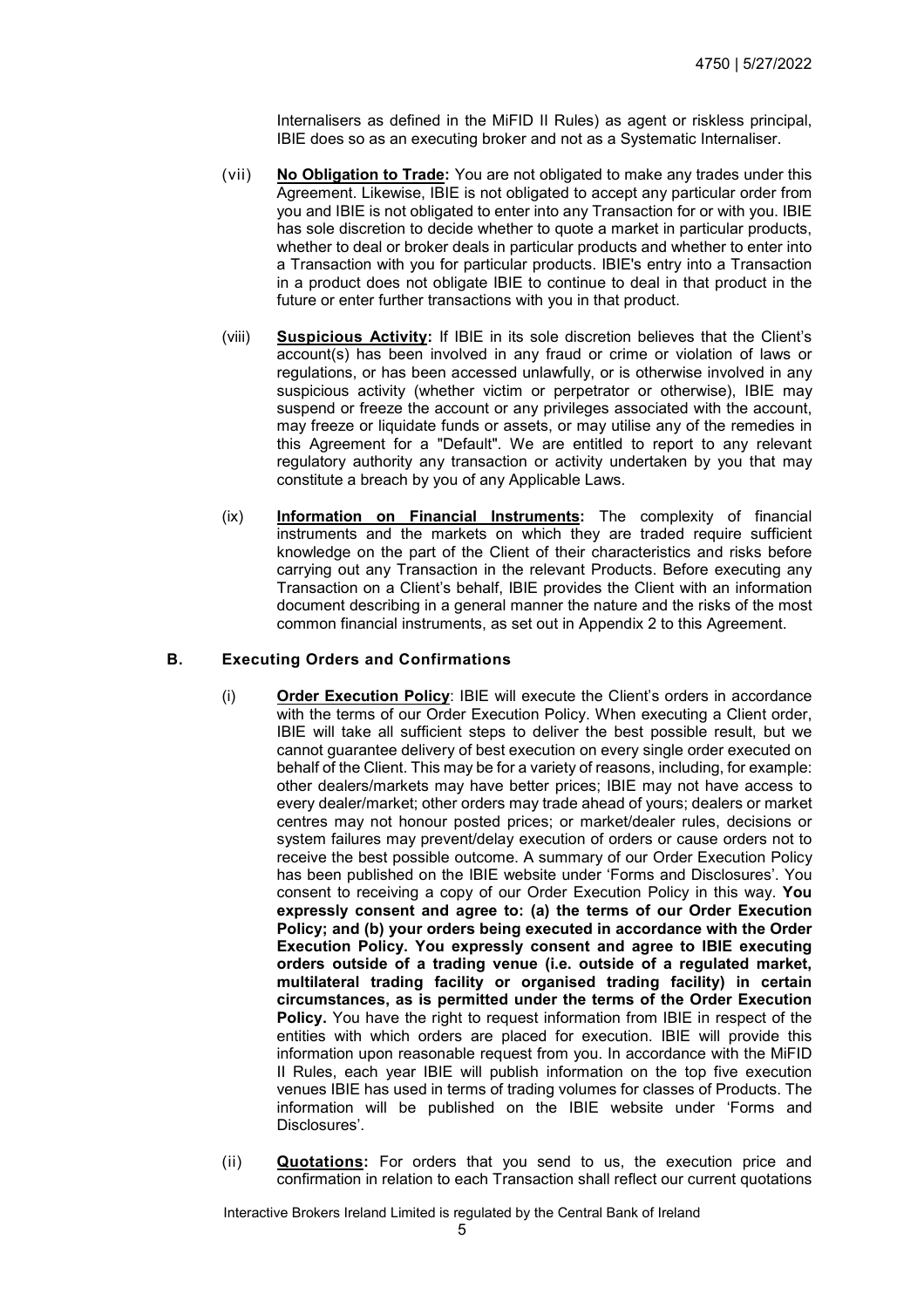within the IBIE platform when your order has been received, has become executable and has been executed by us. Due to inherent delays in telecommunications, a transaction may be executed at a price worse than the displayed quotation (e.g., if another client order has already taken all of the volume at our displayed quote, or if our quote was in the process of being updated when your order was in transit), especially if you use market orders. We therefore strongly recommend the use of client limit orders. **Where you place a client limit order with us in shares which are admitted to trading on a regulated market or traded on a trading venue and that order is not immediately executed under prevailing market conditions, you expressly instruct us not to immediately make the order public.**

- (iii) **Orders; Order Cancellation/Modification:** Orders to sell (buy) a Product when you have a long (short) position will be construed as orders to close out the long (short) position in the amount of the sell (buy) order, and if the size of the sell (buy) order exceeds the long (short) position, will be construed to close the entire position and open a short (long) position in the remaining amount of the order. Once an order or instruction has been given to us, it cannot be cancelled or modified without IBIE's consent. You acknowledge that it may not be possible to cancel/modify an order and that you are responsible for executions notwithstanding a cancel/modify request. IBIE shall have no responsibility for any orders or instructions that were entered by you or your Authorised Users (as defined below) in error and notwithstanding such error we shall be entitled to process them accordingly.
- (iv) **Information Security; Responsibility for Client Orders/Trades:** The Client acknowledges and agrees that the Client is responsible for all orders and instructions The Client consents and agrees that the Client is responsible for all orders and instructions sent to IBIE using the Client's username/password and other security protocols (collectively "**Security Information**"), and that IBIE will assume that such orders and instructions originate from the Client and that IBIE is absolutely entitled to accept such orders and instructions.

The Client will not allow anyone to access the Client's account, unless IBIE is notified and agrees in writing to allow the Client to appoint an authorised user ("**Authorised User**"). The Client agrees that Security Information will only be used by the Client and that the Client's Security Information will not be disclosed to third parties. The Client agrees to put in place and maintain appropriate security arrangements to prevent the theft or unauthorised use of the Client's Security Information, including but not limited to maintaining Security Information in a safe place, using security software, disconnecting from the IBIE website and trading system when not using them, changing passwords periodically, and other measures.

The Client agrees to notify IBIE immediately by contacting the Customer Service Department by telephone and to confirm in writing immediately thereafter or electronically through our website, if the Client suspects or becomes aware of the theft or unauthorised use of Security Information or that the Client's account has been accessed by an unauthorised person.

(v) **Confirmations and Periodic Statements:** IBIE will promptly provide Clients with essential information concerning the execution of an order no later than the first business day following execution of the order by IBIE or on the first business day following the confirmation of execution/cancellation by one of the affiliates of the Interactive Brokers Group or another third party, confirmations of order executions or cancellations. The Client also has the right to request: (i) information about the status of an order; (ii) periodic statements, at least monthly; (iii) information as to where financial instruments or funds or Client may be held; (iv) a summary statement of costs and charges, at least annually; and (v) an illustration of the cumulative effect of costs on returns, at least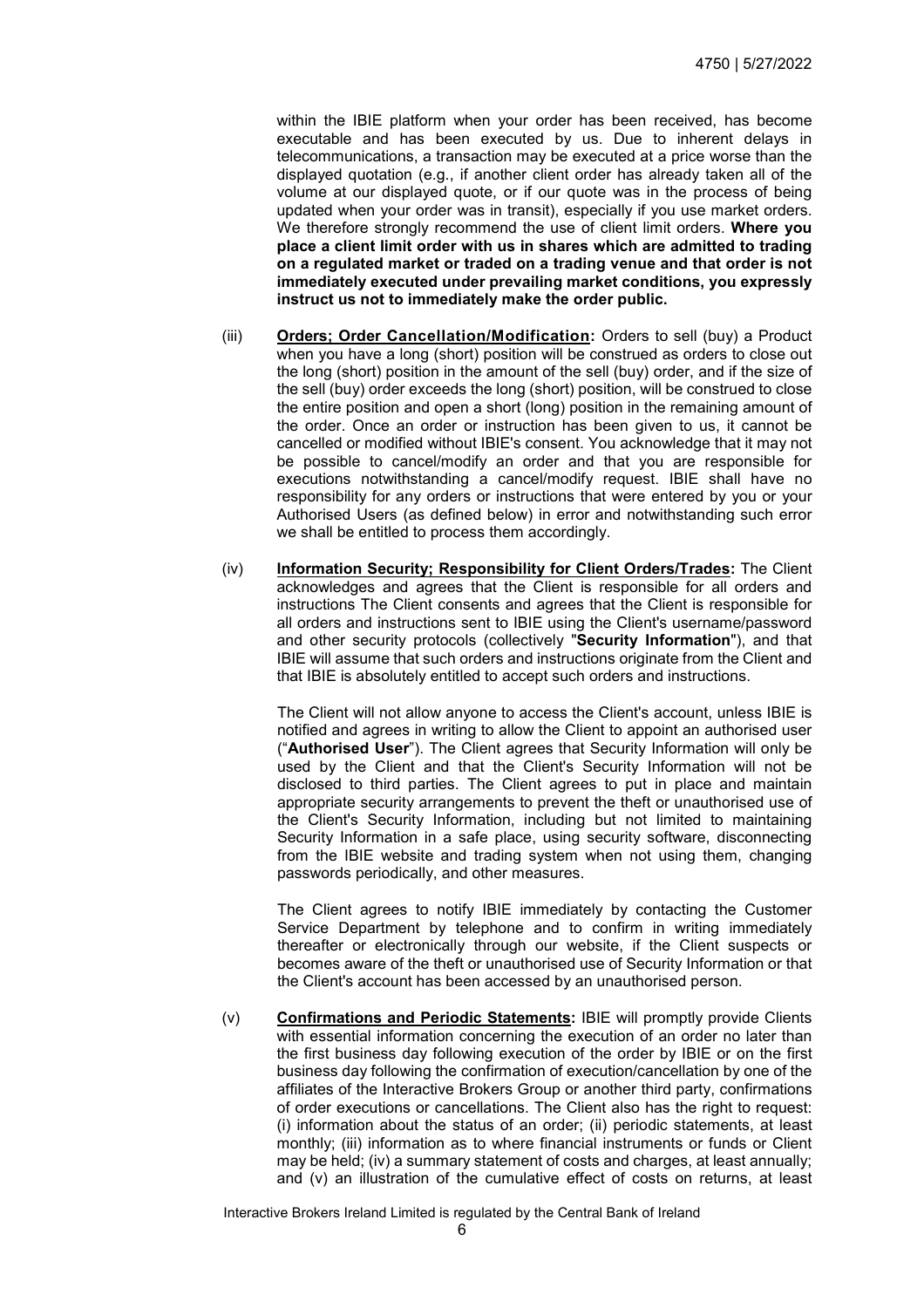annually. Any confirmation, statement or illustration to be provided by IBIE will be displayed on the Client's Account Management section of the IBIE website.

A Transaction shall be deemed executed when your order is confirmed as executed by IBIE. The Client agrees to monitor each order until IBIE confirms execution or cancellation. The Client acknowledges that confirmations of executions or cancellations may be delayed or may be erroneous (e.g., due to computer system issues) or may be cancelled/adjusted under appropriate circumstances. The Client is bound by the actual order execution, if consistent with the Client's order. In the event that a Transaction is confirmed by IBIE as executed, and it is later cancelled by an exchange, trading network or regulatory authority, the confirmed Transaction will also be deemed cancelled and the Client will be informed accordingly.

The Client agrees to notify IBIE immediately by telephone or electronically through the IBIE website if: (i) the Client fails to receive an accurate confirmation of an execution or cancellation; (ii) the Client receives a confirmation that is different than the Client's order; (iii) the Client receives a confirmation for an order that the Client did not place; (iv) the Client receives an account statement, confirmation, or other information reflecting inaccurate orders, trades, balances, positions, margin status, or transaction history; or (v) the Client wishes to request information about the status of an order. The Client acknowledges that IBIE may adjust the Client's account to correct any error. The Client agrees to promptly return to IBIE any assets erroneously distributed to the Client.

### <span id="page-8-0"></span>**C. Particular Products or Orders**

- (i) **Fractional Share Trading:** IBIE allows Clients, directly or through their independent investment advisor or Introducing Broker, to purchase certain stocks ("**Shares**") traded in fractional Shares rather than whole Share quantities. This disclosure outlines the unique features, limitations, and risks associated with trading in and holding fractional Shares.
	- (a) **Capacity** In connection with any fractional Share component of any purchase or sale transaction, IBIE will act as agent for the entire Share order, including the fractional Share component. The Client will always be the beneficial owner of any fractional Shares in their account and all fractional Shares owned by a Client are segregated in IBIE's books and records in the same manner and to the same extent as whole shares owned by such Client.
	- (b) **Transfer of Fractional Shares** While the Client maintains complete day-to-day control of any fractional Shares in their account, fractional Shares are not transferable to another broker. If the Client wants to transfer the holdings in an account to another brokerage firm, the fractional Share holdings cannot be transferred and will need to be liquidated before transfer, which may have tax consequences and may result in commission charges. To effect a request for a transfer of fractional Shares, an order will need to be initiated to close the fractional Share component of the position. Once the, fractional Share components are liquidated, IBIE will then transfer the remaining whole Share quantities. IBIE will charge commissions on closing trades of fractional Share positions.
	- (c) **Available Order Types**  IBIE will only accept certain types of orders for fractional Shares (e.g., market orders, limit orders, stop orders, stop limit orders, etc.). In the event that a client chooses to place an unmarketable limit order with a fractional Share component, the fractional component will not be routed to the market until the order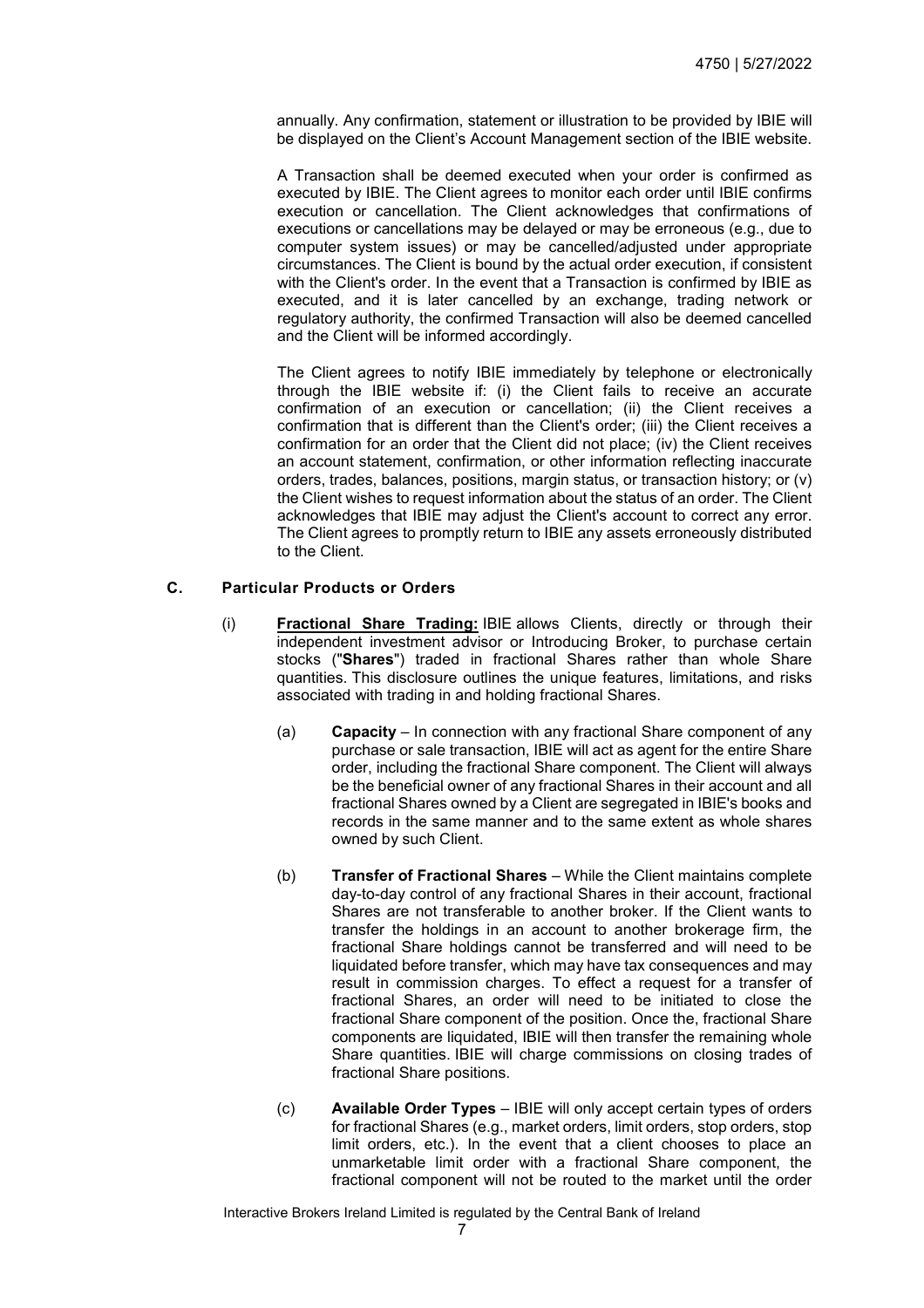becomes marketable (and therefore the fractional portion of the order may not execute at all), even if the order might have executed earlier if submitted for a whole Share quantity.

- (d) **Voting Rights** Clients will not have voting rights for any of the fractional Shares held in their account, will not be able to make voluntary elections on any corporate action (including, without limitation, any tender offers or rights offerings) with respect to such fractional Shares, and IBIE cannot provide clients any other shareholder documentation for any holdings of less than one Share. Clients will, however, receive payments of dividends. In the case of stock dividends (i.e., dividends paid in stock rather than cash), dividends will be received either in the form of Shares or in cash of equivalent value to the number of Shares to which the fractional position would be entitled. Additionally, Clients will otherwise participate normally in any stock splits, mergers or other mandatory corporate actions.
- (e) **Four-Decimal Place Recording**  IBIE records the quantity of fractional Shares traded or otherwise held in a brokerage account down to four decimal places.
- (ii) **Penny Shares:** The Client understands that there is an extra risk of losing money when shares are bought in some smaller companies including penny shares. There is a big difference between the buying price and selling price of these shares. The Client further understands that, if such shares have to be sold immediately, the Client may get back much less than the Client paid for them. The price may change quickly and it may go down as well as up.
- (iii) **Warrants and Derivatives:** The Client represents that the Client has received, read and understands the "Risks warnings and information on financial instruments" set out in Appendix 2 hereto.
- (iv) **Commodity Options:** The Client acknowledges and agrees that commodity option contracts may not be exercised and must be closed out by offset. Except for cash-settled commodity options, if the Client has not offset commodity options contract positions at least one (1) hour prior to the time specified by an exchange for final settlement, IBIE or its affiliates are authorised to do so, or to sell any position into which the option position is converted upon expiration, or to otherwise liquidate the resulting positions, and credit or debit the Client's account accordingly. The Client shall pay IBIE or its affiliates for all costs and expenses related to such liquidations and shall hold IBIE and its affiliates harmless for any actions taken, or not taken, in connection therewith.
- (v) **Close-Out Deadline for Futures Contracts Not Settled in Cash:** For futures contracts that are not settled in cash, but are settled by actual physical delivery of the underlying commodity (including those foreign currency contracts that call for actual delivery of the physical currency and are not on the IB Deliverable Currency List), the Client may not make or receive delivery of the underlying commodity. For long positions not settled in cash, the Client agrees to roll forward or to close-out any position by offset three (3) business days prior to the exchange-specified first notice day (the long "**Close-Out Deadline**"). For short positions not settled in cash, the Client agrees to roll forward or close-out the position by offset three (3) business days prior to the exchange-specified last trade day (the short "**Close-Out Deadline**"). It is the Client's responsibility to make itself aware of the last trading date for such contracts and the Close-Out Deadline. If the Client has not closed out any position in a futures contract not settled in cash by the Close-Out Deadline, IBIE and its affiliates shall have the right to liquidate Client's position in the expiring contract, at any time and in any such manner as IBIE or its affiliates deem necessary, without prior notice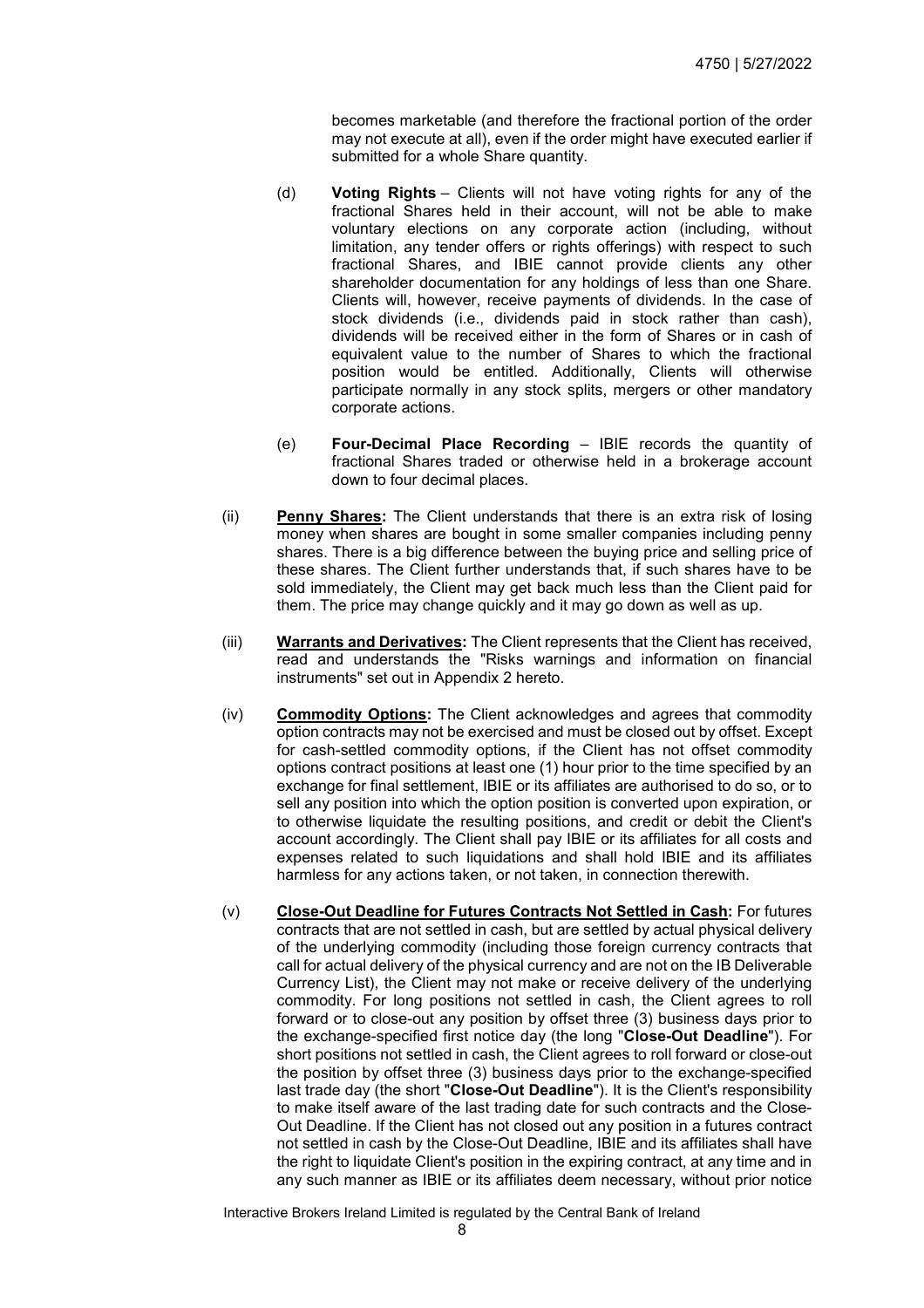to the Client. If the Client fails to close out a futures position and IBIE or its affiliates are unable to close out the position prior to the expiration of the contract, then the Client shall be liable for any and all costs of delivery and the liquidation of the resulting physical currency position.

- (vi) **Non-Readily Realisable Investments:** The Client understands that there is a restricted market for designated investments that are not readily realisable investments, and therefore, it may be difficult to deal in such designated investments or to obtain reliable information about their value. If the Client chooses to trade designated investments that are not readily realisable investments, they do so at their own risk.
- (vii) **Short Sales:** The Client acknowledges that: (i) where permitted short sales may only be effected in a margin account and are subject to initial and maintenance Margin Requirements; (ii) prior to effecting a short sale for the Client, IBIE or its affiliate, as the case may be, must have reasonable assurance that it will be able to borrow such stock on the Client's behalf to effect delivery of such stock to the purchaser; (iii) if IBIE or their affiliate, as applicable, is unable to borrow stock to enable the Client to effect delivery on a short sale, or if IBIE or its affiliate, as applicable, is unable to re-borrow stock in order to satisfy a re-call notice from a stock lender, then IBIE or its affiliate may be subject to a buy-in pursuant to regulatory or clearing house rules. The Client understands that, if IBIE or its affiliate, as applicable, is unable to borrow or re-borrow such stock, or if, for any other reason, IBIE or its affiliates do not wish to carry Client's short position, then IBIE and its affiliates, without notice to Client, are authorised by the Client to cover the Client's short position by purchasing stock on the open market at the then-current market price and Client shall be liable for any resulting losses and all associated costs incurred by IBIE or its affiliate.
- (viii) **Corporate Actions:** Except with respect to proxy materials which IBIE or its affiliate shall transmit to the Client in accordance with Applicable Laws, the Client acknowledges that the Client is responsible for knowing the rights and terms of any securities, options, futures, currencies and investment products in the Client's account including, but not limited to, corporate actions (e.g., whether a security is the subject of a tender or exchange offer, a reorganisation, a stock split or reverse stock split) and that neither IBIE nor its affiliates has any obligation to notify the Client of dates of meetings or to take any other action without specific written instructions that have been sent by the Client to the IB Customer Service Department at [help@interactivebrokers.com](mailto:help@interactivebrokers.com) and have been received by the IB Customer Service Department. The consequences of the Client's failure to timely provide such instructions are entirely the Client's own responsibility.
- (ix) **Matched Principal Trading: You expressly consent and agree to IBIE engaging in matched principal trading, in accordance with the restrictions set out in Regulation 27(2) of the MiFID Regulations.**

### <span id="page-10-0"></span>**D. Settlement of Transactions**

- (i) **Transfer of Funds:** The Client agrees to submit all funds related to any Transaction to the Client's account(s) or, as otherwise made available pursuant to this Agreement, directly to an IBIE client bank account or to a designated financial institution with which IBIE maintains a client account, in accordance with the instructions set out on the IBIE website and in effect. IBIE reserves the right to amend such instructions, in its sole discretion, at any time, upon notice being made by posting the amended instructions on the IBIE website.
- (ii) **Disbursement of Funds:** Funds shall not be disbursed to the Client, until after positions are settled.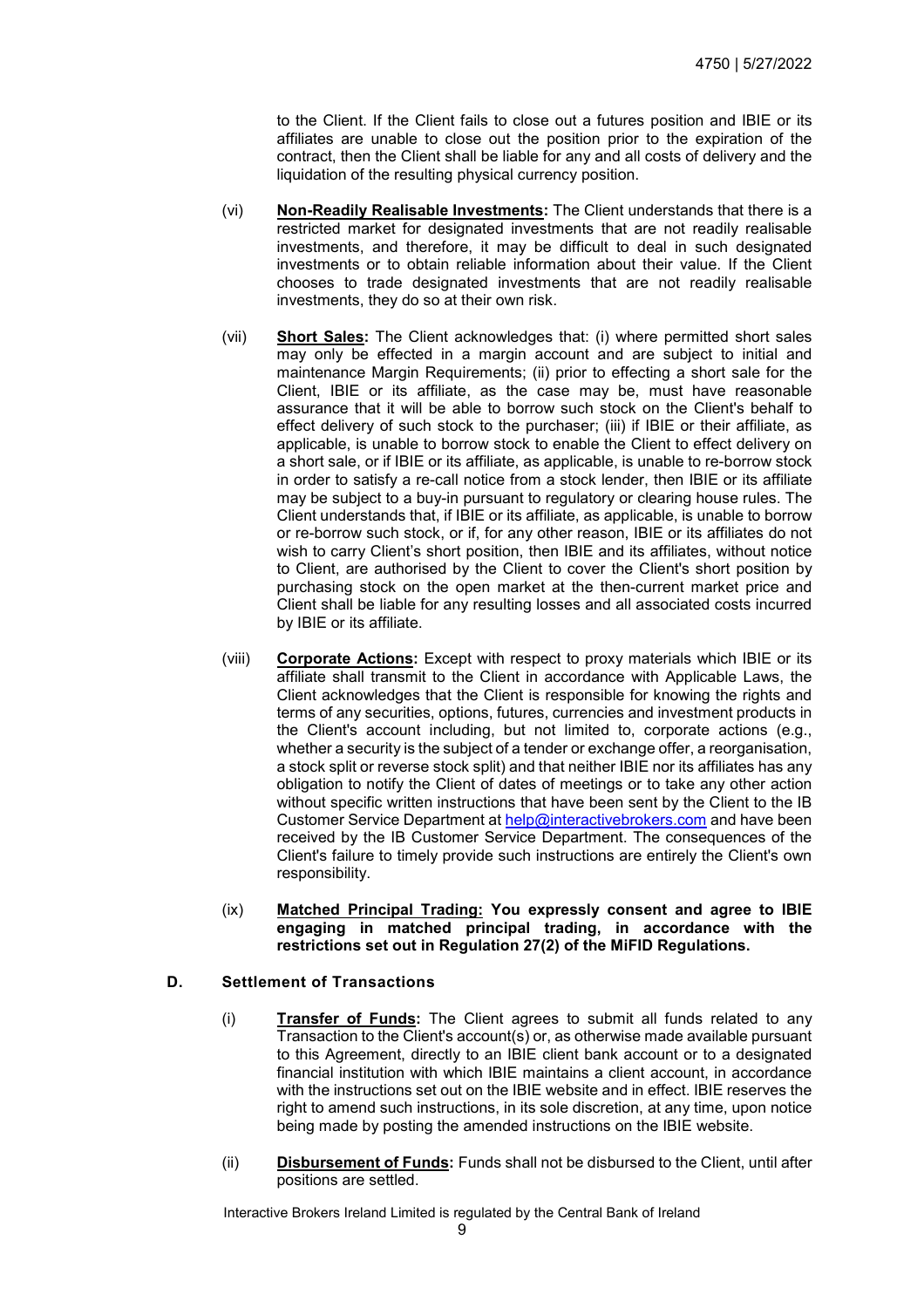- (iii) **Delivery:** If, at any time, either: (1) the Client fails to deliver to IBIE any property previously sold by IBIE on the Client's behalf, or fails to deliver any property in compliance with any Transaction; or (2) IBIE is required or reasonably deems it advisable (whether by reason of the requirements of any exchange, clearing organisation or otherwise) to replace any property delivered by IBIE for the Client's account(s) with other property of like or equivalent kind or amount, then: the Client authorises IBIE, in its discretion, to borrow or to buy any property necessary to make delivery of property in compliance with any Transaction or to replace any such property previously delivered and to deliver the same to such purchaser or other party to whom delivery is to be made, and if IBIE borrows or otherwise acquires property from a third party for such purposes, IBIE may subsequently pay for, or repay the loan of, such property with securities purchased or otherwise acquired for the Client's account(s).
- (iv) **Taxes:** IBIE may, in its discretion, deduct or withhold from any of the Client's account(s) or from any amount due to the Client all forms of tax (whether a tax of Ireland or elsewhere in the world and whenever imposed) in accordance with Applicable Law. In accounting for taxes or in making deductions or withholdings of tax, IBIE may estimate the amounts concerned.

### <span id="page-11-0"></span>**E. Quotes, Market Information, Research and Internet Links**

- (i) Quotes, news, research and information accessible through IBIE (including through links to outside websites) ("**Information**") may be prepared by independent providers. The Information is the property of IBIE, the providers or their licensors and is protected by law. The Client agrees not to reproduce, distribute, sell or commercially exploit the Information in any manner without the written consent of IBIE or the providers. IBIE reserves the right to terminate access to the Information. None of the Information constitutes a recommendation by IBIE or a solicitation to buy or sell. Neither IBIE nor the providers guarantee accuracy, timeliness, or completeness of the Information, and Client should consult an advisor before making investment decisions.
- (ii) RELIANCE ON QUOTES, DATA OR OTHER INFORMATION IS AT THE CLIENT'S OWN RISK. IN NO EVENT WILL IBIE OR THE PROVIDERS BE LIABLE FOR CONSEQUENTIAL, INCIDENTAL, SPECIAL OR INDIRECT DAMAGES ARISING FROM USE OF THE INFORMATION. THERE IS NO WARRANTY OF ANY KIND, EXPRESS OR IMPLIED, REGARDING THE INFORMATION, INCLUDING WARRANTY OF MERCHANTIBILITY, WARRANTY OF FITNESS FOR A PARTICULAR USE, OR WARRANTY OF NON- INFRINGEMENT. IBIE IS NOT RESPONSIBLE FOR DETERMINING WHETHER CLIENT IS ENTITLED TO RECEIVE OR SUBSCRIBE TO ANY RESEARCH SERVICES LISTED ON THE IBIE WEBSITE OR FOR THE CLIENT COMPLIANCE WITH APPLICABLE RULES IN RELATION TO RESEARCH SERVICES. THE CLIENT UNDERTAKES TO NOTIFY IBIE IF THE CLIENT CONSIDERS NOT TO BE ENTITLED TO ACCEPT AND RETAIN ANY OF THE RESEARCH SERVICES LISTED ON THE IBIE WEBSITE. Subscription to research services is subject to the charges disclosed on the IBIE website. The Client may pay for the subscription directly from your own resources, from a separate research payment account, or as otherwise permitted under applicable rules.

# <span id="page-11-2"></span><span id="page-11-1"></span>**3 Custody Services**

### **A. Client Assets**

(i) The following provisions set out the terms and conditions of our custody services. Please refer to the Client Assets Key Information Document ("**CAKID**"), which has been provided to you separately. The objective of the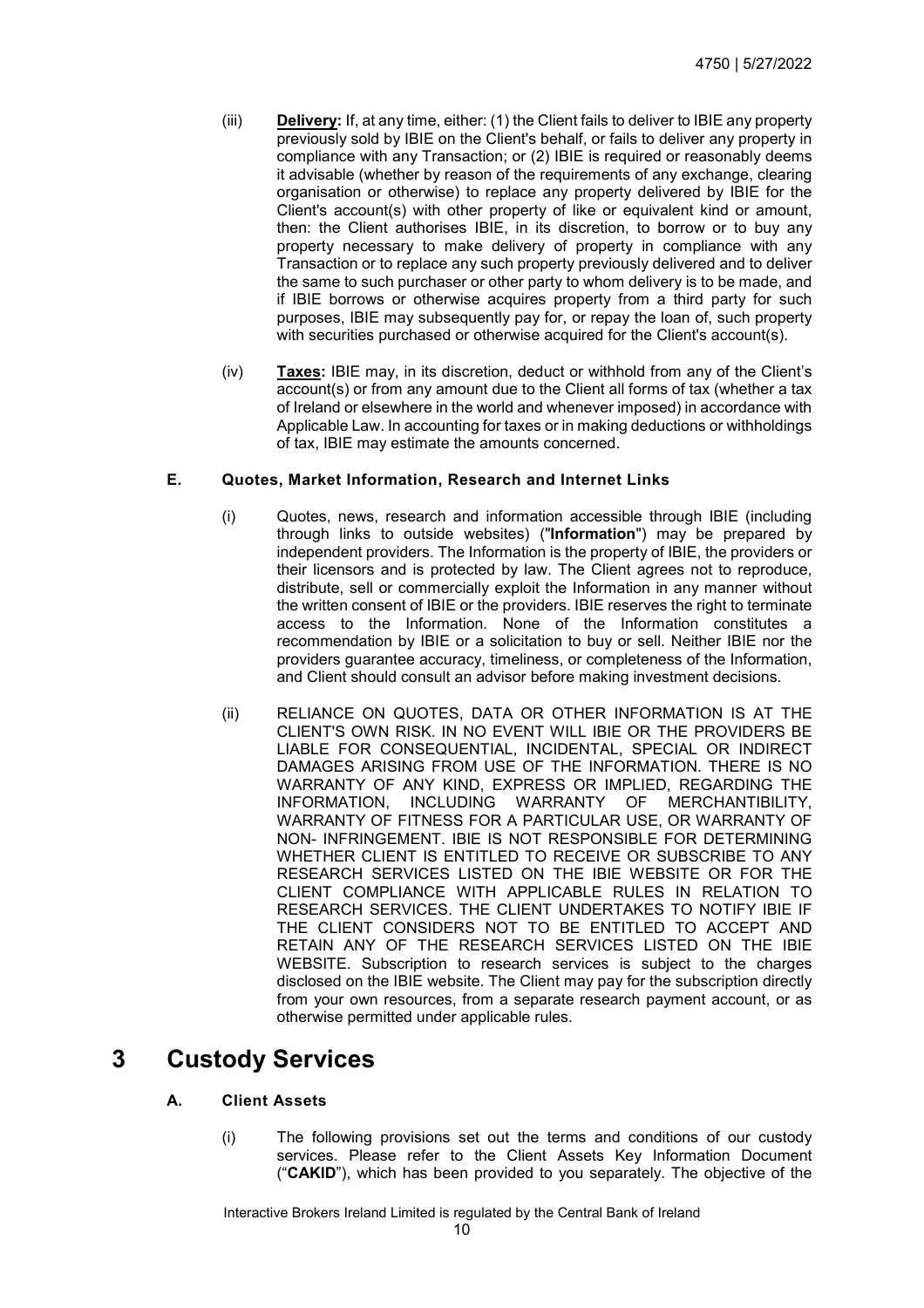CAKID is to provide you with important information (in addition to that set out in the Customer Agreement) to help you understand how and where Client funds and Client financial instruments (together, "**Client Assets**") will be held by IBIE, and to highlight the associated risks.

- (ii) For Transactions that are subject to this Agreement, IBIE holds Client Assets on trust for the benefit of Clients and provides safe custody services.
- (iii) This Customer Agreement sets out the terms of use of your Client Assets by IBIE and the terms pursuant to which your Client Assets may be dealt with by IBIE.

### <span id="page-12-0"></span>**B. Holding Client funds**

- (i) Client funds will be held by IBIE in accordance with the Client Assets Rules, which among other things, require IBIE to segregate Client funds from IBIE's own funds, for example by depositing them in one or more bank account(s). To the extent permitted by the Client Asset Rules, we may allow another organisation, such as an exchange, clearing house or an intermediate broker, which may include affiliates, to hold Client funds for the purpose of a Transaction for you through or with that organisation, or to meet any obligation.
- (ii) IBIE shall exercise due skill, care and diligence when selecting a bank(s) to hold Client funds, including the expertise and market reputation of any such bank(s), and IBIE shall periodically, and at least on annual basis, review the bank(s) it has selected to hold Client funds. IBIE shall also consider any legal or regulatory requirements or market practices related to the holding of Client funds that could adversely affect Clients' rights. However, IBIE is not responsible under any circumstances for any facts, omissions or default of any bank chosen by it to hold Client funds. In the event of the insolvency or any other analogous proceedings of a third party holding Client funds, any shortfall in the amount of money in the relevant Client bank accounts may be insufficient to satisfy the claim of all clients in respect of those accounts and you will share proportionally in the shortfall with other creditors of the third party.
- (iii) Where we hold Client funds in a pooled account on your behalf, we will endeavour to hold it in the same currency as your other Client funds. However, where this is not practical, we will ensure an equivalent amount of Client funds, based on the prevailing exchange rate, is placed in one of our pooled accounts each day on your behalf. In the event of the insolvency of IBIE, the amount of funds held in the pooled account on your behalf may differ to the value of your Client funds, when valued at the prevailing exchange rate at a later date.
- (iv) Interest is only paid to Clients on individually designated Client Asset deposit accounts opened with a bank. Interest is not paid on Client funds held in the course of settlement or on Client funds held in pooled Client Asset deposit accounts. Where interest is paid, it is calculated from the date we place money on deposit up to the date of withdrawal. The rate of interest paid on Client funds will vary from time to time and between banks with whom we place Client funds. We are under no obligation to notify you of any changes in the applicable interest rates. Client funds held by us will be handled in accordance with the Client Asset Rules. While there is no obligation on IBIE to ensure interest is payable on Client funds held in Client Asset accounts, we will, as an additional service to our Clients, use our reasonable endeavours, to seek to earn a competitive interest rate on Client funds held in Client Asset deposit accounts with an eligible bank or credit institution. IBIE may retain interest earned on your Client Assets where such Client Assets are held in a third party client asset account.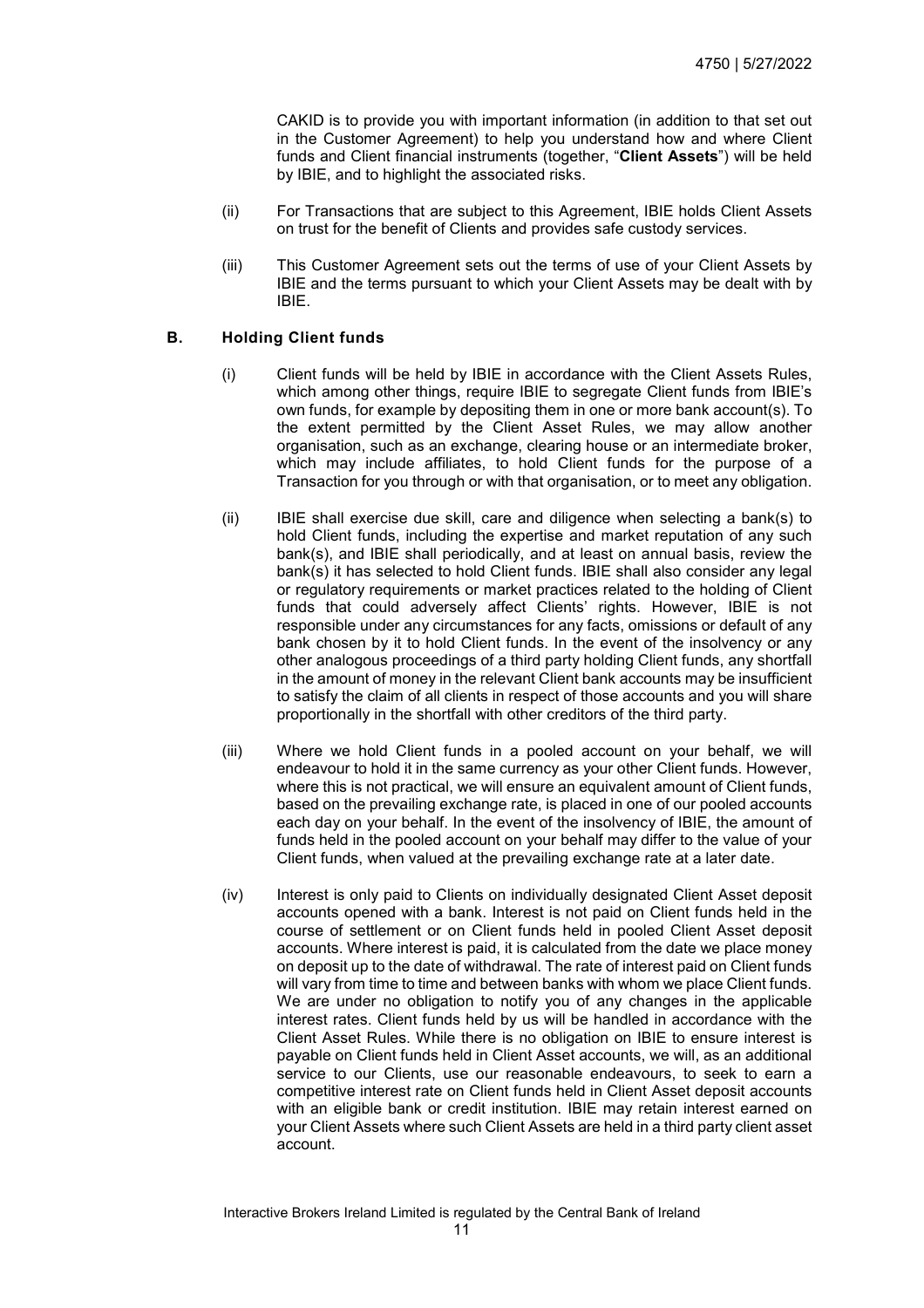(v) **You expressly consent and agree that some or all of your Client funds may be placed in qualifying money market funds.** You expressly acknowledge that where Client funds are placed in a qualifying money market fund, those Client funds will not be held in accordance with the requirements for the safeguarding of Client funds set out in the Client Asset Rules. Where Client funds are placed in a qualifying money market fund, the units or shares in the fund will be held in accordance with the requirements for holding Client financial instruments under the Client Asset Rules. IBIE will exercise due skill, care and diligence when selecting a qualifying money market fund and IBIE will review and monitor such placement at regular intervals.

### <span id="page-13-0"></span>**C. Holding Client financial instruments**

- (i) Where we hold Client financial instruments as custodian in accordance with the Client Assets Rules, we may use IBIE affiliates or an unaffiliated third party to act as sub-custodian in respect of Client financial instruments. These subcustodians may hold Client financial instruments in accounts at central securities depositaries or with other sub-custodians.
- (ii) You authorise us to arrange for Client financial instruments to be held with a sub-custodian or other third party in one or more jurisdictions outside of Ireland or the European Economic Area ("**EEA**"). In some cases, Client financial instruments which are held overseas will be subject to different settlement, legal and regulatory requirements than those that apply in Ireland or in the EEA. In some jurisdictions, local law might not allow Client financial instruments to be separately identifiable from IBIE's financial instruments or those of the subcustodian. You might be at greater risk of loss if the sub-custodian fails.
- (iii) Where we appoint a sub-custodian we will exercise due skill, care and diligence in selecting and periodically reviewing the sub-custodian. IBIE will take into account the expertise and market reputation of the third party as well as any legal requirements relating to the holding of Client financial instruments that could adversely affect clients' rights. However, save as provided under the Client Assets Rules, we will not be liable for their acts or omissions, insolvency or dissolution. We also do not accept responsibility for the obligations of any other sub-custodians, including central securities depositaries or clearing or settlement systems and we shall not be responsible in the event of their default.
- (iv) We will not deposit Client financial instruments held on your behalf with a third party in a third country that does not regulate the holding and safekeeping of Client financial instruments for the account of another person unless one of the following conditions is met: (a) the nature of the Client financial instruments or of the investment services connected with those instruments requires them to be deposited with a third party in that third country; or (b) where you are a Professional Client, you request in writing that we deposit them with a third party in that third country.
- (v) We will not enter into arrangements for securities financing transactions in respect of Client financial instruments held on your behalf, or otherwise use such Client financial instruments for our own account or the account of another client unless we have received written confirmation from you of either the counterparty credit ratings acceptable to you or that you do not wish to specify such a rating.

### <span id="page-13-1"></span>**D. Holding Client Assets**

(i) IBIE or any relevant sub-custodian will be responsible for claiming and receiving dividends, interest payments and other entitlements arising from the Client Assets held in custody for you. You will be informed of your rights in respect of corporate actions by notification through the online client portal.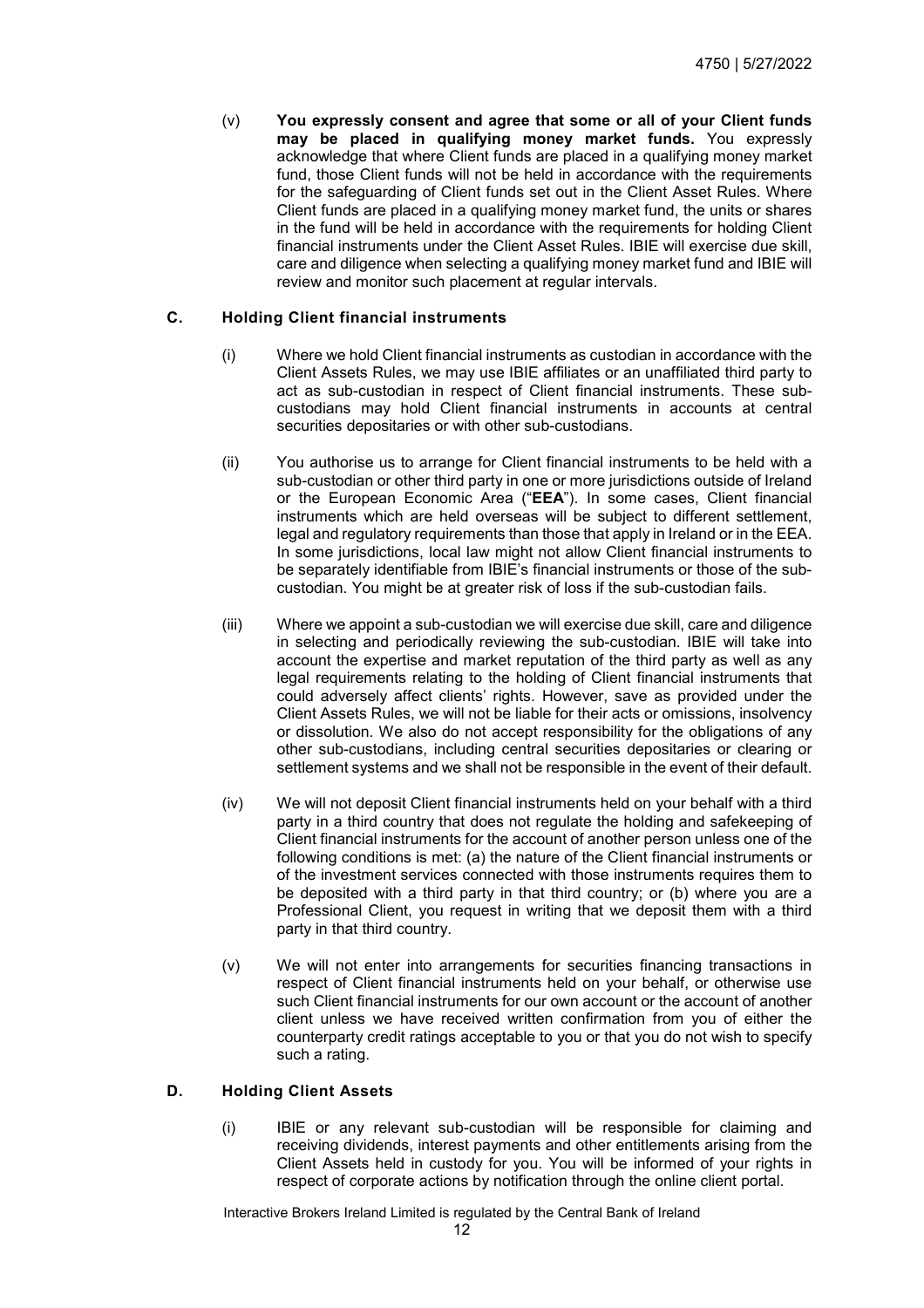- (ii) IBIE will not notify you of Annual General Meetings or Extraordinary General Meetings applicable to your investments, nor will IBIE exercise any voting rights attached to your investments, unless you specifically request us to do so.
- (iii) Information on the institutions with which Client Assets are to be held can be found at a set of the set of the set of the set of the set of the set of the set of the set of the set of the [https://gdcdyn.interactivebrokers.com/Universal/servlet/Registration\\_v2.formS](https://gdcdyn.interactivebrokers.com/Universal/servlet/Registration_v2.formSampleView?formdb=4350) [ampleView?formdb=4350.](https://gdcdyn.interactivebrokers.com/Universal/servlet/Registration_v2.formSampleView?formdb=4350)
- (iv) Client Assets may be held with a bank or other third party outside of Ireland or the EEA. Where Client Assets are held with a bank or other third parties outside of Ireland or the EEA, to the extent permitted by the Client Assets Rules, the legal and regulatory regime applying to such bank or other third party may differ to that applicable in Ireland or the EEA and your rights in relation to that bank or other third party may be treated differently to the way it would be treated if it were held in Ireland. Therefore, an insolvency of this bank or other third party may lead to the inability of such bank or organisation to repay/return the Client Assets.
- (v) Where IBIE holds Client Assets in bank account(s) or with other third parties, such Client Assets may be pooled. This means that in the event of IBIE's failure you do not have a claim against a specific sum or securities held in a specific account, and your claim may only be for a share of the total Client Assets held in that pool. Any shortfall held in that pool would be borne by you rateably in accordance with your entitlements in respect of the Client Assets. In such circumstances, you may not receive an amount equal to the individual sum owing to you.
- (vi) In the case of collateral margined transactions, please refer to the additional provided in Clause 4B(ii) of this Agreement.

### <span id="page-14-0"></span>**E. Express consents**

#### **You expressly consent and agree that**:

- (i) IBIE may use Client financial instruments on own account.
- (ii) IBIE may use Client financial instruments to enter into securities financing transactions and / or use such Client financial instruments on own account or for the account of another person or client(s) of IBIE on specified terms agreed between us.
- (iii) Where Client financial instruments are held in an omnibus account(s) which is maintained by a third party, IBIE may enter into arrangements for securities financing transactions, or otherwise use the Client financial instruments held in the omnibus account(s) for IBIE's own account or the account of another person on specified terms agreed between us.
- (iv) IBIE may register your Client Assets in the name of an eligible nominee, and in such circumstances, the Client Assets will not be registered in your name.
- (v) Client assets may be held in a pooled account with a third party.
- (vi) IBIE has a right of use of your Client Assets, in accordance with Clause [4B\(ii\)](#page-18-1) of this Agreement.
- (vii) You are responsible for ensuring that all orders and instructions received by IBIE from you in respect of the Client Assets are accurate in all respects and IBIE will not accept any liability arising from any inaccuracy.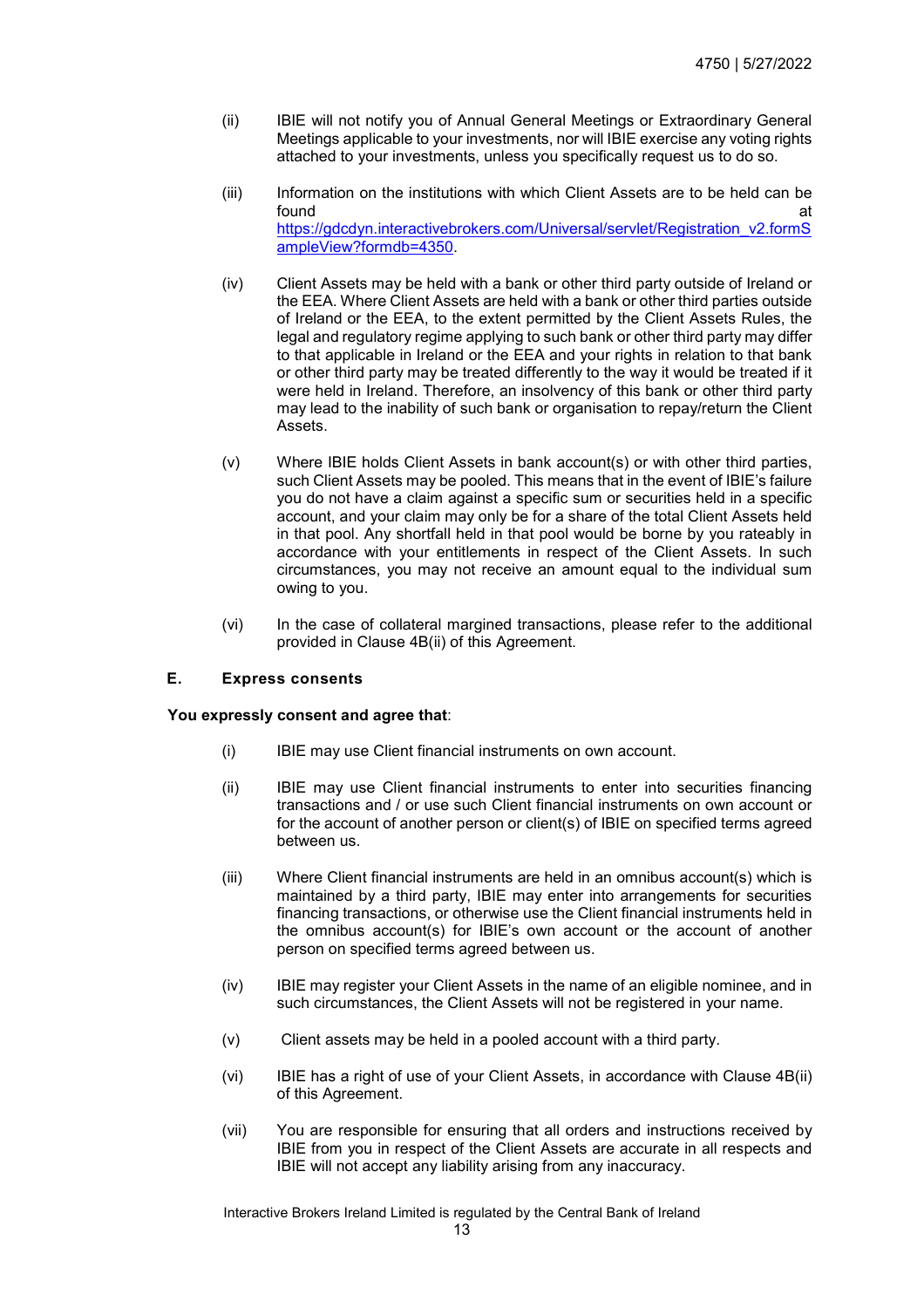- (viii) IBIE may deposit your Client Assets with a third party outside of Ireland.
- (ix) Where IBIE holds Client Assets in account(s) with other third parties, your Client Assets may be pooled with the client assets of other clients of IBIE or other persons.
- (x) IBIE may retain interest earned on your Client Assets where such Client Assets are held in a third party client asset account.
- (xi) IBIE may deposit Client financial instruments with a third party in a jurisdiction, or one or more jurisdictions, outside of Ireland and the EEA, which does not regulate the holding and safekeeping of financial instruments.
- (xii) In the case of collateral margined transactions:
	- (a) IBIE may pledge, charge or grant a security arrangement over the Client Assets to a relevant party or an eligible custodian;
	- (b) IBIE may use your Client Assets as security for IBIE's own obligations; and
	- (c) IBIE may return to you Client Assets other than the original Client Assets.

### <span id="page-15-0"></span>**F. Transfer of Client Assets to depositaries, clearing houses and agents**

You authorise us and our sub-custodians to hold or transfer Client Assets or entitlements to them to securities depositaries, clearing or settlement systems, account controllers or other participants in the relevant systems in the course of providing the services. Such Client Assets or entitlements will be separately identifiable, to the extent allowed by local law, from any assets or entitlements held in the same system for our own account. These entities may be located in or outside of the jurisdiction in which we provide services to you.

### <span id="page-15-1"></span>**G. Registration/title and segregation of Client Assets**

- (i) In order to show that Client Assets are not available to IBIE creditors, IBIE will ensure that its records show that Client Assets are held for Clients and that they do not belong to IBIE, sub-custodians or any other customers of IBIE.
- (ii) Where Client Assets are held by a sub-custodian, save as provided under the Client Assets Rules, we cannot guarantee that you would not lose your Client Assets if the sub-custodian fails. Where there is a default by a sub-custodian resulting in a shortfall, you may be required to share in that shortfall in proportion to the value of the Client Assets which our sub-custodian holds for you with other clients.
- (iii) Client Assets held or deposited with us cannot be put up as security, in whole or in part for any of your obligations towards another third party without the written consent from IBIE. You also cannot use Client Assets held with us as security for a loan without our prior written consent.
- (iv) Subject to Clause [3](#page-11-1) herein, registration of Client Assets in the name of IBIE or sub-custodian may mean you lose incentives and shareholder benefits attaching to securities.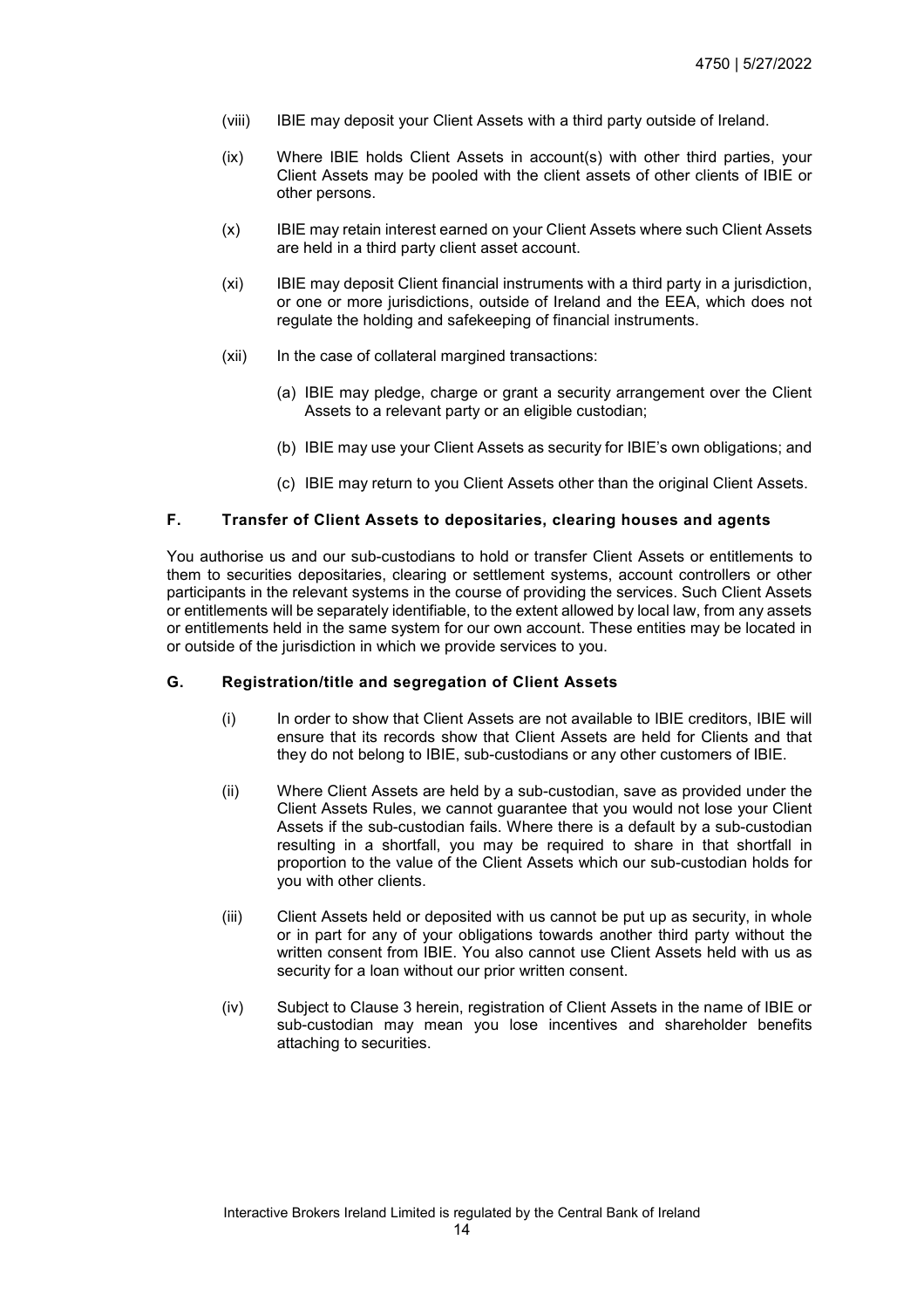# <span id="page-16-0"></span>**4 Margin Requirements, Security Interest, Netting and Set Off**

### <span id="page-16-1"></span>**A. IBIE Margin Polices**

- (i) **Risk of Margin Trading:** Margin Trading is highly risky and, may result in a loss of funds greater than Client has deposited in the account.
- (ii) **Margin Requirements and Changes to Margin Requirements:** Margin trading is subject to IBIE's margin requirements ("**Margin Requirements**"), which may include initial margin and/or maintenance margin requirements. IBIE's Margin Requirements may exceed the margin required under rules of exchanges or clearing houses or governmental or other regulatory agencies. IN ORDER TO PROTECT THE FIRM AND ALL OF OUR CLIENTS, IBIE MAY MODIFY MARGIN REQUIREMENTS FOR ANY OR ALL CLIENTS FOR ANY OPEN OR NEW POSITIONS AT ANY TIME, IN IBIE'S SOLE DISCRETION. Margin Requirements may be increased for particular Clients for some or all Products in IBIE's sole discretion (e.g., in the event of a concentrated position or other risk factors). For the purposes of initial margin requirements, unless you notify us otherwise, we have categorised you as an entity which does not fall within the initial margin requirements mandated by the Margin Delegated Regulation. To ensure we adhere to all regulatory requirements, **IF YOU DO FALL WITHIN THE INITIAL MARGIN BY THE MARGIN DELEGATED REGULATION, YOU UNDERTAKE TO NOTIFY US PROMPTLY OF YOUR CHANGE IN STATUS**.
- (iii) **Valuation:** The market values/prices used to compute the equity in any account and/or to compute the Margin Requirements shall be determined in IBIE's sole discretion and may differ from the values/prices disseminated by exchanges or other market data sources. Among other things, IBIE may calculate its own index values, Exchange Traded Fund ("**ETF**") values or derivatives values, and IBIE shall have sole discretion whether to value securities, futures, OTC Products or other investment products based on bid price, offer price, midpoint or using some other method. You acknowledge that IBIE may use a valuation methodology that is more conservative than the marketplace as a whole and that this may effectively constitute a higher "house" Margin Requirement, which IBIE has a right to establish.

IBIE's house Margin Requirements or risk control parameters may include leverage ratio limits or position size limits for securities, commodities, currencies, OTC Products or other products (for example, IBIE may limit the ratio by which the gross position value of the account may exceed the equity of the account and limit the ratio by which unsettled transactions may exceed account equity). These limits address situations in which there may be little or no apparent market risk in holding a position but there may be settlement or other risk. If these limits are reached or exceeded, your account may not be able to engage in new trades and existing positions may be liquidated without notice.

(iv) **Requirement to Maintain Sufficient Margin Continuously, at all Times, Including Intraday:** The Client shall monitor their account so that at all times the account contains sufficient equity to meet Margin Requirements. The Client shall maintain, without notice or demand, sufficient equity at all times to continuously meet Margin Requirements. IBIE may reject any order if the account has insufficient equity to meet Margin Requirements, and may delay processing any order while determining margin status. Formulas for calculating Margin Requirements on the IBIE website are indicative only and may not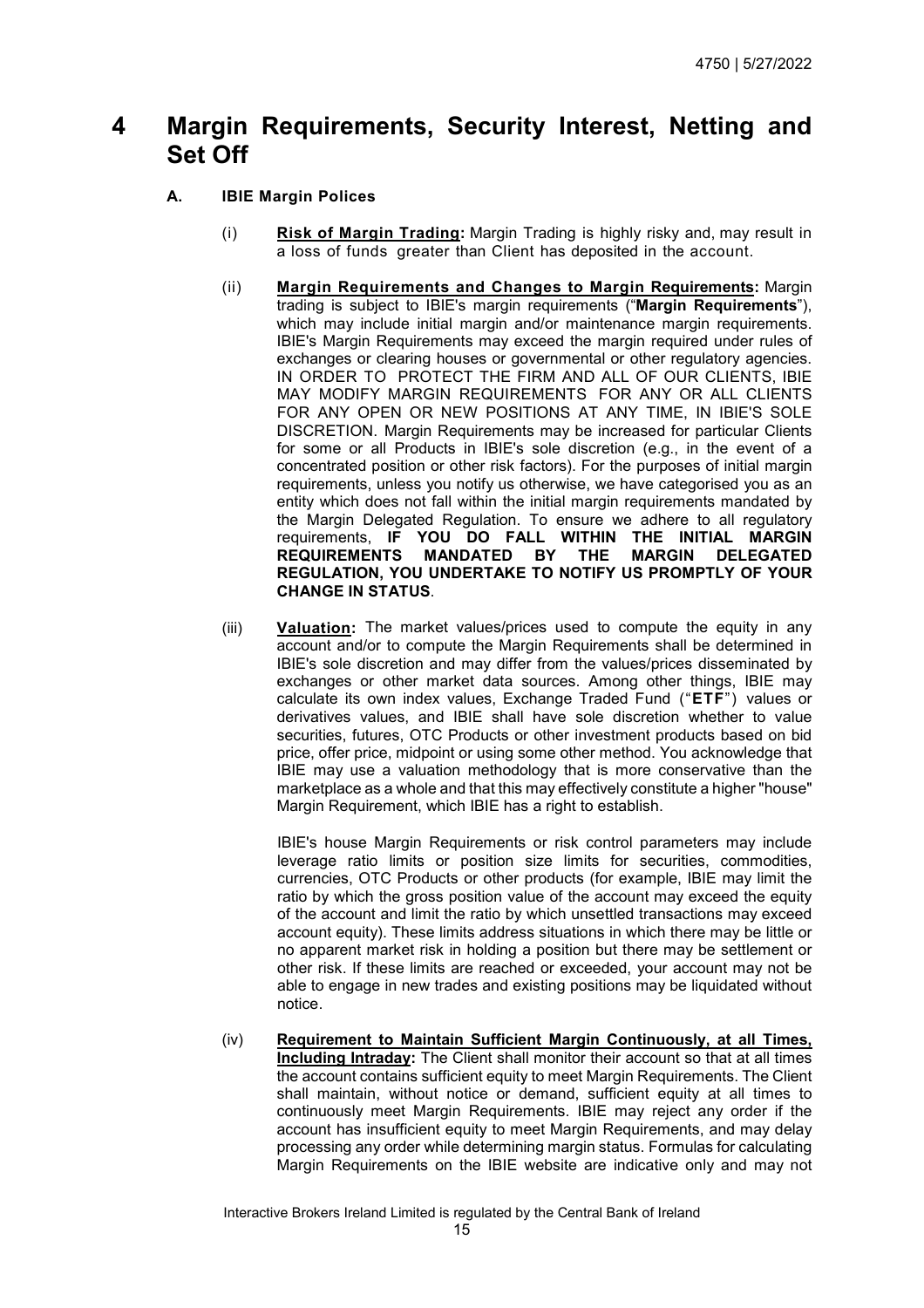reflect actual Margin Requirements. Clients must at all times satisfy whatever Margin Requirement is calculated by IBIE.

- (v) **IBIE will not Issue Margin Calls:** IBIE does not have to notify the Client of any failure to meet Margin Requirements prior to IBIE exercising its rights under this Agreement, including but not limited to its right to liquidate positions in Client's account(s). Unlike the practice of some other brokers and dealers who allow intraday or overnight or multi-day "grace periods" for margin compliance, the Client acknowledges that IBIE generally will not issue margin calls and will not allow a grace period in the Client's account for the Client to meet intraday or other margin deficiencies. The client further acknowledges that it is authorised to liquidate account positions immediately in order to satisfy Margin Requirements without prior notice.
- (vi) **Liquidation of Positions and Offsetting Transactions:** IF AT ANY TIME THE CLIENT'S ACCOUNT HAS INSUFFICIENT EQUITY TO MEET MARGIN REQUIREMENTS OR IS IN DEFICIT, INCLUDING INTRA-DAY, IBIE HAS THE RIGHT BUT NOT THE OBLIGATION, IN ITS SOLE DISCRETION, TO LIQUIDATE ALL OR ANY PART OF THE CLIENT'S POSITIONS (OR TO ESTABLISH NEW RISK-REDUCING POSITIONS) IN ANY OF THE CLIENT'S ACCOUNTS, INDIVIDUAL OR JOINT, AT ANY TIME AND IN ANY MANNER AND THROUGH ANY MARKET OR DEALER, WITHOUT PRIOR NOTICE OR MARGIN CALL TO THE CLIENT. UNLESS DIFFERENTLY REQUIRED BY APPLICABLE LOCAL LAW AND REGULATION, THE CLIENT SHALL BE LIABLE AND WILL PROMPTLY PAY IBIE FOR ANY DEFICIENCIES IN THE CLIENT'S ACCOUNT THAT ARISE FROM SUCH LIQUIDATION OR REMAIN AFTER SUCH LIQUIDATION. IBIE HAS NO LIABILITY FOR ANY LOSS SUSTAINED BY THE CLIENT IN CONNECTION WITH SUCH LIQUIDATIONS (OR IF THE IBIE SYSTEM DELAYS EFFECTING, OR DOES NOT EFFECT, SUCH LIQUIDATIONS) EVEN IF THE CLIENT RE-ESTABLISHES ITS POSITION AT A WORSE PRICE.

IBIE may allow the Client to pre-request the order of liquidation in event of a margin deficiency, but such requests are not binding on IBIE and IBIE retains sole discretion to determine the assets to be liquidated and the order/manner of liquidation. IBIE may liquidate through any market or dealer, and IBIE or its affiliates may take the other side of the transactions consistent with Applicable Law and regulations. If IBIE liquidates any/all positions in the Client's account, such liquidation shall establish the Client's gain/loss and remaining indebtedness to IBIE, if any. The Client shall reimburse and hold IBIE harmless for all actions, omissions, costs, fees (including, but not limited to, attorneys' fees), or liabilities associated with any such transaction undertaken by IBIE.

If IBIE executes an order for which the Client did not have sufficient equity, IBIE has the right, without notice, to liquidate the trade and the Client shall be responsible for any resulting loss and shall not be entitled to any resulting profit.

Unless a specific law in your jurisdiction requires otherwise, you cannot assume that IBIE's general policy to liquidate positions with a margin deficiency will prevent you from losing more than you have deposited with IBIE. Among other things, markets may "gap" down and IBIE may not be able to close out a position at a price that would avoid losses greater than your margin deposit. Likewise, IBIE may in its discretion delay or decide not to liquidate a position with a margin deficit. If you wish to avoid further losses on any position, you must close out the position yourself and not rely on IBIE to do so.

If IBIE does not, for any reason, liquidate under-margined positions, and issues a margin call, the Client must satisfy such call immediately by depositing funds.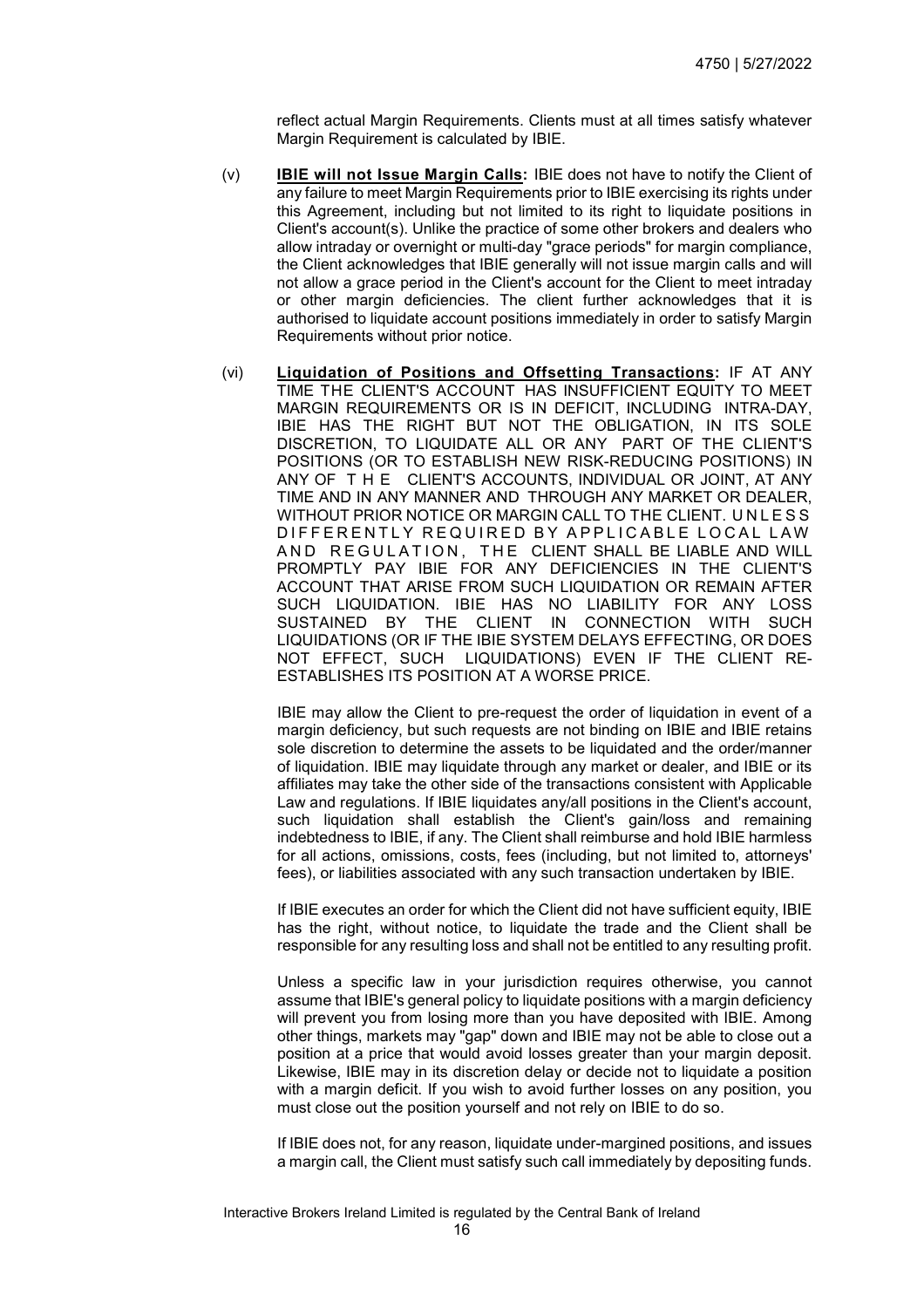The Client acknowledges that even if a call is issued, IBIE still may liquidate positions at any time.

The Client acknowledges that IBIE also has the right to liquidate all or part of the Client's positions without prior notice upon any "Default" as described below.

(vii) **Options and Other Rights' Expiration:** Prior to the start of the last trading day before expiration, the Client agrees to liquidate (i.e., close out) any long (or short) option position or other rights position (including but not limited to equity options, ETF options and non-cash settled futures options) that the Client holds for which the Client has insufficient equity or may have insufficient equity at expiration to exercise (or be assigned on) such position and to then carry the resulting underlying position in the Client's account. The Client acknowledges that approaching expiration with long or short options for which the Client does not or may not have sufficient equity to hold the underlying position puts the Client and IBIE at serious risk (including the risk of market movements in the underlying product between expiration and the next opening of the market in the product). If the Client has not closed out a long or short option or other rights position prior to the start of the last trading day before expiration, and if IBIE in its sole discretion determines that the Client has or may have insufficient equity to take the underlying position in the Client's account upon expiration, IBIE has the right, in its sole discretion, to do any or all of the following and the Client shall have no claim for damages or lost profits resulting from any or all of the following: a) IBIE may liquidate some or all of the options or rights position prior to expiration; and/or b) IBIE may lapse some or all of the options (i.e., instruct that they not be exercised), even if in-the-money at expiration; and/or c) IBIE may allow some or all of the options to be exercised/assigned and then liquidate the resulting position.

### <span id="page-18-2"></span><span id="page-18-0"></span>**B. Security Interest and Set Off Provisions**

- (i) **Security Interest:** All of the Client's assets of any kind held by or on behalf of IBIE for the Client's account are hereby pledged to IBIE to secure performance of obligations and liabilities to IBIE arising under this or any other agreement. The Client hereby consents to this. The Client represents that any margin transferred to us is free and clear of any liens or security interests, and the Client agree that the Client will not create or agree to assign or transfer, any of the margin transferred to us.
- <span id="page-18-1"></span>(ii) **Right of Use:** To the extent permitted by law, you expressly grant to IBIE a right of use of your financial instruments which are pledged with IBIE in accordance with the above. This right of use may only be exercised by IBIE in circumstances in which you enter into either: (i) margin trading; and/or; (ii) a stock loan transaction, with IBIE. The right of use shall comprise the right for IBIE to dispose of the relevant pledged financial instruments as if it were the owner of such financial instruments. However, the right of use does not temporarily or permanently deprive you of your ability to use or deal in those financial instruments. In addition, IBIE will only use the pledged financial instruments in order to secure its own commitments. When IBIE exercises the right of use, the pledged financial instruments that are the subject of the margin trading or stock loan will be moved from your client account with IBIE to the IBIE account where clients' pledged assets are held. IBIE will in return deposit cash collateral (and/or securities in the case of a stock loan) into your client account in an amount that is equivalent to the market value of the relevant pledged financial instruments. The value of the cash collateral (and/or securities in the case of a stock loan) will be adjusted daily in order to take into account market fluctuations in the value of the relevant pledged financial instruments. The collateral transferred to your client account by IBIE will be protected in accordance with applicable client asset requirements. IBIE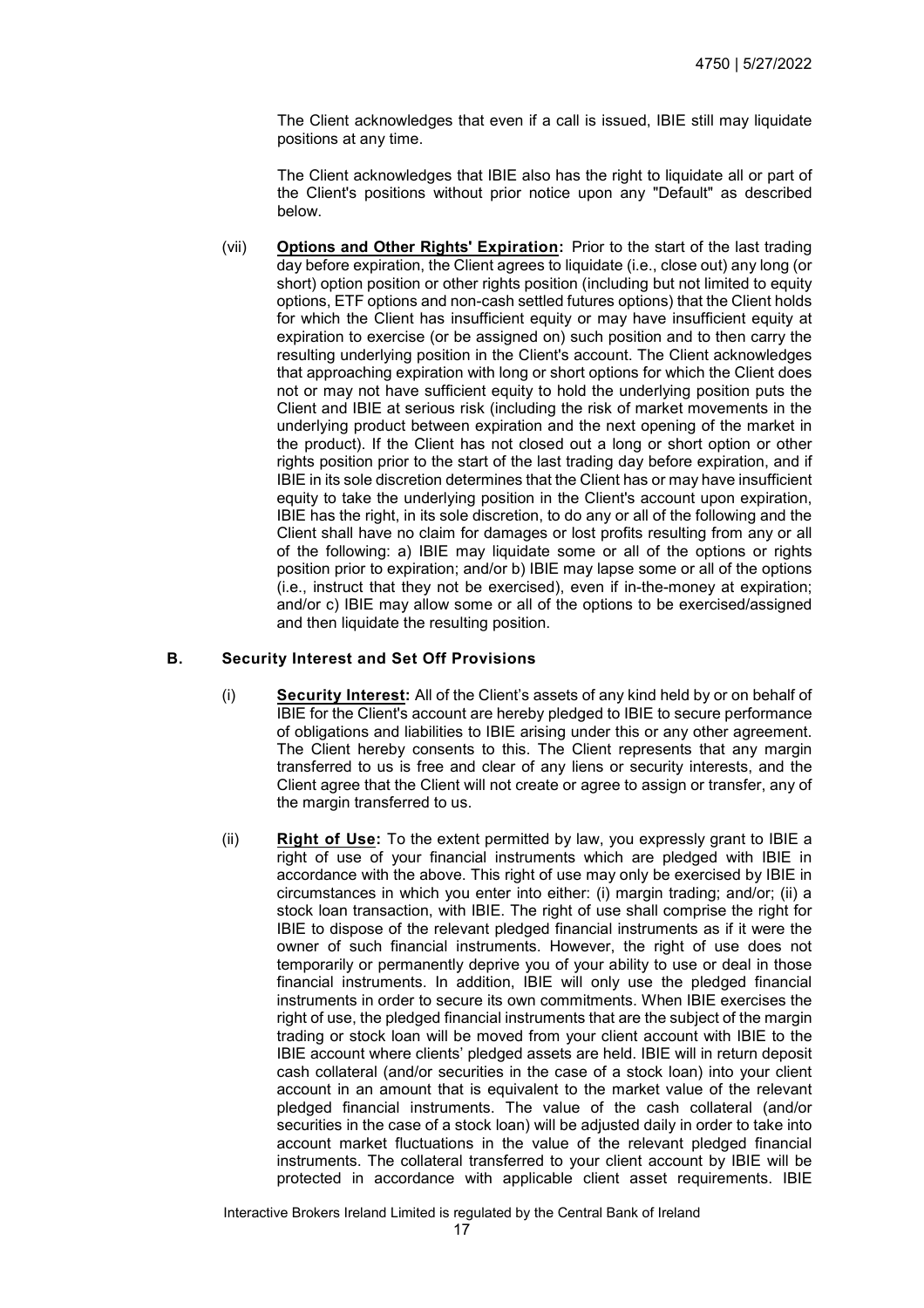undertakes to return such pledged financial instruments to you in the same or an equivalent form, but will not return to you financial instruments of a different type.

You confirm that you understand and acknowledge the risk incurred by the granting of the pledge of financial instruments and the right of use, as set forth in Appendix 3 under the "Information Statement in accordance with Article 15 of the Securities Financing Transactions Regulation".

Furthermore, you confirm that you understand and acknowledge that the pledged financial instruments are deemed to be under an exclusive pledge with IBIE and may not be concurrently pledged for other purposes.

### <span id="page-19-0"></span>(iii) **Netting Agreement**:

- (a) **Netting by Novation**: Each Transaction between the Client and IBIE will immediately be netted with all the existing Transactions between the Client and IBIE for the same currencies to constitute one Transaction.
- (b) **Payment Netting**: If on any delivery date more than one delivery of a currency is due, each party shall aggregate the amounts deliverable in that currency and only the difference shall be delivered.
- (c) **Close-Out Netting and Set-Off Rights**: Subject to applicable European Union laws and regulations, if the Client: (i) incurs a margin deficit in any IBIE account, (ii) defaults on any obligation to IBIE, (iii) incurs a "Default" as specified in [Clause](#page-19-0) [6A,](#page-21-3) or (iv) fails to pay debts when due, IBIE has the right but not the obligation to close-out the Client's Transactions, liquidate all or some of the Client's collateral and apply the proceeds to any debt to IBIE. IBIE shall be entitled to charge the Client all commissions, spreads, costs and charges incurred.
- (d) Upon Close-Out Netting or any "Default", all outstanding Transactions will be deemed terminated as of the time immediately preceding the triggering event, petition or proceeding. Without prejudice to any other rights and remedies available to IBIE (whether by agreement, by law or otherwise) IBIE reserves the right, at any time, from time to time, without notice to the Client and in its sole discretion, to combine and consolidate any or all of the Client's accounts (of whatever nature or type the Client holds with IBIE or IBIE's affiliates) and positive and negative exposures and/or to set off some or all of the Client's account balances and any other amounts of whatsoever nature which may be due or payable from IBIE to the Client (of whatsoever nature and howsoever and whenever arising) against all interest, costs, expenses, charges, realised losses, margin on deposit, negative positions and any and all other liabilities and amounts (of whatsoever nature and howsoever and whenever arising) owed by the Client to IBIE under this or any other agreement between the Client and IBIE. If IBIE exercises such rights of combination consolidation and/or set-off, all obligations for payment in respect of all the foregoing will be cancelled and simultaneously replaced by a single obligation to pay a net sum of cash to IBIE or (if a net amount is payable to the Client) to the Client.
- (e) IBIE may apply the above rights regardless of the currency of any amount payable by IBIE to the Client or by the Client to IBIE. IBIE may (whether in connection with the exercise of any rights under this Clause or otherwise) convert money standing to the Client's credit in any of Client's accounts with IBIE or any other profit, loss, exposure or liability or any money received from the Client or due to be paid by the Client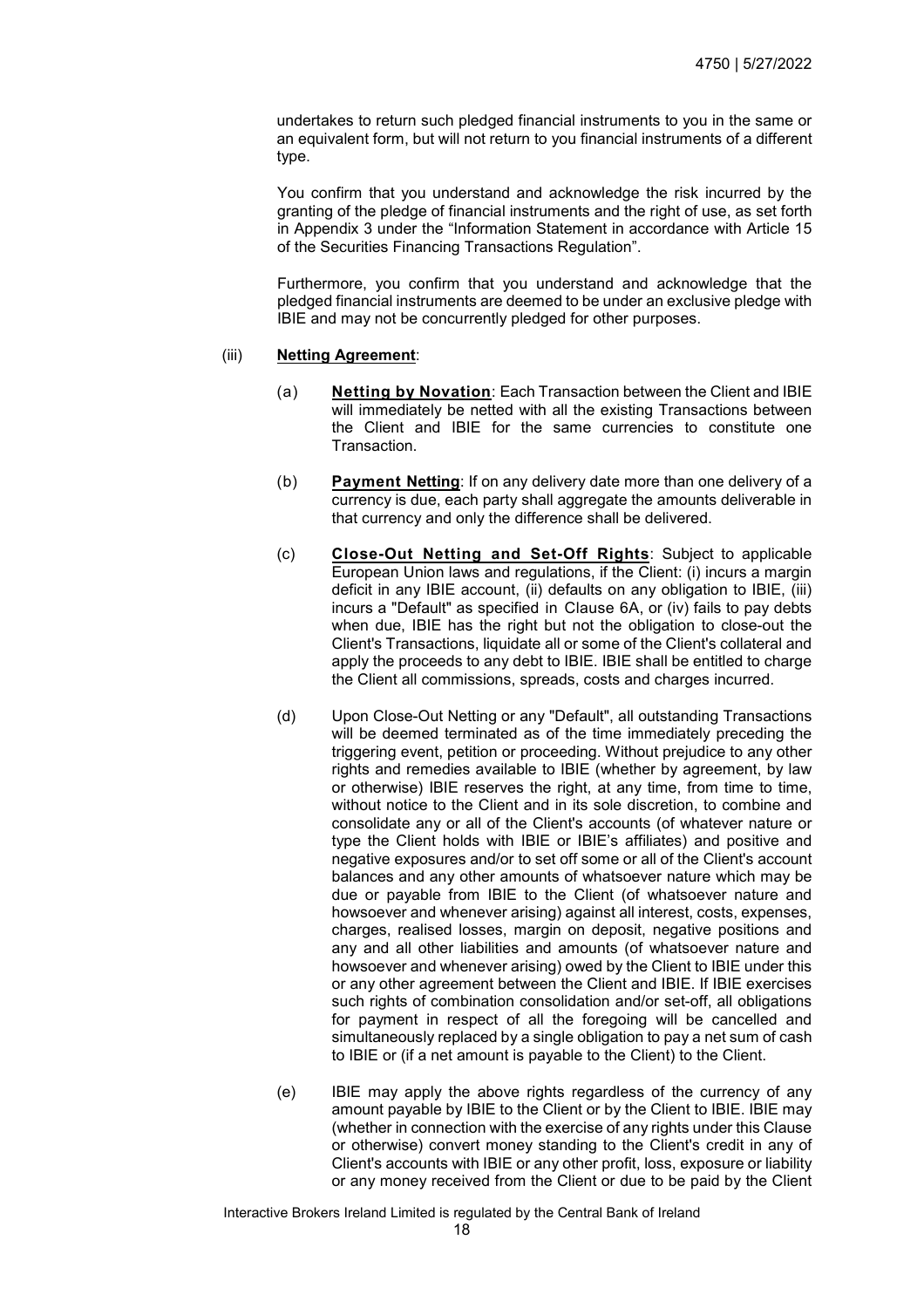to IBIE or by IBIE to the Client from one currency to another at prevailing market rates available to IBIE. IBIE shall be entitled to charge the Client all commission, spreads, costs and charges incurred in connection with the foregoing.

(f) The Netting and Set-Off rights in this Clause shall be binding towards the estate and creditors of the parties.

### <span id="page-20-1"></span><span id="page-20-0"></span>**5 Our Remuneration**

### **A. Commissions and Fees, Interest Charges, Funds**

- (i) Information about fees, charges, commissions and minimum applicable to IBIE brokerage and related services ("**Costs and Charges**") are delivered to the Client through the IBIE website. Additional information on the estimated effect of Costs and Charges on hypothetical returns is also made available through the IBIE website under 'Forms and Disclosures', MiFID II Disclosures. Details of the fees and charges regarding Products issued or originated by third party product manufacturers are disclosed in the documentation of such Products.
- (ii) The information on Costs and Charges provided to you sets out: (a) the basis of the calculation of our fees; (b) how frequently they are to be paid; and (c) where relevant, whether any other payment is to be received by IBIE in connection with Transactions IBIE carries out for Client in addition to, or instead of, our charges.
- (iii) Clients of Financial Advisors or Introducing Brokers might have agreed with their Financial Advisor or Introducing Broker a fee schedule applicable to the services provided by that Advisor or Broker in relation to Client's account ("**FA and Broker Costs and Charges**"). The FA and Broker Costs and Charges are in addition to the Costs and Charges applied by IBIE for its Services. It is your Financial Advisor or Introducing Broker's responsibility to notify you of their fee schedule and provide, upon the Client's request, the annual statement with the aggregated amount of costs and charges applied by the Financial Advisor or the Introducing Broker to the Client's account. If instructed by your Financial Advisor or Introducing Broker, IBIE will collect from your account and pay to your Financial Advisor or Introducing Broker the corresponding amount of FA and Broker Costs and Charges. IBIE shall not be held liable for any payment made to the Financial Advisor or the Introducing Broker whether consented by you or not.
- (iv) Costs and Charges are as specified on the Pricing section of the IBIE website unless otherwise agreed in writing by an officer of IBIE. The Client acknowledges that IBIE deducts commissions/fees from the Client's accounts, which will reduce account equity. Positions will be liquidated if commissions or other charges cause a margin deficiency. Costs and Charges are charged either as a fixed amount or as a percentage depending on the basis for calculation specified on the IBIE website. Changes to Costs and Charges are effective immediately upon any of: posting on the IBIE website or email or other written notice to the Client. IBIE shall pay credit interest to and charge debit interest from the Client at interest rates and terms specified on the IBIE website (see "Interests and Financing" under "Pricing"). Client funds may not be disbursed until after Transactions are settled. Terms and conditions for deposit and withdrawal of funds (including holding periods) are as specified on the IBIE website.
- (v) IBIE shall pay interest to the Client and shall charge interest to the Client at such interest rates and on credit or debit balances as are then set forth on the IBIE website. IBIE reserves the right, in its sole discretion, to amend its credit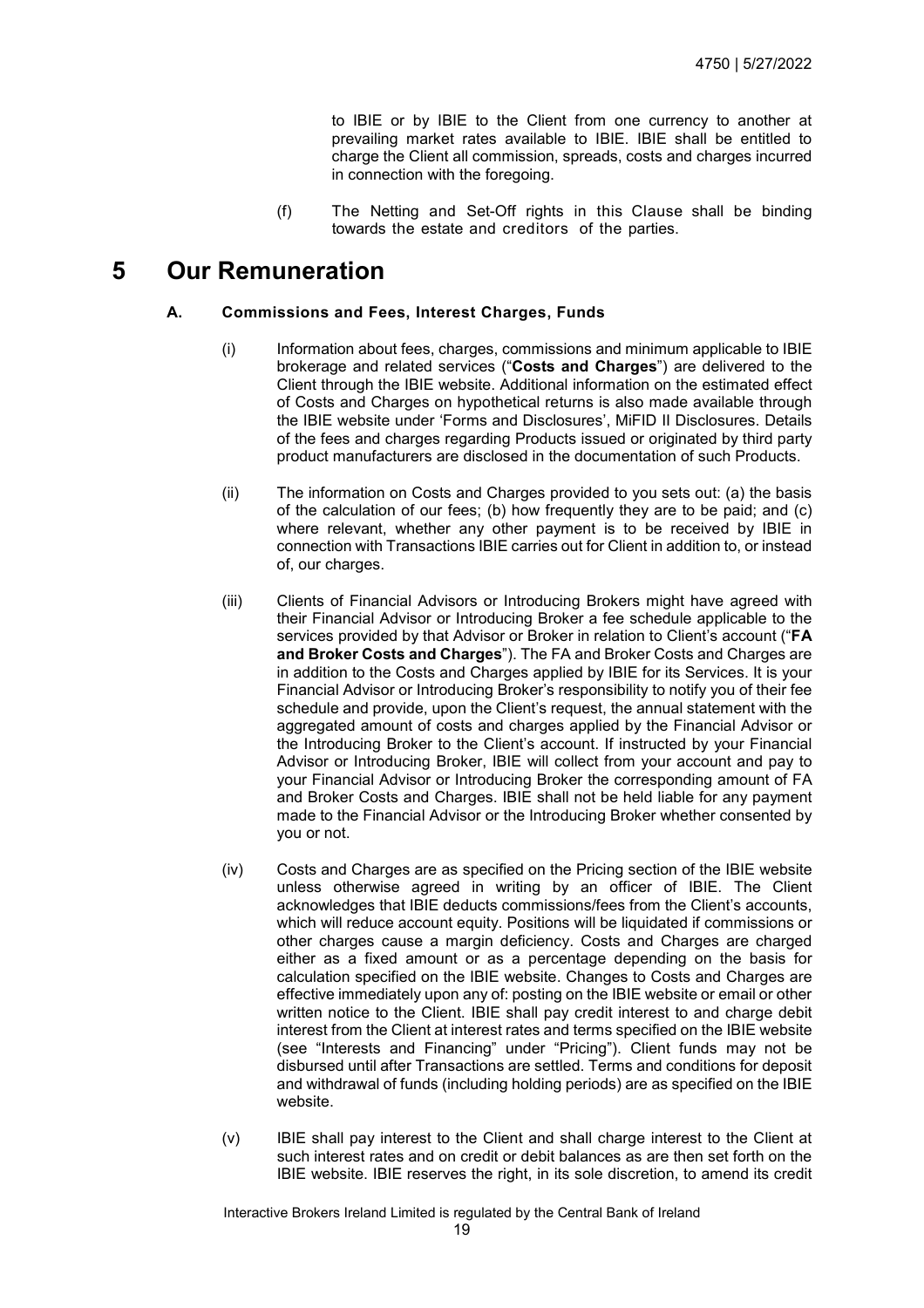and debit interest policies, interest rates and the frequency with which interest is charged, at any time, upon notice made by posting the amended policies or rates on the IBIE website. IBIE reserves the right to charge interest on credit balances on particular currencies if set forth on the IBIE's website.

(vi) IBIE may share commissions, fees or minor non-monetary benefits with associates, introducing agents or other third parties. IBIE is entitled, under the MiFID II Rules, to pay or be paid commissions, fees or minor non-monetary benefits where the relevant commission, fee or minor non-monetary benefit is: (a) designed to enhance the quality of the service that IBIE provides to Clients; and (b) does not impair IBIE's duty to act honestly, fairly and professionally in accordance with the best interests of our Clients and our obligations under the MiFID II Rules. IBIE shall disclose to the Clients the existence, nature and amount of any relevant commission, fee or minor non-monetary benefit. Where the amount cannot be ascertained, IBIE shall disclose to the Clients the method of calculation of the commission, fee or minor non-monetary benefit. If IBIE receives an inducement which is not permitted under the MiFID II Rules, IBIE will inform the Client of the mechanism(s) for transferring the commission(s), fee(s) or minor non-monetary benefit(s) to the Client.

### <span id="page-21-0"></span>**B. Multi-Currency Function in IBIE Accounts**

- (i) The Client may be able to trade Products denominated in different currencies. If you instruct us to enter into any Transaction that is effected in another currency: (a) all payments shall be made in the currency in which the Transaction is denominated (i.e., the account shall be credited or debited in the transaction currency) unless otherwise indicated by IBIE; (b) any profit or loss arising as a result of a fluctuation in the exchange rate affecting such currency will be entirely for your account.
- (ii) If the Client maintains positions denominated in foreign currencies, IBIE will calculate Margin Requirements by applying exchange rates specified by IBIE. IBIE WILL APPLY "HAIRCUTS" (A PERCENTAGE DISCOUNT ON THE FOREIGN CURRENCY EQUITY AMOUNT) TO REFLECT THE POSSIBILITY OF FLUCTUATING EXCHANGE RATES. THE CLIENT MUST CLOSELY MONITOR MARGIN REQUIREMENTS AT ALL TIMES, PARTICULARLY FOR POSITIONS DENOMINATED IN FOREIGN CURRENCIES, BECAUSE FLUCTUATION IN THE CURRENCY AND THE VALUE OF THE UNDERLYING POSITION CAN CAUSE A MARGIN DEFICIT.

### <span id="page-21-1"></span>**C. Unpaid Account Deficits**

If an account incurs a deficit, margin interest rates will apply until the balance is repaid. The Client agrees to pay reasonable costs of collection for any unpaid Client deficit, including attorneys' and collection agent fees. IBIE may assign enforcement of its claim against you for an account deficit to any party, including its affiliates.

# <span id="page-21-3"></span><span id="page-21-2"></span>**6 Warranties, Indemnities and Default**

### **A. Default**

A "Default" occurs automatically, without notice upon: (i) Client breach/repudiation of any agreement with IBIE; (ii) Client failure to provide assurance satisfactory to IBIE of performance of an obligation, upon reasonable request from IBIE; (iii) proceedings by/against the Client under any bankruptcy, insolvency, or similar law; (iv) assignment for the benefit of the Client's creditors; (v) appointment of a liquidator or similar officer in respect of the Client or the Client's property; (vi) Client representations being untrue or misleading when made or later becoming untrue; (vii) legal incapacity of the Client; (viii) proceeding to suspend the Client's business or licence by any regulator or organisation; (ix) IBIE having reason to believe that any of the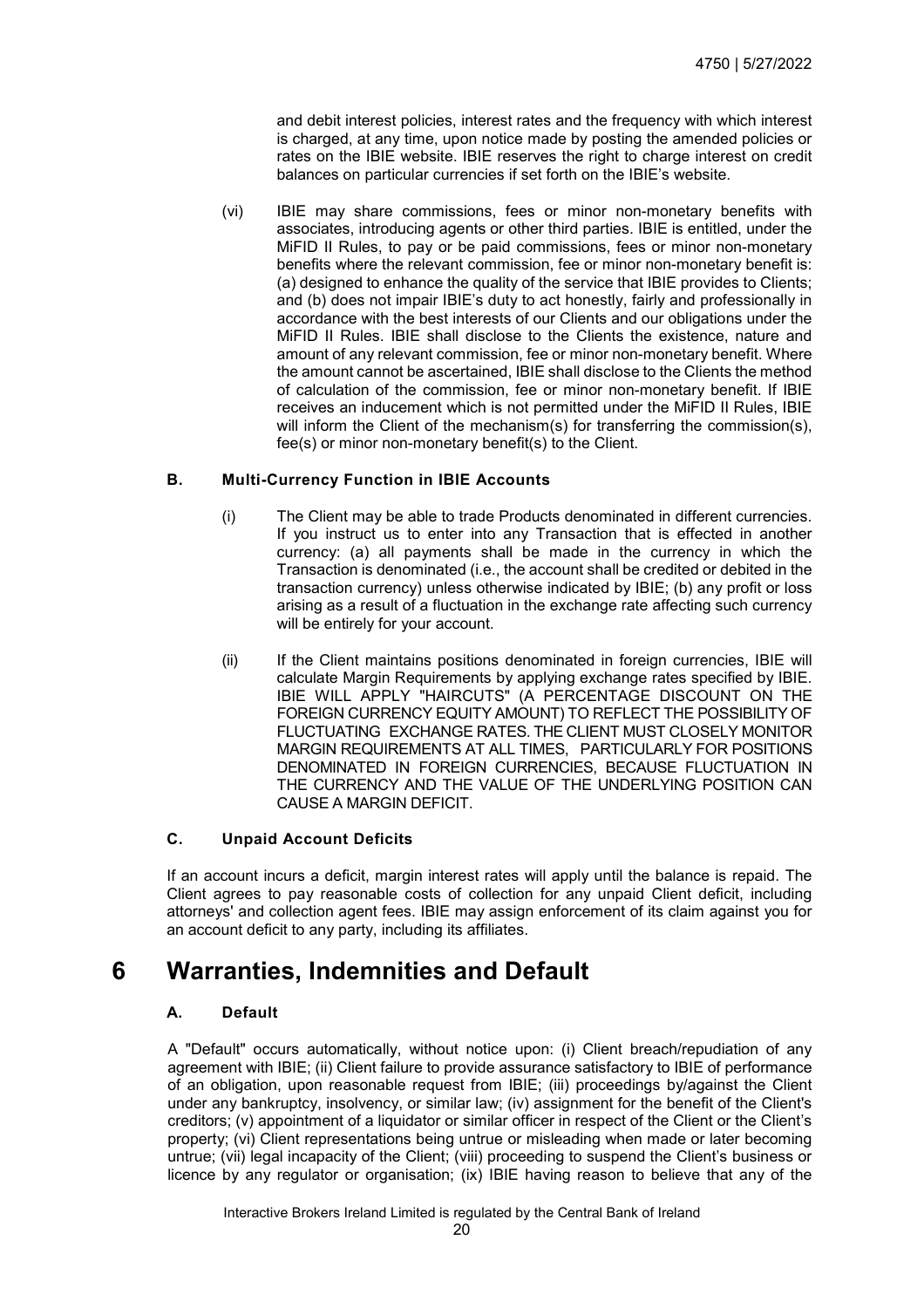foregoing is likely to occur imminently. The Client unconditionally agrees that, upon a Default, IBIE may terminate any or all IBIE's obligations to the Client and IBIE shall have the right in its discretion, but not the obligation, without prior notice, to liquidate all or any part of the Client's positions in any IBIE account, individual or joint, at any time and in any manner and through any market or dealer. The Client shall reimburse and hold IBIE harmless for all actions, omissions, costs, fees (including, but not limited to, attorneys' fees), or liabilities associated with any Client Default or any transaction undertaken by IBIE upon Default.

### <span id="page-22-0"></span>**B. Limitation of Liability and Liquidated Damages Provision**

NEITHER IBIE NOR ITS AFFILIATES SHALL BE RESPONSIBLE OR LIABLE TO THE CLIENT FOR ANY LOSS OR DAMAGE (WHETHER ARISING DIRECTLY OR INDIRECTLY), WHETHER OF PROFITS, REVENUE OR GOODWILL OR ANY INDIRECT OR CONSEQUENTIAL LOSSES, LIABILITIES, CLAIMS, EXPENSES, AWARDS, PROCEEDINGS AND COSTS, REGARDLESS OF WHETHER THE POSSIBILITY OF SUCH LOSSES, DAMAGES, LIABILITIES, CLAIMS, EXPENSES, AWARDS, PROCEEDINGS AND COSTS WERE DISCLOSED TO OR COULD HAVE BEEN REASONABLY FORESEEN BY IBIE OR ITS AFFILIATES AND WHETHER ARISING IN CONTRACT, IN TORT (INCLUDING NEGLIGENCE) OR FOR REPRESENTATIONS MADE OR OTHERWISE AS A RESULT OF OR IN CONNECTION WITH THE PERFORMANCE OR NON-PERFORMANCE OF OUR OBLIGATIONS UNDER THIS AGREEMENT. IN PARTICULAR, NEITHER IBIE NOR ITS AFFILIATES SHALL BE RESPONSBILE OR LIABLE TO THE CLIENT BY REASON OF DELAYS OR INTERRUPTIONS OF SERVICE OR TRANSMISSIONS, OR FAILURES OF PERFORMANCE, REGARDLESS OF CAUSE (INCLUDING, BUT NOT LIMITED TO, THOSE CAUSED BY HARDWARE OR SOFTWARE MALFUNCTION; GOVERNMENTAL, EXCHANGE OR OTHER REGULATORY ACTION; ACTS OF GOD; WAR OR TERRORISM). THE CLIENT RECOGNISES THAT THERE MAY BE DELAYS OR INTERRUPTIONS IN THE USE OF THE ELECTRONIC SERVICES, INCLUDING, FOR EXAMPLE, THOSE CAUSED INTENTIONALLY FOR PURPOSES OF SERVICING THE SYSTEM.

TO THE EXTENT PERMITTED BY LAW, NOTHING IN THIS AGREEMENT SHALL EXCLUDE OR RESTRICT ANY LIABILITY WHICH IBIE OR ITS AFFILIATES HAS TO YOU UNDER ANY APPLICABLE LAW OR REGULATORY REQUIREMENT AND WHICH CANNOT BE EXCLUDED OR RESTRICTED BY AGREEMENT BY REASON OF ANY APPLICABLE LAW OR REGULATORY REQUIREMENT, AND THE PROVISIONS OF THIS AGREEMENT WHICH PURPORT TO EXCLUDE OR RESTRICT ANY SUCH LIABILITY SHALL NOT APPLY TO THE EXTENT THAT SUCH LIABILITY MAY NOT BE SO RESTRICTED OR EXCLUDED.

### <span id="page-22-1"></span>**C. Representations Regarding Client Capacity**

- (i) You represent to us that, at the date of this Agreement and at the time of each Transaction:
	- (a) You have full power and authority and have taken all necessary steps to enable you to lawfully enter into and to perform all your obligations under this Agreement.
	- (b) You are financially sophisticated, have sufficient experience with securities, options, futures, and other investment products to be traded in your account and you are knowledgeable about the risks and characteristics of such products.
	- (c) Unless you notify us otherwise in writing and we agree, you deal as principal only and no person other than yourself has or will have any interest in any transaction or in any account that we hold on your behalf, and all sums or other assets deposited as margin are beneficially owned by you and you will not create any charge or other encumbrance over or in respect of such money or assets.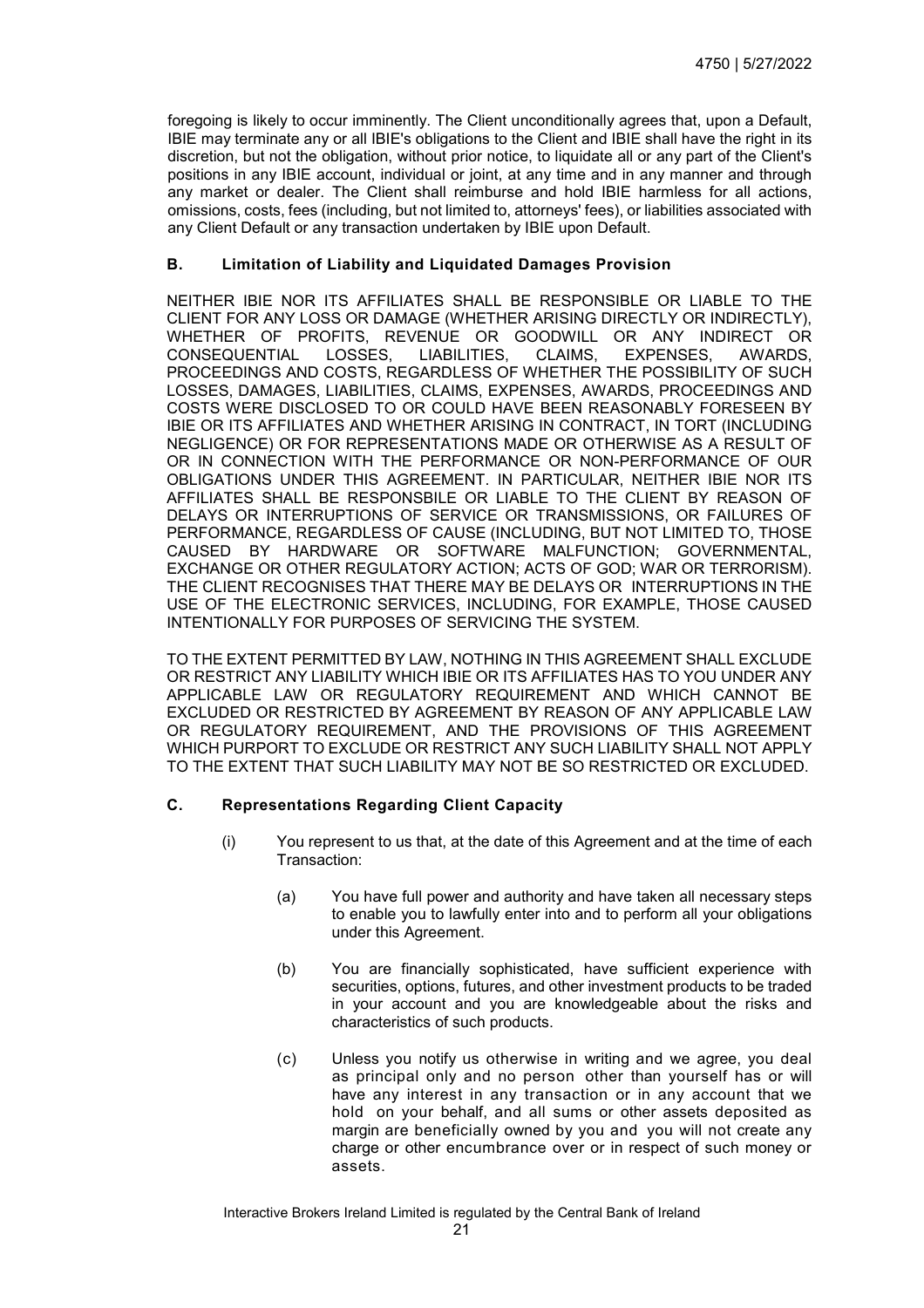- (d) You will provide to us, on request, such information regarding your identity as we may reasonably require to comply with anti-money laundering regulations.
- (e) No Event of Default or potential Event of Default as specified in Clause [6A](#page-21-3) has occurred and is continuing with respect to you.
- (f) All information you have given to us is true and accurate in all material respects and you will notify us promptly of any changes to the information.

### <span id="page-23-0"></span>**D. Other Client Representations and Warranties**

- (i) If the Client is not an individual (e.g., is a corporation, unincorporated business, partnership or trust), the Client and each of the Client's authorised representatives represent and warrant that, as of the date of this Agreement and each time they place an order and/or execute a Transaction:
	- (a) it is duly incorporated and validly existing under the laws of its place of organisation or formation;
	- (b) it has, and will have, pursuant to its articles of incorporation, partnership agreement, charter, by-laws, operating agreement or other governing document(s) ("**Governing Documents**") and the jurisdictions in which the Client is registered, authorised, and/or regulated, the power and authority to enter into, exercise its rights, and perform or comply with its obligations under this Agreement and each order;
	- (c) it has, and will have, pursuant to its Governing Documents and the jurisdictions in which the Client is registered, authorised, and/or regulated, the power and authority to trade the securities, options, futures, and other investment products to be traded in the Client's account;
	- (d) it has and will have taken all necessary action to authorise the exercise, performance, and execution of this Agreement and any other document relating to this Agreement to which the Client is a party;
	- (e) it is under no legal incapacity;
	- (f) it is financially sophisticated;
	- (g) it has sufficient experience with, and is knowledgeable about, the risks and characteristics of the securities, options, futures, and other investment products to be traded in the Client's account; and
	- (h) the persons which the Client identifies to IBIE as authorised to enter orders and trade on behalf of the Client have full authority to do so.
- (ii) If the Client is a trust, the term "Client" as used herein refers to the Trust and/or the Trustees. The Trustee(s) hereby represent(s) that:
	- (a) There are no other Trustees of the Trust other than those identified in the documents required to open and operate the Client's account ("Account Application Materials");
	- (b) IBIE and its affiliates have the authority to accept orders and other instructions relative to this account from the Trustee(s). Trustee(s) hereby certifies(y) that IBIE and its affiliates are authorised to follow the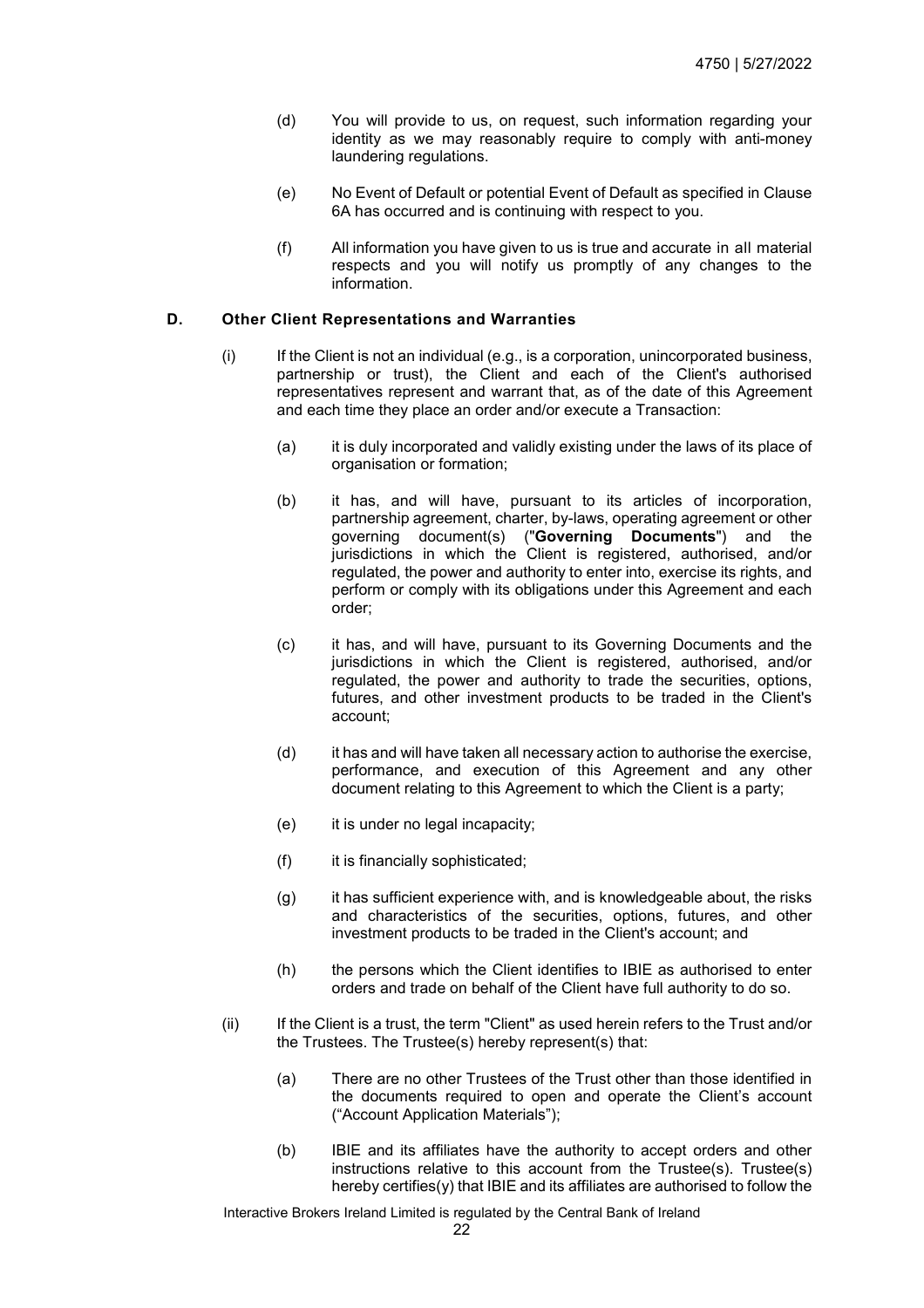instructions of any Trustee and to deliver funds, securities, or any other assets in this account to any Trustee or on any Trustee's instructions, including delivering assets to a Trustee personally. IBIE and any of its affiliates, in their respective sole discretion and for their respective sole protection, may require the written consent of any or all Trustee(s) prior to acting upon the instructions of any Trustee;

- (c) Trustee(s) has (have) the power under the Trust, the documents governing the Trust ("**Trust Agreement**") and applicable law to enter into this Agreement and open the type of IBIE account applied for, and to enter into Transactions and issue instructions for this account. To the extent that the following activities are permitted for the type of account being opened, such powers may include, without limitation, the authority to buy, sell (including short sales), exchange, convert, tender, redeem and withdraw assets (including delivery of securities to and from the account) to trade securities on margin or otherwise (including the purchase and/or sale of option contracts), and/or the authority to trade futures and/or options on futures, for and at the risk of the Trust;
- (d) Should only one Trustee execute this Agreement, it shall be a representation that such Trustee has the authority, pursuant to the Trust Agreement, to execute this Agreement and to enter into transactions and issue instructions for this account as described above, without acknowledgement or consent by the other Trustees;
- (e) Trustee(s) certifies(y) that any and all Transactions effected and instructions given regarding this account will be in full compliance with the Trust, the Trust Agreement, and Applicable Laws;
- (f) Trustee(s), jointly and severally, shall indemnify IBIE and its affiliates and hold IBIE and its affiliates harmless from any claim, loss, expense or other liability for effecting any Transactions, and acting upon any instructions given by the Trustee(s);
- (g) Trustee(s), agree(s) to inform IBIE of any material change in any information provided in the Account Application Materials by an e-mail addressed to the IBIE Customer Service Department at help@interactivebrokers.com; and
- (h) Trustee(s) represent(s) that the statements and certifications made herein and the information provided in the account application process are true and correct, and authorises IBIE and any of its affiliates to confirm their accuracy as it deems necessary.
- (iii) If the Client is a regulated entity or affiliated with a regulated entity: the Client represents and warrants to IBIE that, as at the date of this Agreement and each time it places an order and/or executes a Transaction, unless the Client has notified IBIE to the contrary in its Account Application Materials, the Client is not:
	- (a) a broker-dealer, futures commission merchant, or comparable securities, futures or investment professional;
	- (b) an affiliate, associated person or employee of a broker-dealer, futures commission merchant, or comparable securities, futures or investment professional; or
	- (c) an affiliate, associated person, or employee of any exchange, clearing house or regulatory agency or self-regulatory organisation.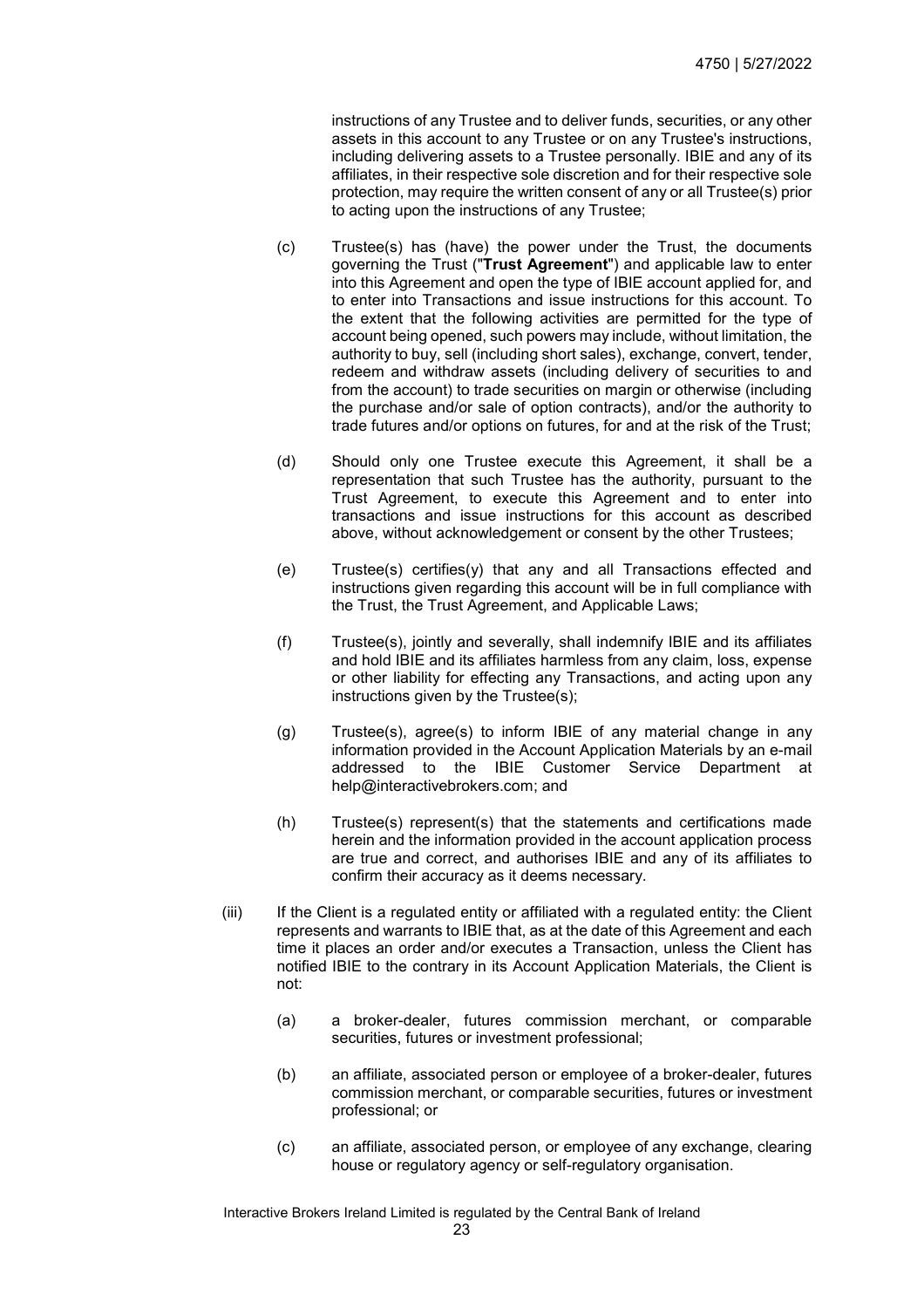- (iv) The Client shall promptly notify IBIE in an e-mail addressed to Compliance@interactivebrokers.ie in the event that any of the above representations or warranties materially change or cease to be true and correct. Without limiting the generality of the foregoing, the Client specifically agrees to notify IBIE immediately in the event that:
	- (a) If the Client is a corporation, unincorporated business, partnership, or trust, there is a significant change in the nature of the Client's business or ownership;
	- (b) If the Client is an unincorporated business or partnership, the authorised signatories of the business or partnership change; and
	- (c) if the Client is a trust, any trustee is replaced. In all of the foregoing events, the Client agrees to provide to IBIE any additional information or documentation that IBIE deems necessary or desirable, upon IBIE's request.

# <span id="page-25-1"></span><span id="page-25-0"></span>**7 Use of Electronic Services**

### **A. Use of electronic services**

- (i) **License to Use IBIE and Its Affiliates' Software:** IBIE and its affiliates in the Interactive Brokers Group of companies grant the Client a non-exclusive, nontransferable license to use Interactive Brokers Group Software solely as provided herein. Title to Interactive Brokers Group Software and updates shall remain the sole property of IBIE and/or its Interactive Brokers Group affiliates, including all patents, copyrights and trademarks. The Client shall not sell, exchange, or transfer the Interactive Brokers Group Software to others. The Client shall not copy, modify, translate, decompile, reverse engineer, disassemble or reduce to a human readable form, or adapt, the Interactive Brokers Group Software or use it to create a derivative work. IBIE and its affiliates are entitled to immediate injunctive relief for threatened breaches of these undertakings.
- (ii) **Client Must Maintain Alternative Trading Arrangements:** Computer-based systems and electronic trading services ("**Electronic Services**") such as those used and provided by IBIE are inherently vulnerable to disruption, delay or failure. THE CLIENT MUST MAINTAIN ALTERNATIVE TRADING ARRANGEMENTS IN ADDITION TO THE CLIENT'S IBIE ACCOUNT FOR EXECUTION OF THE CLIENT'S ORDERS IN THE EVENT THAT THE ELECTRONIC SERVICES ARE UNAVAILABLE. By signing this Agreement, the Client represents that the Client maintains alternative trading arrangements.
- (iii) **Suspension or Withdrawal of Electronic Services:** Without limitation to any of our other rights under this Agreement, we reserve the right to suspend or withdraw temporarily or permanently all or any part of our Electronic Services, immediately at any time if: (a) we suspect or become aware of unauthorised use or misuse of any Security Information; (b) you are in breach of any of the provisions of this Agreement or Applicable Laws; (c) in our opinion, your or any Authorised User's connection to the Electronic Services is for any reason endangering the operation of it; or (d) we are unable to provide access to the Electronic Services due to any defect in or failure of network, communication or computer systems owned or operated by us or you or any third parties.
- (iv) **Consent to Accept Electronic Records and Communications:** IBIE and its affiliates provide electronic trade confirmations, account statements, Key Information Documents for certain Products, tax information, proxy material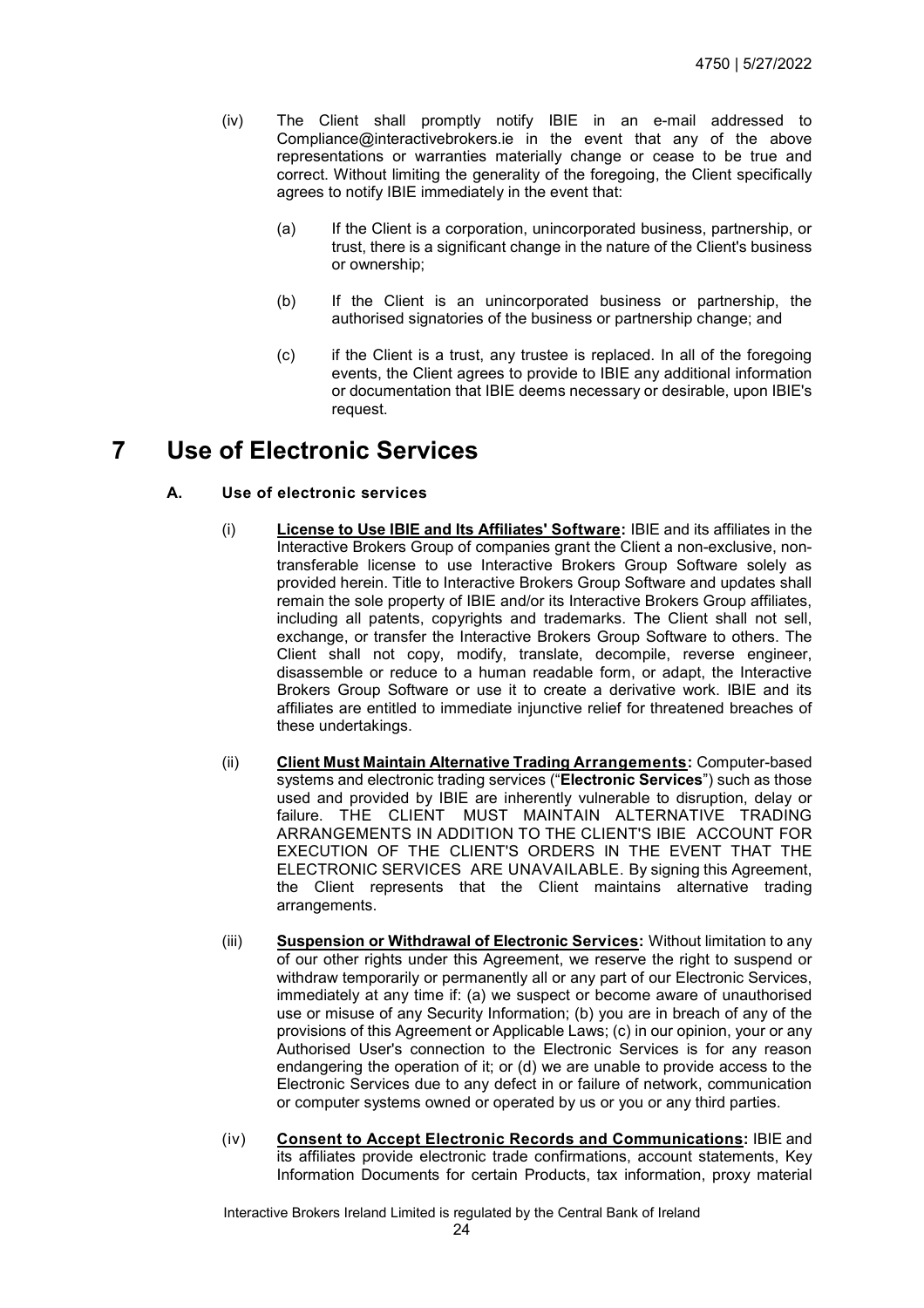and other Client records and communications (collectively, "**Records and Communications**") in electronic form to the maximum extent permitted by Applicable Laws. Electronic Records and Communications may be sent to the Client's Trader Workstation or to the Client's e-mail address, or for security purposes may be posted on the IBIE website or on the secure website of one of IBIE's service providers, with a notification sent to the Client to login and retrieve the Records and Communications. By entering into this Agreement, the Client consents to the receipt of electronic Records and Communications. Such consent will apply on an ongoing basis and for every tax year unless withdrawn by the Client. The Client may withdraw such consent at any time by providing electronic notice to IBIE through the IBIE website. If the Client withdraws such consent, IBIE will provide required Records and Communications (e.g., tax document, proxy materials, etc.) in paper form upon request by telephone or via the IBIE website. However, IBIE reserves the right to require the Client to close the Client's account if the Client withdraws consent to receiving electronic delivery of Records and Communications. In order to trade using the IB TWS, and to receive Records and Communications through the IB TWS, there are certain system hardware and software requirements, which are described on the IBIE website at www.interactivebrokers.ie. Since these requirements may change, the Client must periodically refer to the IBIE website for current system requirements. To receive electronic mail from IBIE, the Client is responsible for maintaining a valid Internet e-mail address and software allowing the Client to read, send and receive e-mail. The Client must notify IBIE immediately of a change in the Client's e-mail address by using those procedures to change a Client e-mail address that may be available on the IBIE website.

# <span id="page-26-0"></span>**8 Confidentiality**

- (i) You and we will each treat as confidential (both during and after the termination of the relationship between you and us) any information learned about the other in the course of the relationship pursuant to this Agreement and, except as otherwise agreed, shall not disclose the same to any third party except as set out below.
- (ii) The obligations of confidentiality shall not apply or shall cease to apply to such part of the information (other than personal data) as the receiving party can show to the reasonable satisfaction of the disclosing party:
	- (a) has become public knowledge other than through the fault of the receiving party or an employee or director of the receiving party to whom it has been disclosed in accordance with this Agreement; or
	- (b) where the receiving party establishes it was already known to it prior to disclosure of it by the disclosing party; or
	- (c) has been received from a third party who neither acquired it in confidence from the disclosing party, nor owed the disclosing party a duty of confidence in respect of it; or
	- (d) is required to disclose it by law or any regulatory authority or pursuant to a court order provided that the receiving party shall, where permitted by law, have given prior written notice to the disclosing party, and provided always that such disclosure is only made to the extent absolutely and specifically required under such requirement.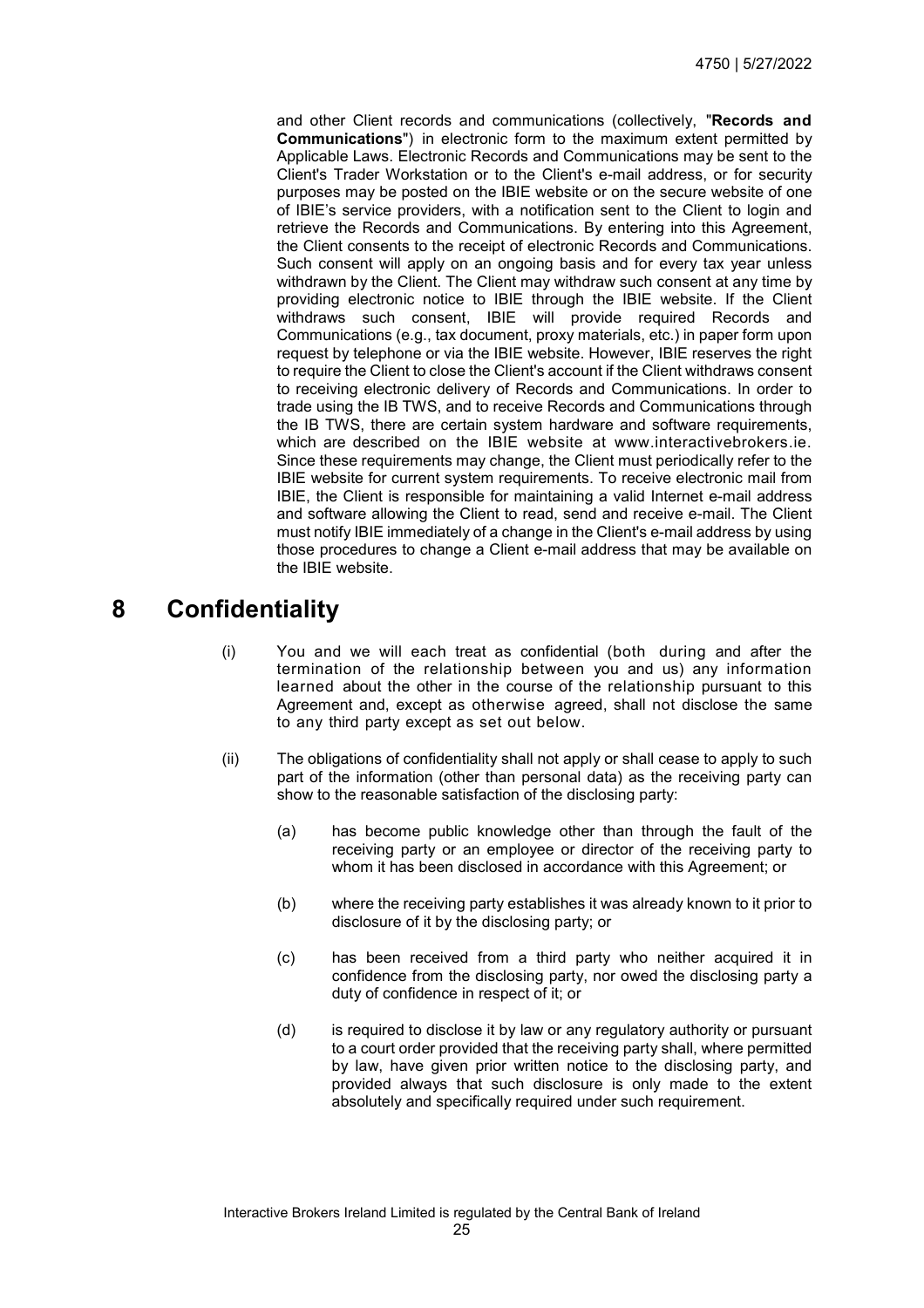# <span id="page-27-0"></span>**9 Use of Confidential Information**

- (i) You acknowledge that we may obtain information (including personal data and special categories of personal data, each as defined in the General Data Protection Regulation (EU) 2016/679 ("**Data Protection Law**")) about you or your directors, shareholders, employees, officers, agents or clients as necessary. We shall comply with applicable data protection law with regard to processing personal data. You acknowledge that you have read and understood the Interactive Brokers Group Privacy Policy published on www.interactivebrokers.ie (as may be updated from time to time) which sets out how personal data shall be processed by IBIE.
- (ii) You understand that we may use, store or otherwise process any such information (whether provided electronically or otherwise) and may disclose any such information (including, without limitation, information relating to your transactions and account) either as we shall be obliged to under or pursuant to any applicable law or rules or by any regulatory authority or as may be required to provide services to you under this Agreement.
- (iii) IBIE may:
	- (a) disclose information about you to your agents or attorneys for any purpose relating to this Agreement;
	- (b) disclose information about you and your clients, of a confidential nature, in the circumstances set out in this Clause:
		- (1) to other members of the Interactive Brokers Group, who may use it in the manner set out in this Clause (and for the avoidance of doubt, references to "we", "us" and "our" in this Clause shall be deemed to include all members of the Interactive Brokers Group);
		- (2) to other organisations and individuals we may engage to perform, or assist in the performance of, our services or to advise us, provided that they will only be given access to the relevant information for that purpose;
		- (3) to any depository, stock exchange, clearing or settlement system, account controller or other participant in the relevant system, to counterparties, dealers, custodians, intermediaries and others where disclosure is reasonably intended for the purpose of effecting, managing or reporting transactions in connection with the Agreement or establishing a relationship with a view to such transactions;
		- (4) to any regulatory authority or public registry, as required by law; or
		- (5) as may be required for the purposes set out in this Clause.
	- (c) To the extent such authorisation is required by law, you hereby authorise IBIE, directly or through third parties, to make any enquiries that IBIE considers necessary to conduct business with you. This may include ordering a credit report and performing other credit checks, or verifying the information you provide against third party databases. Any personal data obtained is maintained in accordance with the Interactive Brokers Group Privacy Policy.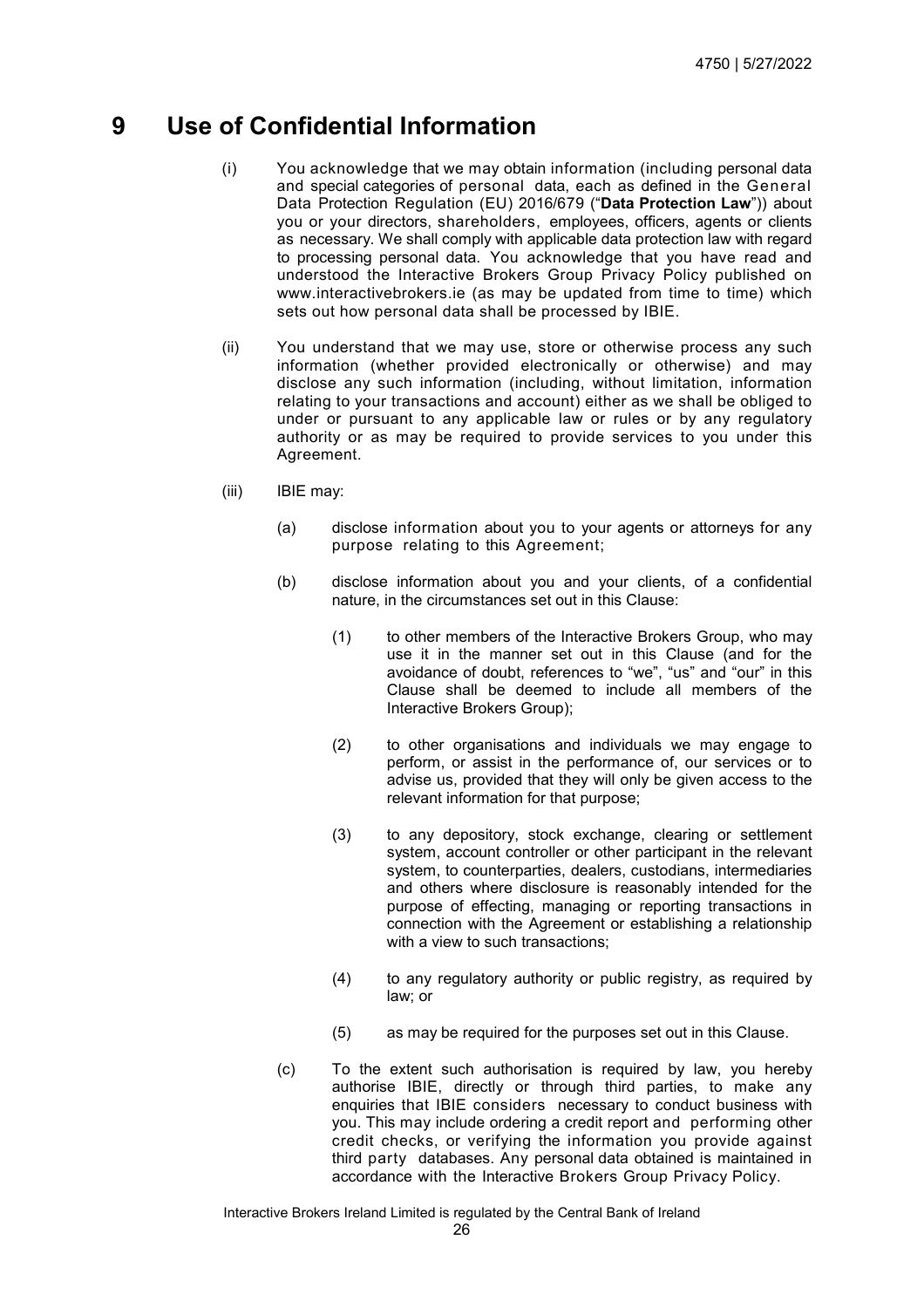(d) If any personal data or sensitive personal data belonging to any of your shareholders, directors, employees, officers, agents or clients is provided to us, you represent to us that each such person is aware of and, to the extent required by law, consents to the use of such data as set out in this Clause and you agree to indemnify us against any loss, costs or expenses arising out of any breach of this representation.

**Notice: Under the Credit Reporting Act 2013 lenders are required to provide personal and credit information for credit applications and credit agreements of €500 and above to the Central Credit Register. This information will be held on the Central Credit Register and may be used by other lenders when making decisions on your credit applications and credit agreements.**

# <span id="page-28-0"></span>**10 Recording**

- (i) Telephone conversations and electronic communications will be recorded. IBIE (our affiliates or representatives) may contact you by telephone as required and appropriate under this Agreement.
- (ii) To the extent permitted under Applicable Law IBIE, our affiliates or any other person appointed by us may access, review, disclose, monitor and/or record verbal and electronic messaging and communications (including email, instant messaging, facsimile, telephone and other electronic communications) with you or your agent. The recordings may be used as evidence if there is a dispute.
- (iii) Where required under Applicable Laws, a copy of records relating to telephone and electronic communications will be available to you upon request for a period of 5 years and, where requested by the competent authority, for a period of up to 7 years. We will retain such records in accordance with our procedures which may change from time to time in our absolute discretion. The Client should not expect to be able to rely on IBIE to comply with its record keeping obligations.

# <span id="page-28-2"></span><span id="page-28-1"></span>**11 Particular Account Types**

### **A. Joint Accounts**

Each joint account holder agrees that each joint holder has authority, without notice to the other, to: (i) buy/sell Products (including on margin); (ii) receive account confirmations and correspondence; (iii) receive and dispose of money, securities or other assets; (iv) enter, terminate, or agree to modify this Agreement; (v) waive any part of this Agreement; and (vi) deal with IBIE as if each joint holder was the sole holder. Notice to any joint holder constitutes notice to all joint holders. Each joint account holder is jointly and severally liable to IBIE for all account matters. IBIE may follow instructions of any joint holder and make delivery to any joint account holder individually of any account property. Upon death of any joint holder, the surviving holder shall give IBIE notice by telephone or electronically through the IBIE website and IBIE may, before or after notice, initiate proceedings, require documents, retain assets and/or restrict transactions as it deems advisable to protect itself against any liability or loss. The estate of any deceased joint account holder shall be liable and each survivor will be liable, jointly and severally, to IBIE for any debt or loss in the account or upon liquidation of the account.

### <span id="page-28-3"></span>**B. Partnerships**

If you are a partnership or more than one person, any liability arising under this Agreement shall be deemed to be the joint and several liability of the partners in the firm or of such persons as aforesaid. This Agreement shall not be terminated or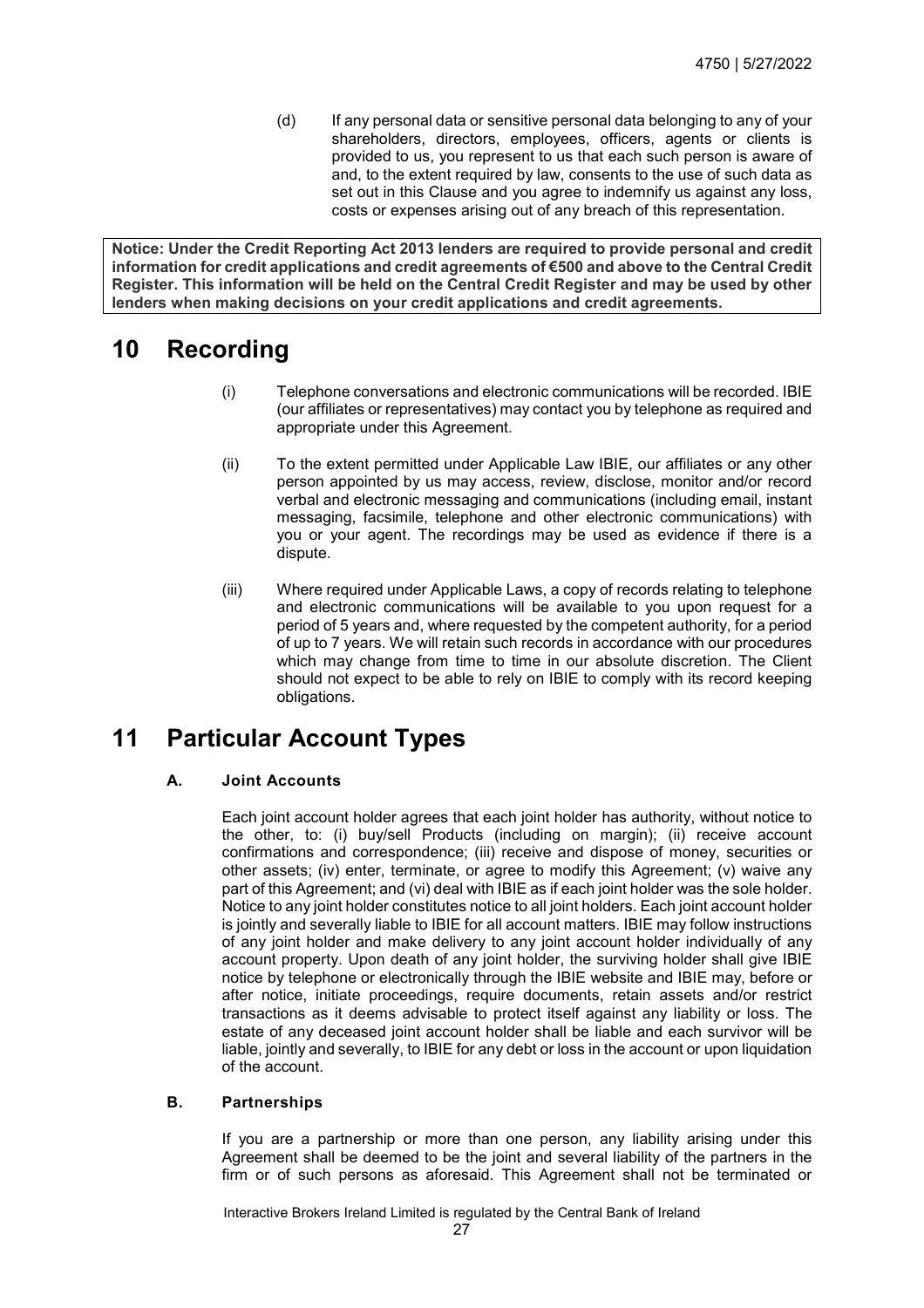prejudiced or affected by any change in the constitution of such firm or by the death of any one or more of such persons but in the event of any such death notice of termination shall be given by the survivor or survivors of such persons or the personal representatives of any such persons who have died.

### <span id="page-29-0"></span>**C. Accounts of Introducing Brokers**

If you are introduced to IBIE through another Introducing Broker ("**Introducing Broker**") holding a consolidated or omnibus account with IBIE for the benefit of its clients (which may include multiple accounts or subaccounts) the Introducing Broker shall be solely responsible for all aspects of the acceptance and handling of the individual accounts of the clients of the Introducing Broker whose transactions are effected through the consolidated/omnibus account(s), the acceptance and handling of all orders submitted by the Introducing Broker's clients, and all regulatory responsibilities and obligations related thereto including the disclosure of the costs and charges described in Clause [5](#page-20-0) above.

# <span id="page-29-2"></span><span id="page-29-1"></span>**12 Complaints**

### **A. Complaints**

- (i) All formal complaints should be made using one of the following means: (i) by WebTicket in Account Management on the IBIE website; (ii) by letter to Complaints Handling, Compliance Department, IBIE Dublin Landings, North North Dock, Dublin 1, Ireland; (iii) by email to [complaints@interactivebrokers.ie.](mailto:complaints@interactivebrokers.ie)
- (ii) You have the right to request information in respect of our Internal Complaint Handling Procedures. A summary of the IBIE Internal Complaint Handling Procedures is made available through the IBIE website.

### <span id="page-29-3"></span>**B. Out-of-Court Complaint Resolution**

(i) If you are an eligible complainant, you may have the right to refer your complaint to the Financial Services and Pensions Ombudsman ("**FSPO**"). The FSPO is a free and independent statutory dispute-resolution scheme for financial services. Details of who are eligible complainants can be obtained from the FSPO. The FSPO's website is at www.fspo.ie and they can be contacted at:

Financial Services and Pensions Ombudsman Lincoln House, Lincoln Place, Dublin 2, D02 VH29 email: info@fspo.ie telephone: +353 1 567 7000

## <span id="page-29-5"></span><span id="page-29-4"></span>**13 Compensation**

### **A. Irish Investor Compensation Scheme**

The Irish Investor Compensation Scheme ("**ICS**") protects each qualifying investor up to a limit of EUR 20,000 under the limits and conditions set out under the Investor Compensation Act 1998 (as amended). You may be entitled to compensation from the scheme in the unlikely event we cannot meet our obligations. This depends on the type of business and the circumstances of the claim. ICS coverage is restricted to designated investments and may or may not cover certain products, depending on how the transactions are characterised under the ICS. Payments to eligible claimants under the ICS will vary depending on the type of protected claim that the claimant has. You have the right to request further information concerning the conditions governing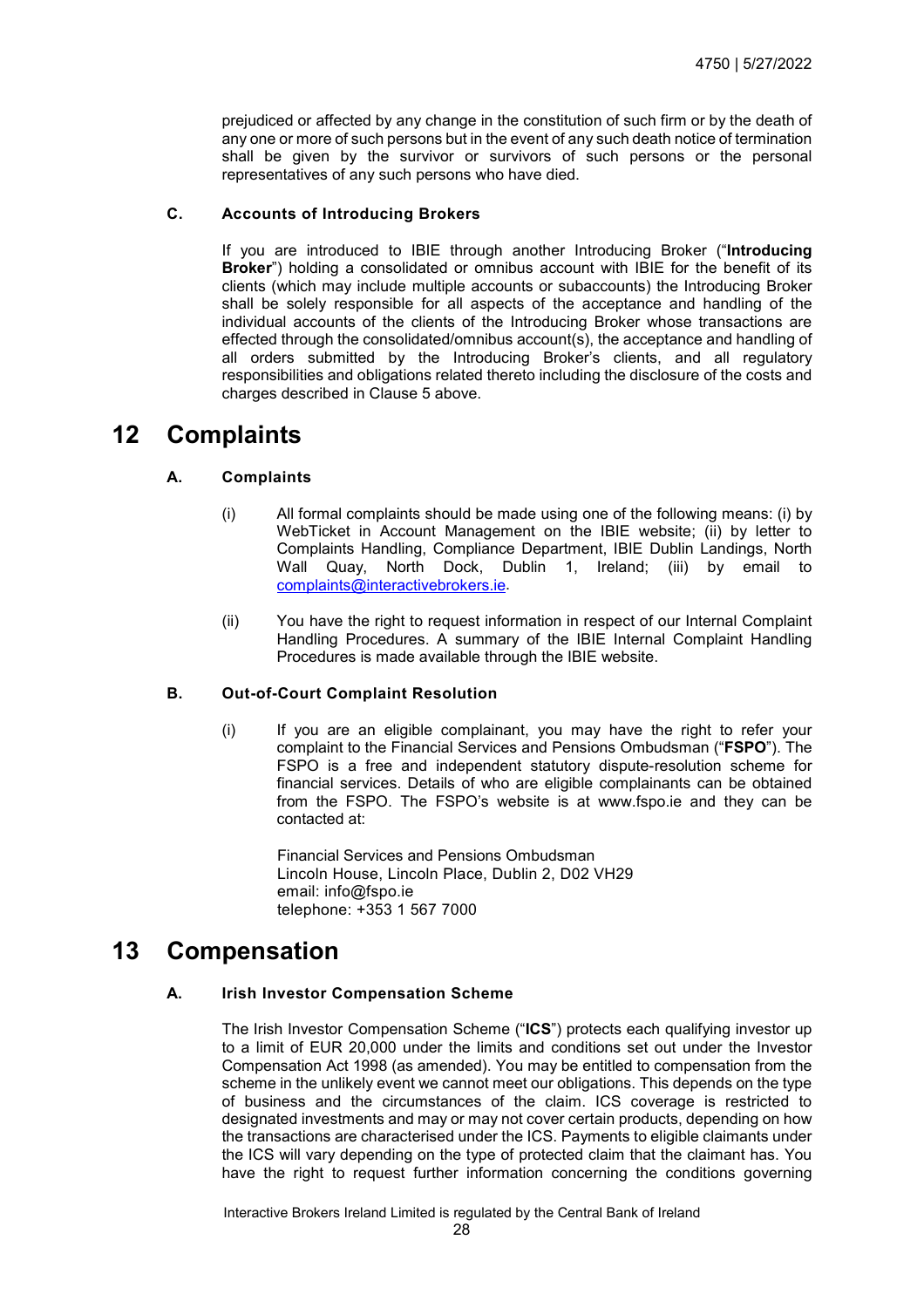compensation and the formalities which must be completed to obtain compensation. For more information visit [www.investorcompensation.ie.](http://www.investorcompensation.ie/)

# <span id="page-30-1"></span><span id="page-30-0"></span>**14 Miscellaneous**

### **A. Conflicts of Interest**

- (i) IBIE has various policies and procedures in place to assist in identifying, preventing and managing conflicts of interest between ourselves or any person directly or indirectly linked to us by control and you, or between you and another client that arise in the course of providing services. Our Conflicts of Interest Policy provides the overall framework for the identification of conflicts of interest and addresses business conduct and practices that may give rise to an actual or potential conflicts of interest. A summary of our Conflicts of Interest Policy can be found on the IBIE website. Please contact us if you require further information on our Conflicts of Interest Policy. By agreeing to these General Business Terms, you consent to accessing the summary of our Conflicts of Interest Policy via the IBIE website. In addition to the Conflicts of Interest policy, there are various other polices and processes that address conflicts of interest that arise in specific circumstances, including those dealing with employee trading, external interests or gifts and entertainment. In those residual circumstances where our organisational or administrative arrangements are unable to prevent, with reasonable confidence, that the risk of the conflict has a negative impact on Client's interest, IBIE will disclose the source and nature of the conflict to you as soon as reasonably possible as well as the steps taken to mitigate those risks prior to providing services to you. We hereby disclose that the following conflicts of interest, inter alia, may affect you:
- (ii) Subject to Applicable Laws IBIE and its affiliates may trade for their own accounts in the same or related products as the Client and at the same or nearly the same time, either on the same or different sides of the market as the Client; IBIE and its affiliates have no obligation to disclose their trading activity to the Client or to advise the Client regarding the Client's trading; IBIE and its affiliates may execute proprietary trades even if IBIE may simultaneously hold unexecuted Client orders for the same or related products at the same price.
- (iii) For Forex transactions (including Forex CFDs), IBIE generally will act as agent or riskless principal and charge a fee. IBIE may effect Forex Transactions through an affiliate or third party, which may profit or lose from such Transactions.
- (iv) Subject to Applicable Laws, IBIE or its affiliates may be receiving payments or other benefits for directing orders to execution venues where your order is placed.
- (v) Subject to Applicable Laws, IBIE may match your Transaction with that of any other client (including without limitation us, any affiliate, connected customer or other customer of ours) either on behalf of such person as well as on behalf of you or by executing matching Transactions at or about the same time with you and such person.
- (vi) Where you provide us with information relating to your order or proposed Transaction, we may use that information to facilitate the execution of your orders or Transactions.
- (vii) This list is not intended to be exhaustive and we may have relationships that could give rise to a conflict of interest. No further disclosure to you is required of any relationship, arrangement or interest which falls within the circumstances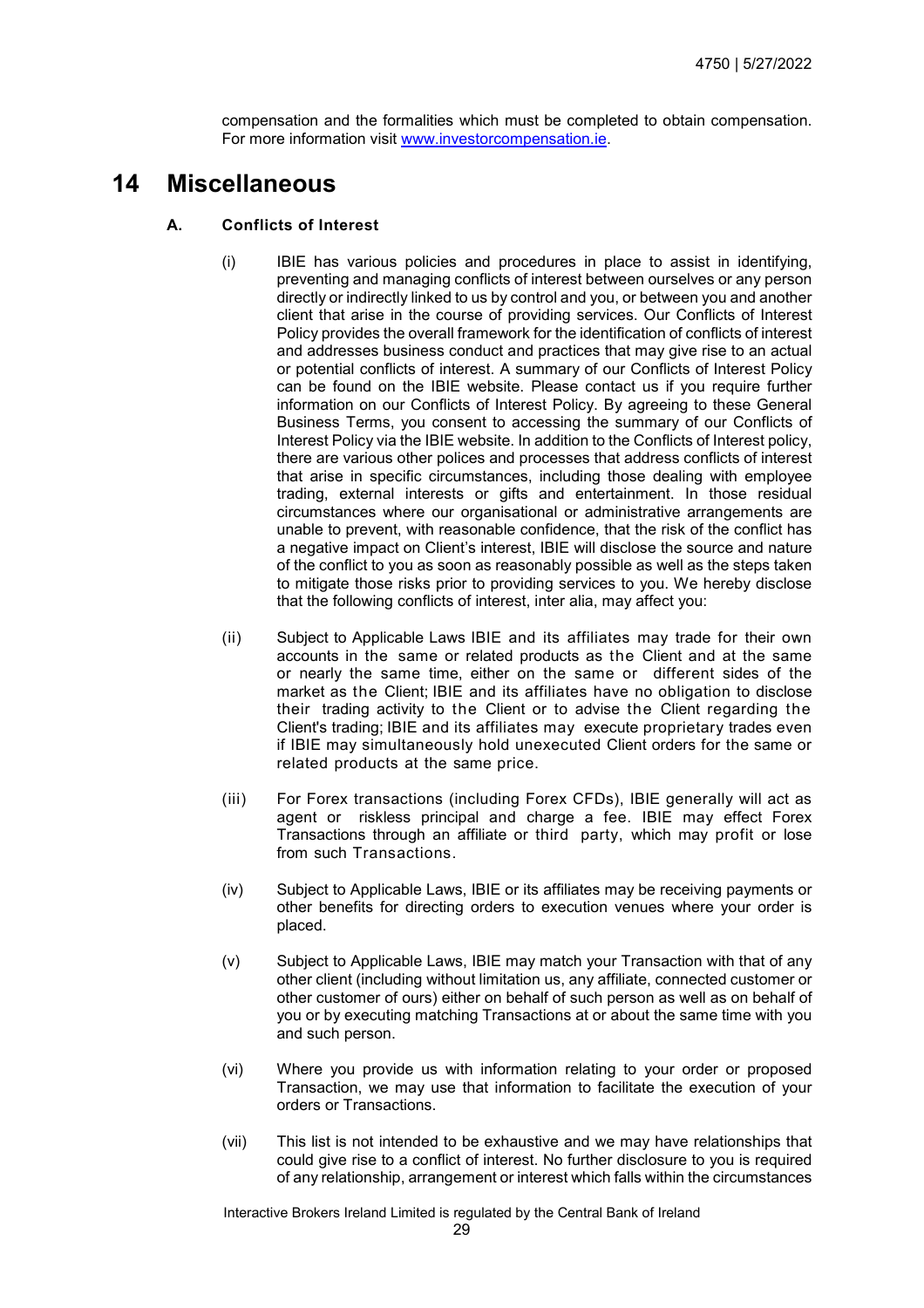referred to in this Agreement. We shall not be obliged to disclose to you any matter, fact or thing if such disclosure would be a breach of any duty owed by us to any other person. Where it is not practical for us to disclose an interest to you, we may rely on a policy of independence or have appropriate information barriers in place.

### <span id="page-31-0"></span>**B. Amendments and Termination**

- (i) The Client acknowledges that IBIE may modify this Agreement at any time by sending notice of the revised Agreement by e-mail or upon Client login via the client portal. IBIE client service employees cannot amend or waive any part of this Agreement. Your use of IBIE's service after such notice constitutes acceptance of the revised Agreement.
- (ii) Either the Client or IBIE can terminate the Client's use of IBIE's services at any time in either party's discretion by giving notice to the other party in writing sent by way of email, mail or by message through the client portal. After termination, the Client and IBIE shall remain obliged to fulfil any outstanding obligations under this Agreement. Following termination of this Agreement, IBIE shall transfer any Client Assets held by IBIE to a third party nominated by you.

### <span id="page-31-1"></span>**C. General**

- (i) This Agreement contains the entire understanding between the parties with respect to transactions related to Products.
- (ii) Nothing in this Agreement shall be taken to exclude or restrict our rights or obligations under Applicable Law. We shall be entitled to take any action as we consider necessary in our sole discretion to ensure compliance with Applicable Law and such actions shall be binding on you and shall not render us or any of our directors, officers, employees or agents liable.
- (iii) The Client consents to communicate with IBIE in English or any other language as IBIE may offer from time to time. The Client also consents to receive Key Information Documents as required under the Packaged Retail and Insurancebased Investment Products Regulation for certain Products in English, unless those documents are made available in a different language by the product manufacturer.
- (iv) The Client may not assign or transfer any rights or obligations hereunder without the prior written consent of IBIE. Upon written notice to the Client, IBIE may assign this Agreement. This Agreement shall inure to the benefit of IBIE's successors and assigns. IBIE may terminate this Agreement or its services to the Client at any time. The Client may close its account upon notice to IBIE electronically through the IBIE website, but only after all positions are closed and all other requirements specified on the IBIE website regarding account closure are satisfied.

### <span id="page-31-2"></span>**D. Governing Law and Jurisdiction**

- (i) This Agreement shall be governed by the laws of Ireland.
- (ii) All disputes shall be of the exclusive competence of the Courts of Ireland, unless IBIE chooses to bring an action against the Client before any other court having jurisdiction under ordinary rules of procedure, in particular according to the applicable jurisdiction rules of the relevant European regulation or applicable convention.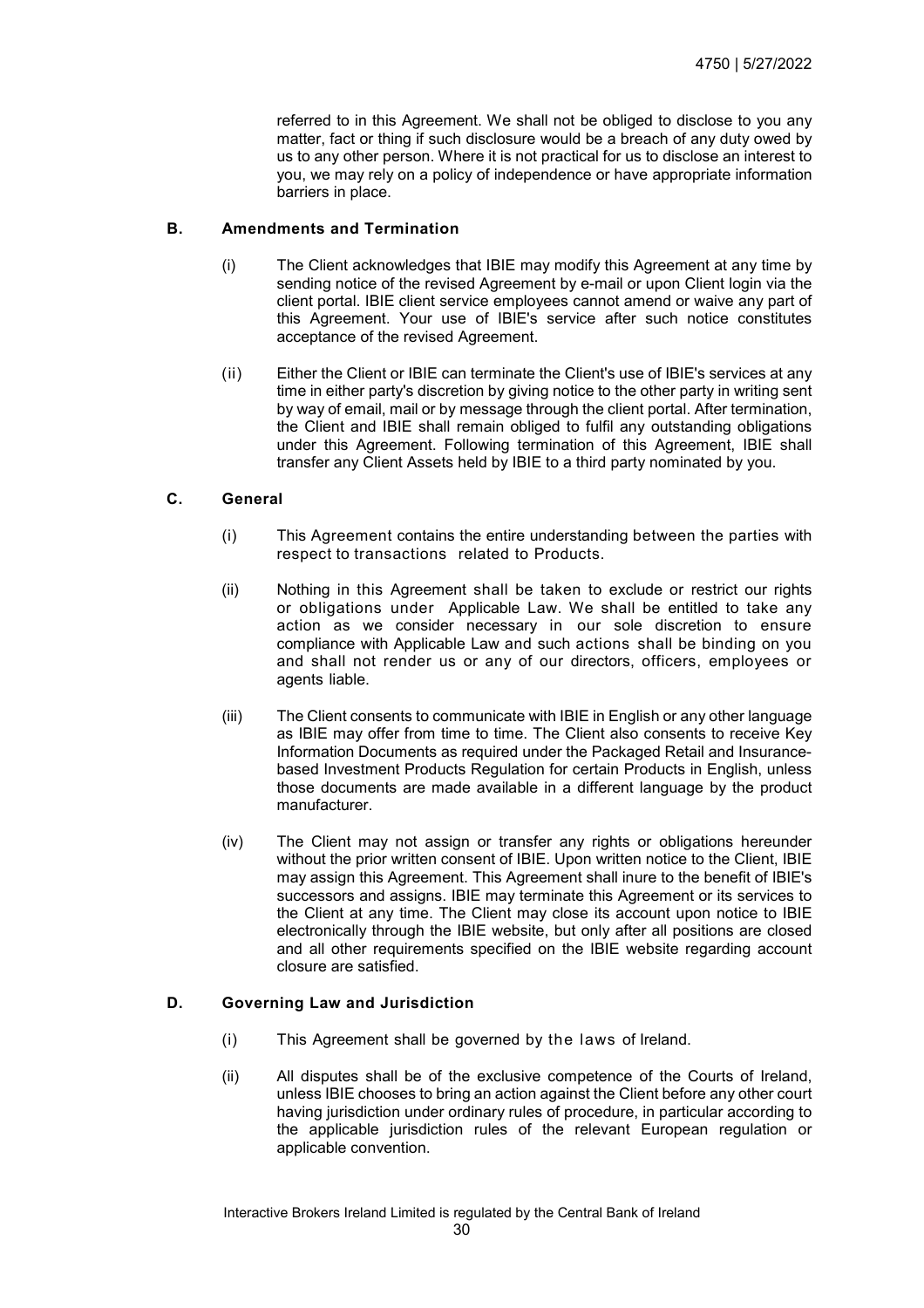### <span id="page-32-0"></span>**E. Arbitration**

Any controversy or claim arising out of or in connection with this Agreement shall be settled by arbitration. The place of arbitration shall be Dublin (Ireland) or an alternative location if mutually agreed. The language to be used in the arbitral proceedings shall be English. The Arbitration Tribunal shall consist of three arbitrators with appropriate financial services or relevant legal experience appointed by agreement between the parties or, failing agreement between the parties, within 30 days after a request for arbitration is made by any party, appointed on the application of any party by the President for the time being of the Law Society of Ireland*.*

### <span id="page-32-1"></span>**F. Distance Marketing Information**

- (i) This Clause only applies in case the Client qualifies as a "consumer" as defined under the European Communities (Distance Marketing of Consumer Financial Services) Regulations 2004, i.e. "a natural person who is acting otherwise than in the course of a business carried on by the person…".
- (ii) In order to comply with the provisions relating to distance marketing, this Agreement will be subject to the following additional provisions:
- (iii) Our main business is broking and dealing in financial products, including CFDs and Forex. Our registered office address is Interactive Brokers Ireland Limited, 10 Earlsfort Terrace, Dublin 2 D02 T380.
- (iv) The products and services which IBIE provide relate to MiFID financial instruments which by their very nature give rise to special risks related to their specific features. By way of example, in respect of the execution of orders, various factors, such as the price, will be influenced by fluctuations in the financial markets, and such other variables which are outside of IBIE's control. Historical performance is not a reliable indicator of future performance.
- (v) Once you enter into the Agreement, you do not have a right to cancel the Agreement other than by terminating the Agreement in accordance with Clause 14(B)(ii).
- (vi) Our VAT registration number is 3674050HH;
- (vii) In addition to our charges, please note that other taxes and costs may exist that are not paid or imposed by us.
- (viii) There are no specific additional costs for you, which are charged by us, as a result of you entering into contracts without meeting one of our representatives.
- (ix) Prior to entering into this Agreement, Irish Law will be the basis of the establishment of our relationship with you. This Agreement is supplied in English, and we will communicate with you in English during the course of our relationship with you.

# <span id="page-32-2"></span>**15 Additional Terms**

The Schedules and Appendices that follow contain important additional terms that are applicable to your relationship with us.

More specifically, the Schedules contain terms in relation to certain products that you may conduct business in while the Appendices are more general in nature and contain additional terms and disclosures that impact our relationship with you.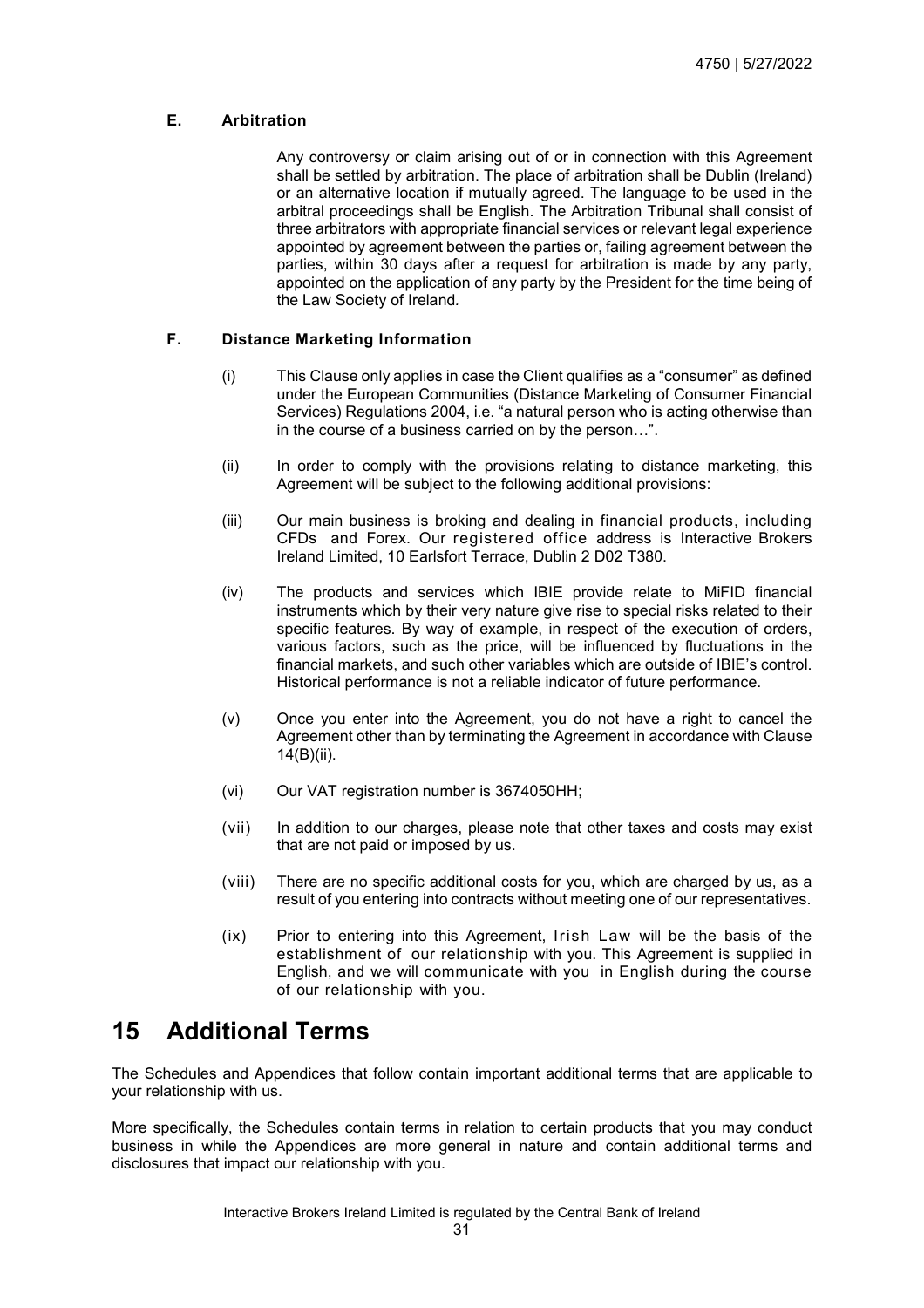These form an integral part of this Agreement. Unless stated otherwise, terms defined in the General Business Terms of this Agreement have the same meaning in the relevant Schedule or Appendix. If there is any conflict between, on the one hand, the terms of the Schedule or Appendix and, on the other, the terms in the balance of the Agreement, the terms of the Schedule or Appendix will prevail.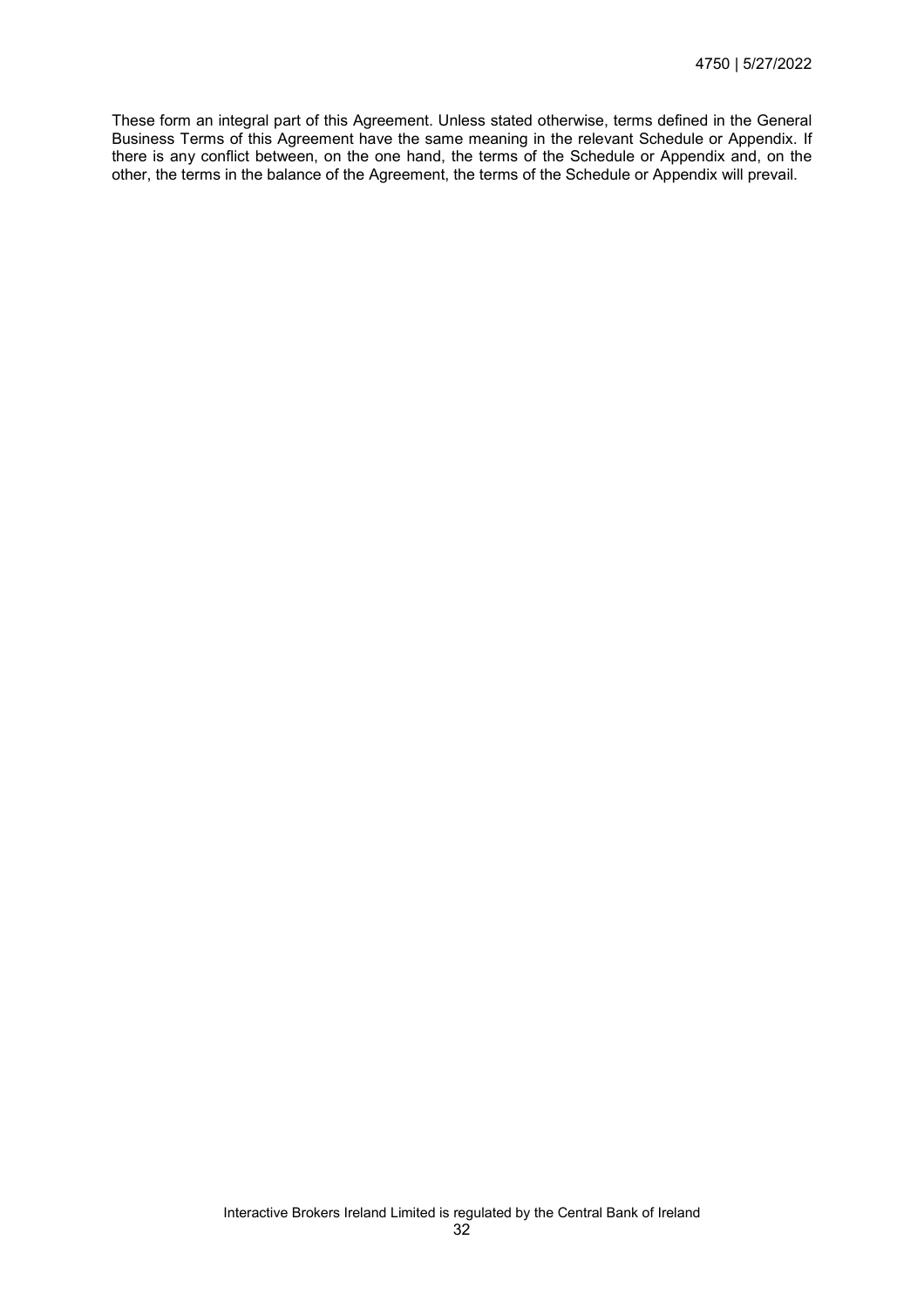# <span id="page-34-0"></span>**Schedule 1 – Contracts For Differences**

**The terms of this Schedule 1 that are applicable to you will differ, as specified below, depending on whether you have been classified as a Retail Client or as a Professional Client. Retail Clients are afforded a higher degree of regulatory protection than those afforded to Professional Clients. Contracts For Differences ("CFD") transactions for Retail Clients will be subject to applicable European laws and regulations including the CFD Measure as applicable.**

CFDs are complex instruments and come with a high risk of losing money rapidly due to leverage.

If you have been classified as a Retail Client you hereby acknowledge that you are aware of the percentage of retail investor accounts that lose money when trading CFDs with IBIE, as published on the IBIE website.

You should consider whether you understand how CFDs work and whether you can afford to take the high risk of losing money.

- 1. **Nature of CFDs; no Voting or Other Rights in Underlying Product:** CFDs are contracts with IBIE as your counterparty, and are not traded on a regulated exchange and are not cleared or settled on a central clearing house. A CFD is to secure a profit or avoid a loss by reference to fluctuations in the price of the underlying product (e.g. shares, foreign currencies, etc.), rather than by taking delivery of any underlying product. With respect to CFDs in shares, no CFD transaction shall confer on you any right, voting right, title or interest in any underlying product or entitle or oblige you to acquire, receive, hold, vote, deliver, dispose of or participate directly in any corporate action of any underlying product.
- 2. **Detailed Contract Specifications Available on the IBIE Website:** Further detail on contract specifications for CFDs will be provided on the IBIE website and the Client agrees to review such specifications prior to engaging in any CFD transaction. Contract specifications on the IBIE website shall be binding on the Client and on IBIE unless specifically in conflict with this Agreement or unless specifically agreed otherwise in writing between the Client and IBIE.
- 3. **Trading Hours, no Obligation to Provide Quotations:** IBIE generally will make CFD quotations available on the IBIE platform beginning after the regular market opens in the underlying product and ending prior to or at the close of regular trading hours in the underlying product, although longer hours may be provided. Regardless of the foregoing, however, IBIE is not obligated to provide quotes for any CFD at any time, and IBIE **does** not guarantee the continuous availability of quotations or trading for any CFD. **IBIE may in its sole discretion cease quoting CFDs and/or cease entering new CFD transactions at any time** based on lack of market data, halts, suspensions, delistings, errors, illiquidity or volatility in the market for the underlying product, IBIE's own risk or profit parameters, technical errors, communication problems, market or political or economic or governmental events, acts of God or nature, or other reasons. In the event that Client wishes to close an open CFD transaction with IBIE but IBIE is not providing a quotation, if it is during regular trading hours and if the market in the underlying product is trading normally and is not subject to a halt or suspension or other extraordinary market condition, then the Client may contact IBIE and IBIE shall use reasonable efforts to provide a quotation promptly to the Client, absent extraordinary circumstances. The Client orders sent to IBIE for CFDs are not orders for the underlying product and will not be represented on exchanges that may list or trade the underlying product.
- 4. **Errors:** IBIE has the right to cancel, adjust or close out CFD transactions after confirmation to you to correct errors, including but not limited to CFD transactions subject to technical errors in IBIE's platform; CFD transactions at prices not reasonably related to the correct market price for the underlying product; and CFD transactions executed at a time and price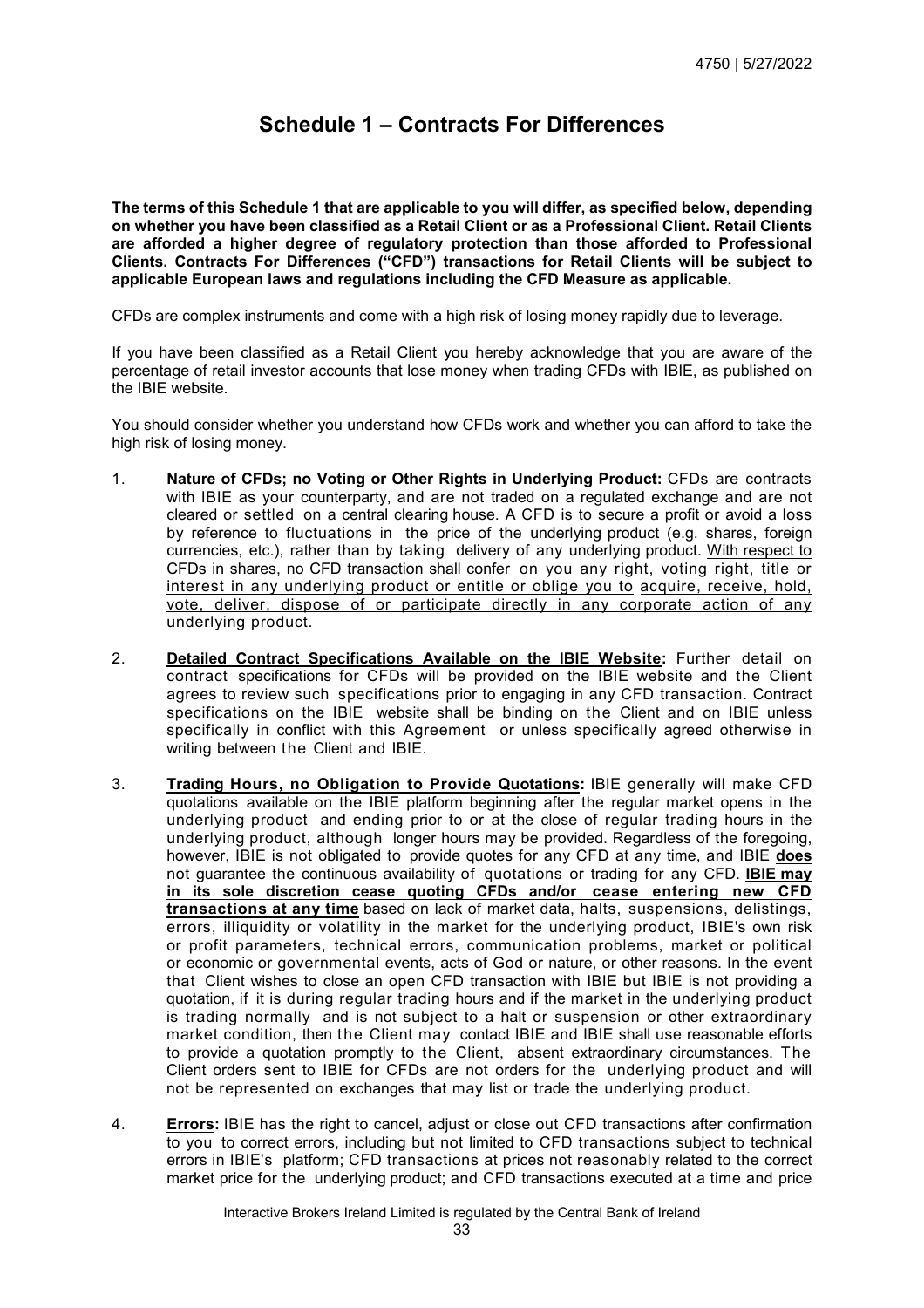at or near which trades in the market for the underlying product were cancelled or adjusted by exchanges or market centres.

- 5. **Opening and Closing CFD Transactions:** A CFD transaction with IBIE will not expire but rather shall remain open until the Client enters an offsetting (closing) transaction or until IBIE exercises any of its rights to close out a transaction with you (e.g., because of a margin deficiency, because the underlying shares in a CFD held short have become unborrowable, etc.). A CFD transaction may also be closed or be altered or adjusted in the event of an action or event affecting the underlying product as described in this Agreement.
- 6. **Settlement:** All transactions relating to CFDs on shares and indexes shall be settled by payment of cash in the currency in which the CFD is denominated. Realised profit/loss and interest cash flows for CFDs involving Forex settle in the quote currency of the relevant currency pair. CFD purchases and sales shall settle in the same settlement period as the underlying product, unless otherwise specified on the IBIE website or in a notice to Clients. You do not have any right or obligation to receive delivery of the underlying product in connection with any CFD.
- 7. **Commissions, Spreads:** IBIE will charge a commission for CFD transactions, in the amount specified on the IBIE website, and will deduct commissions as described in this Agreement. IBIE, and/or its affiliates or third parties with or through whom IBIE may hedge or effect its CFD trade with you, may also earn a "bid-ask spread" on the CFD transaction (meaning that you may pay a higher price to buy the CFD or receive a lower price to sell the CFD compared to the market prices for the underlying product or compared to prices offered for the CFD by other dealers).

### 8. **Margin for CFDs:**

- a. CFD transactions are subject to the IBIE Margin Policies described in this Agreement.
	- (i) If the Client is a Retail Client, Margin Requirements for CFDs will be subject to the requirements of any CFD Measure as applicable. To the extent that IBIE's Margin Requirements exceed the margin levels prescribed by the relevant CFD Measure, IBIE may modify Margin Requirements for any CFD or all CFDs for any open or new positions at any time, in IBIE's sole discretion.
	- (ii) If the Client is a Professional Client, Margin Requirements for CFDs generally will be calculated based on risk models utilised in IBIE's sole discretion. IBIE may modify Margin Requirements for any CFD or all CFDs for any open or new positions at any time, in IBIE's sole discretion.
- b. The Client shall monitor their account so that at all times (including intra-day) the account contains sufficient equity to meet Margin Requirements. IBIE generally will not issue margin calls and generally will not allow any grace period in Client's account for the Client to meet intraday or other margin deficiencies.
	- (i) If the Client is a Retail Client, Margin Requirements for CFDs will be subject to the minimum requirements in the any applicable CFD Measure. In addition, IBIE's Margin Requirements may exceed the levels in the CFD Measure. IBIE is authorised to liquidate CFD positions immediately in order to satisfy Margin Requirements without prior notice. Retail Client's accounts will be subject to the negative balance protection in the any applicable CFD Measure. IF YOU HAVE NOT BEEN CLASSIFIED AS A RETAIL CLIENT YOU WILL NOT BE ELIGIBLE FOR NEGATIVE BALANCE PROTECTION.
	- (ii) If the Client is a Professional Client, IBIE is authorised to liquidate CFD and other account positions immediately in order to satisfy Margin Requirements without prior notice.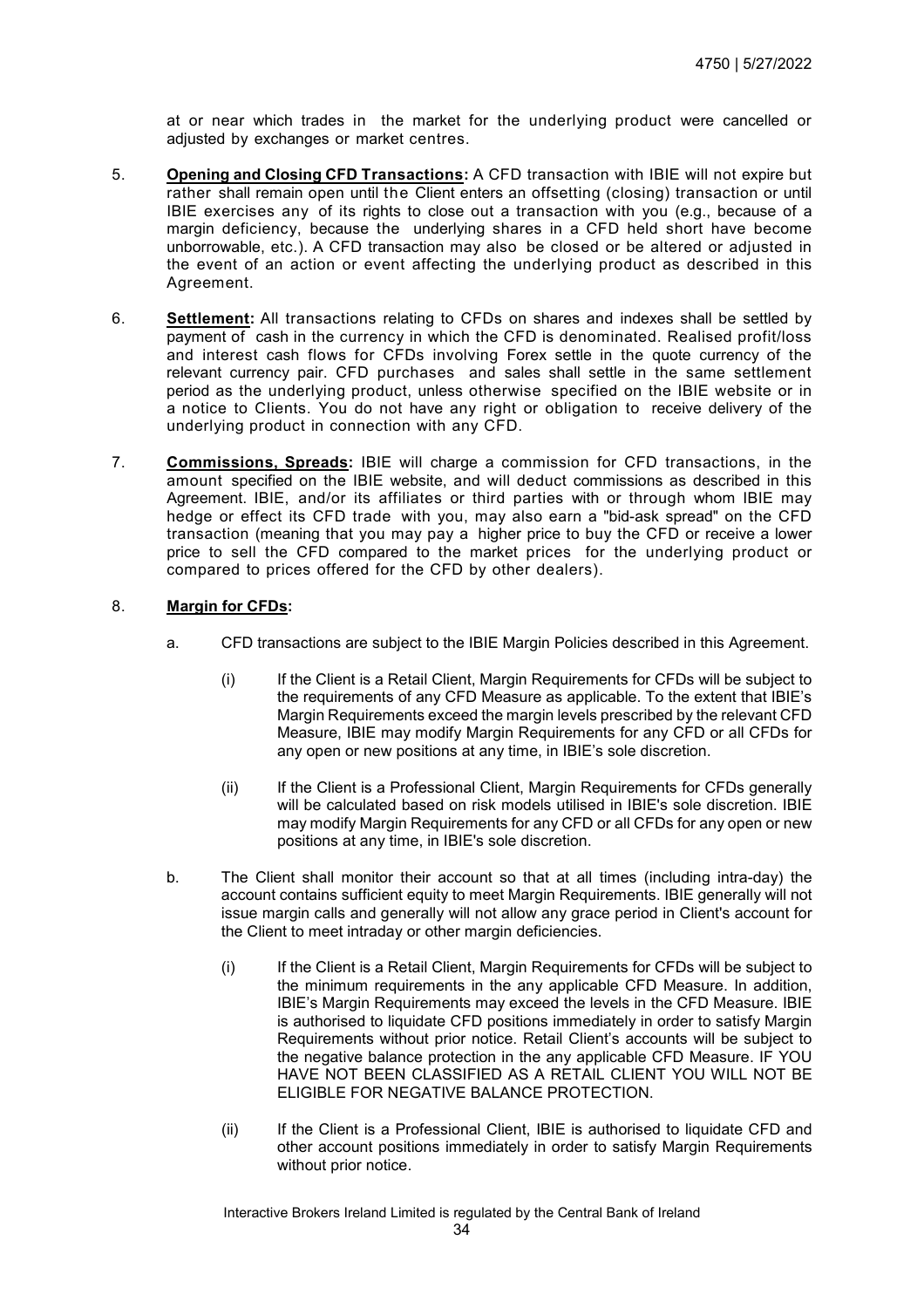- c. IBIE shall calculate a Reference Price for the CFD after the close of trading on each trading day. For CFDs on shares and indexes the Reference Price shall generally be based on the daily settlement price of the underlying product on the primary exchange on which the underlying product is traded. However, for those CFDs, and for CFDs involving Forex, IB reserves the right to use any reasonable price as the Reference Price in IBIE's sole discretion (e.g., in the event of a trading interruption or halt at the end of day on the primary exchange, or in the event of other circumstances affecting the underlying product or market pricing, or if the underlying product is not traded on an exchange). After the close of trading, if, on any business day during the term of the CFD, the current Reference Price is higher than the close of business Reference Price of the preceding business day, then if you are long IBIE shall be liable to you for such difference, and if you are short you shall be liable to IBIE for such difference. If, on any business day during the term of the CFD, the current Reference Price is lower than the close of business Reference Price of the preceding business day, then if you are long you shall be liable to pay IBIE the difference, and if you are short, IBIE shall be liable to pay you the difference. IBIE generally will process these credits/debits prior to the opening of trading on the following trading day, but IBIE reserves the right to delay processing if circumstances reasonably warrant the delay.
- d. In the event that any price for an underlying product published on an exchange or by the sponsor of an index, and which is utilised by IBIE for its Reference Price calculation, is subsequently corrected, IBIE reserves the right to make an appropriate adjustment to your account in the amount payable by you as a result of the erroneous Reference Price, including any interest due accruing from the date of the error to the date of the correction adjustment.
- 9. **Financing Charges (Interest) for CFDs:** You will pay a financing charge (interest) on the amount of all open long share or index CFD positions held overnight. Depending on prevailing interest rates, and excluding applicable borrow charges, you may receive a rebate (interest) for short CFD positions held overnight or you may pay a financing charge. You will pay a financing charge or receive a rebate on the amount of all rolled-over Forex CFD positions based on a rate calculated as the prevailing cash rebate for the base currency less the cash rate for the quote currency. The rate may be positive or negative, and a positive rate will be a credit for long positions and a charge for short positions. The financing charge or credit is calculated individually for each Forex CFD without regard to other balances you may have in those currencies. Financing charges and/or rebates on open CFD positions are calculated and charged/credited daily in the currency in which the CFD is denominated. CFD interest rates are determined by IBIE and may be adjusted at any time in IBIE's sole discretion. CFD interest rates are indicated on the IBIE website and may vary based on the CFD balance interest. In addition to interest charged or rebated on CFD positions, margin account cash balances may earn (for positive balances) or be charged (for debit balances), cash interest at the prevailing rates on the IBIE website may not be paid for cash balances under specified amounts, and interest rates paid/charged may vary based on the credit/debit balance.
- 10. **Short Transactions in CFDs; Possibility of Forced Closure of Open Short Positions; Borrow Charges:** Depending on regulatory restrictions, stock loan and borrow market conditions, or other factors, short sales of CFDs may or may not be allowed depending on the underlying product. Further, IBIE reserves the right, at any time in its sole discretion, to close out your open short CFD transaction by requiring you to buy in the CFD or by IBIE issuing order(s) for your account to buy in the CFD (without notice to or consent by you) (including but not limited to in the event that the underlying product becomes difficult or impossible to borrow). In addition to standard CFD financing rebates or charges, borrow charges apply to short sales of CFDs. Borrow charge rates generally are based on the stock loan and borrow market for the underlying product. Indicative borrow charge rates for specific CFDs may be found on the IBIE website but such rates are indicative only and may change at any time based on market conditions or at IBIE's discretion.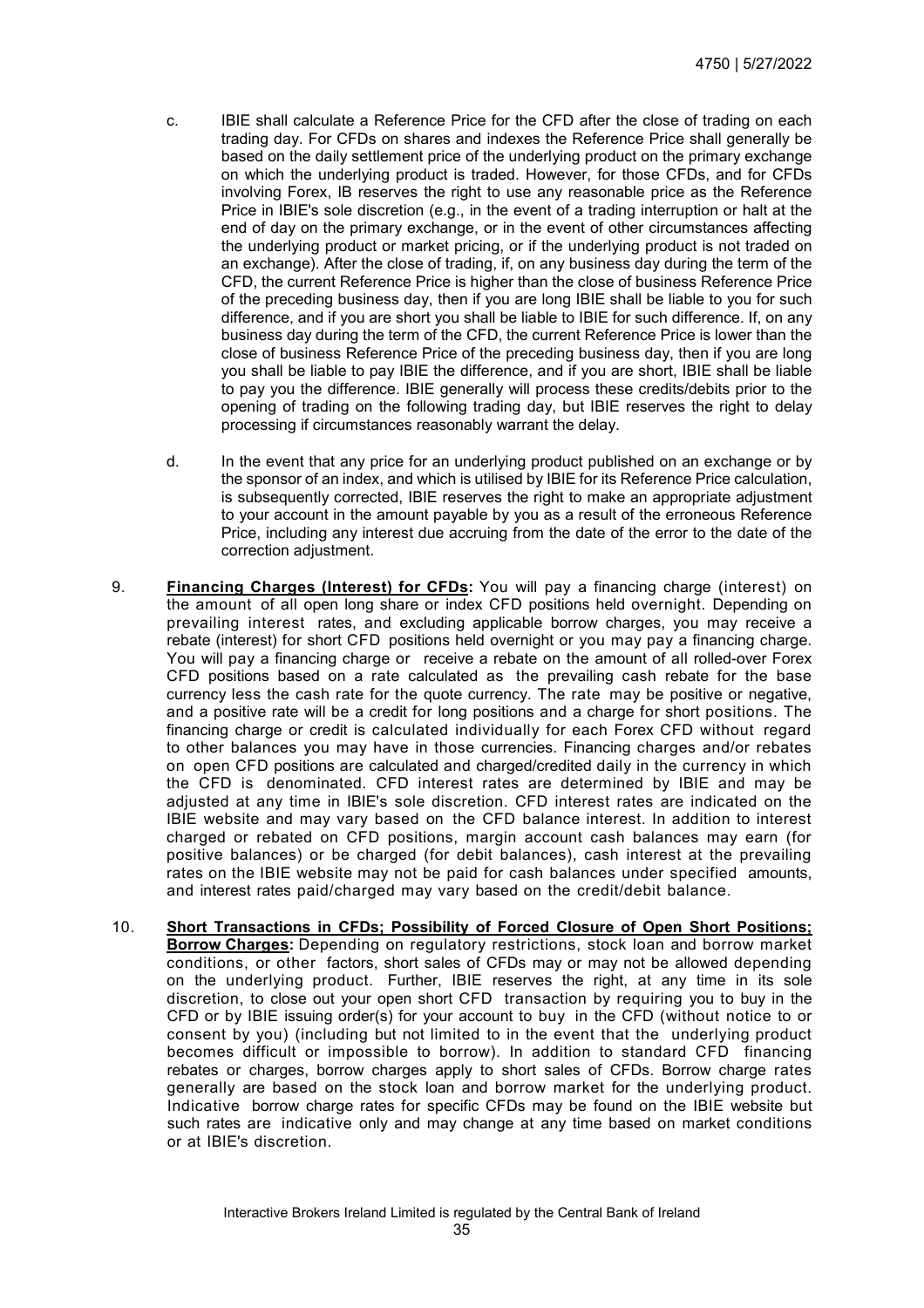- 11. **Payments Reflecting Dividends on the Underlying Product:** A CFD does not give the holder the right to receive any cash dividend paid on the shares of the underlying product for share and index CFDs. Instead, if you are the buyer (long side) in a CFD transaction you will receive a cash credit based on a dividend attributable to the underlying product. If you are the seller (short side) in a CFD transaction, you will be charged a cash debit. Whether the amount of the credit or debit will be based on the gross or net (of taxes) dividend attributable to the underlying product, and whether any additional adjustment or withholding will apply, may vary based on the particular CFD and the rules of the relevant taxation authorities. Please see the IBIE website for more specific information , as well as for information as to the timing of the accrual and settlement of credits/ debits arising from a dividend in an underlying product.
- 12. **IBIE's Rights to Adjust, Modify and/or Close-Out CFD Transactions in the Event of a Corporate Action Affecting the Underlying Product:** In the event of a Corporate Action affecting the underlying product of a CFD, particularly in shares (e.g.*,*splits, spinoffs, rights offerings, mergers and acquisitions, etc.):
	- a. IBIE in its sole discretion will determine the appropriate adjustment or modification or action to take, if any, and when, with respect to the CFD to preserve the reasonable economic equivalent of the rights and obligations of the parties. The adjustment or modification may result in the issuance of additional CFD positions (long or short) in the underlying product for the Client account, the reduction of CFD positions in the underlying product in the Client account, issuance of CFDs on a related underlying product for the Client account, cash credits or debits to the Client Account, and/or other appropriate adjustments or modifications.
	- b. As an addition or alternative to making an adjustment or modification to a CFD in the event of a Corporate Action, IBIE reserves the right in its sole discretion to close out your open CFD position in the underlying product (without notice to or consent by you) prior to the Corporate Action, or to require you to close out any open CFD position in the underlying product.
	- c. Without limiting IBIE's rights as set forth in paragraphs a. and b. above to take whatever action IBIE deems appropriate in its discretion with respect to a Corporate Action affecting the underlying product, IBIE generally will apply the following principles:
	- d. When a Corporate Action results in the creation of new shares (reduction of existing shares) in the underlying product, IBIE generally will create additional CFDs (reduce existing CFDs) held long or short in the Client account to mirror the Corporate Action.
	- e. If the Corporate Action results in the creation of a new entity with listed shares or a new type of shares for the same entity, and IBIE determines in its sole discretion that it will offer CFD transactions in respect of the new entity shares or new type of shares, then IBIE generally will create a long or short position, as appropriate, in the Client account in the CFDs in the new entity or new share class in the appropriate amount.
	- f. In other cases, including for any resulting fractional shares in cases otherwise referenced above, IBIE will credit or debit the Client account with a cash adjustment determined in IBIE's reasonable judgment to preserve the economic equivalent of the rights and obligations of the parties.
	- g. If IBIE determines, in its sole discretion, that it is unable reasonably to determine a cash adjustment amount, IBIE generally will terminate the CFD five days prior to the ex-date for the Corporate Action, or as soon as practicable if the announcement of the Corporate Action is less than five days from the effective date.

### **13. Market Abuse:**

a. You represent and warrant that: (a) you will not open, and have not opened, any CFDs with us relating to a particular financial instrument, if to do so would result in you, or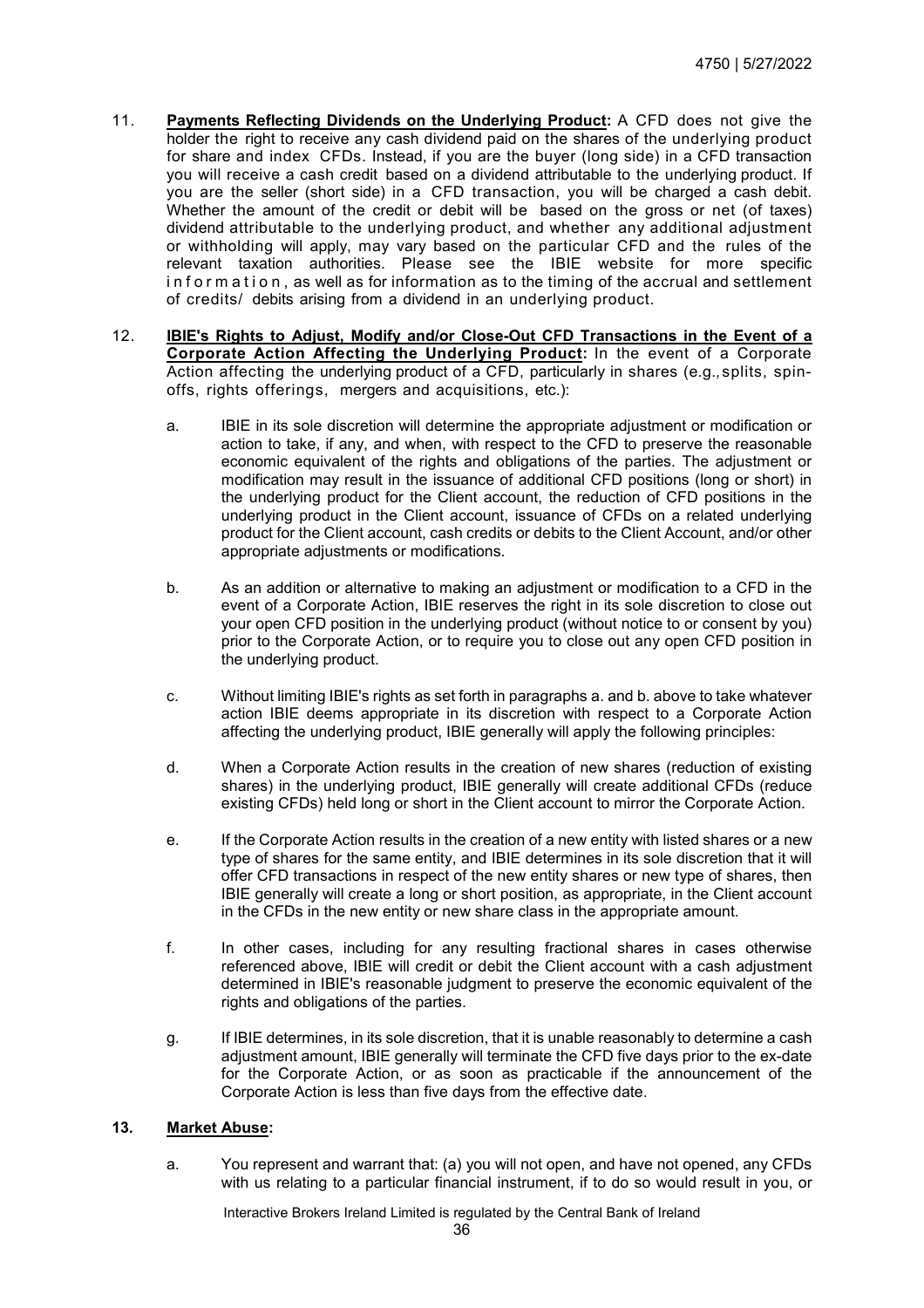persons related with you, having an exposure to that financial instrument which is equal to or exceeds the amount of a Declarable Interest under any laws, rules or regulations in the relevant company unless you, or persons related with you, make the required declarations and notify us about your Declarable Interest immediately; (b) you will notify us and keep us updated at all times of your aggregate Declarable Interests; (c) you will not open, and have not opened, any CFDs with us in connection with: (i) a placing, issue, distribution or other analogous event; or (ii) an offer, take-over, merger or other analogous event in which you are involved or otherwise interested; and (d) you will not open, and have not opened, any CFDs that contravene any primary or secondary legislation or other law, including those against insider trading.

- b. You agree that we may proceed on the basis that when you open or close a CFD with us on a financial instrument price, you may be treated as trading in securities within the meaning of Regulation (EU) 596/2014 and the European Union (Market Abuse) Regulations 2016 (as amended).
- c. If we have grounds to believe that you have opened any CFD in breach of the representations in this Agreement, we may in our sole discretion and without being under any obligation to inform you of our reason for doing so, close that CFD and any other CFDs that you may have open at the time. We may also: (a) enforce the CFD or CFDs against you if it is a CFD or CFDs under which you have lost money; and (b) treat all your closed CFDs as void if they are CFDs under which you have made money, unless and until you produce, promptly upon our request, conclusive evidence that you in fact have not committed any breach of warranty, representation or undertaking.
- d. You acknowledge that we shall not transfer voting rights relating to an underlying product to you or otherwise allow you to influence the exercise of voting rights held by us or on our behalf.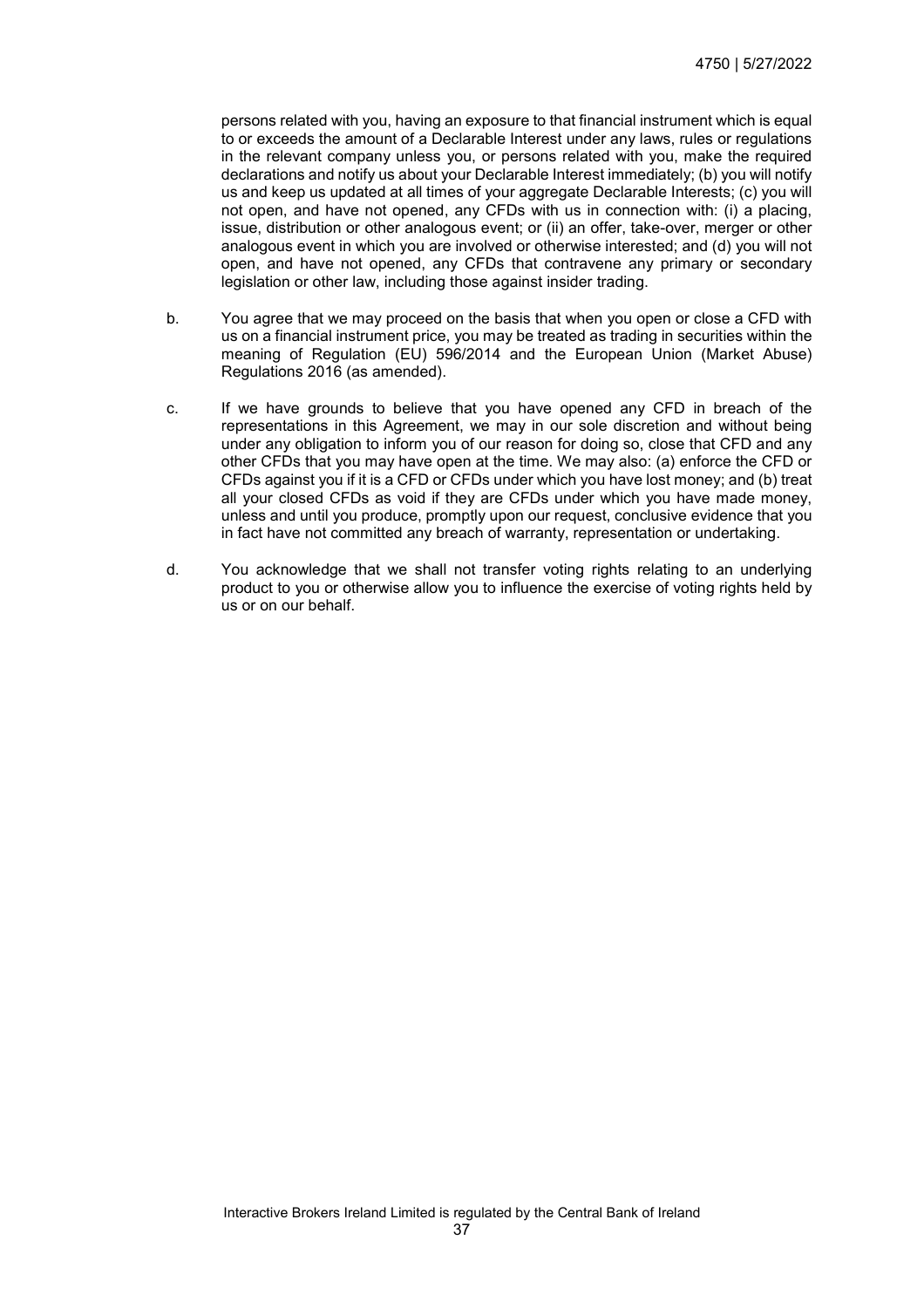# <span id="page-39-0"></span>**Schedule 2 – OTC Precious Metals**

- 1. **Nature of OTC Precious Metals Transactions:** Transactions in OTC Precious Metals are transactions with IBIE as your counterparty, and are not traded on a regulated exchange and are not cleared or settled on a central clearing house. All OTC Precious Metals transactions with IBIE are on an unallocated basis, meaning IBIE will not "allocate" to you nor segregate on your behalf specific lots of Precious Metal. Rather, IBIE has custodial arrangement(s) with third parties ("**Precious Metals Custodians**") for storage of unallocated Precious Metals on a net basis for IBIE. IBIE may use these arrangements or other arrangements (such as derivatives contracts) obligating third parties to deliver Precious Metals to IBIE. Precious Metals held in an unallocated account are not segregated from IBIE's or its Precious Metals Custodian's assets, and Precious Metals credited to an unallocated account represent only the dealer's obligation to deliver Precious Metals and do not constitute ownership of any specific lots of Precious Metals.
- 2. **Delivery of Precious Metals:** IBIE generally will allow you to take physical delivery of an underlying Precious Metal upon your request, by arrangement with IBIE's Precious Metals Custodian, subject to their delivery policies. Physical delivery of Precious Metals may require minimum delivery quantities and may involve additional charges. The collection of Precious Metals from the vaults of IBIE's Precious Metals Custodian is at your expense and risk and you are solely responsible for transportation and security procedures. IBIE's Precious Metals Custodian is entitled to select which bars are to be made available. Please consult the IBIE website for IBIE's policies regarding physical delivery of Precious Metals.
- 3. **Alternative to Delivery of Precious Metals:** At its discretion, IBIE may pay you cash equal to the value of any OTC Precious Metal that is the subject of a withdrawal request by you, rather than providing for physical delivery of Precious Metal.
- 4. **Detailed Transaction Specifications Available on the IBIE Website:** Further detail on transaction specifications for OTC Precious Metals may be provided on the IBIE website and the Client agrees to review such specifications prior to engaging in any OTC Precious Metals transaction. Transaction specifications on the IBIE website shall be binding on the Client and on IBIE unless specifically in conflict with this Agreement or unless specifically agreed otherwise in writing between the Client and IBIE.
- 5. **No Obligation to Provide Quotations**: IBIE is not obligated to provide quotes for any OTC Precious Metal at any time, and IBIE does not guarantee the continuous availability of quotations or trading for any OTC Precious Metal. **IBIE may in its sole discretion cease quoting Precious Metals and/or cease entering new Precious Metals transactions at any time**.
- 6. **Errors:** IBIE has the right to cancel, adjust or close out OTC Precious Metals transactions after confirmation to you to correct errors, including but not limited to OTC Precious Metals transactions subject to technical errors in IBIE's platform, OTC Precious Metals transactions cancelled or adjusted by IBIE's counterparties in connection with IBIE's execution of your transaction, and OTC Precious Metals transactions executed at prices not reasonably related to the correct market price.
- 7. **Settlement:** All transactions relating to OTC Precious Metals shall be settled by payment of cash in U.S. dollars or the currency in which the OTC Precious Metal was quoted, if not in dollars. OTC Precious Metals purchases and sales generally shall settle in two business days, unless otherwise specified on the IBIE website or in a notice to Clients.
- 8. **Commissions, Spreads:** IBIE will charge a commission for OTC Precious Metals transactions, in the amount specified on the IBIE website, and will deduct commissions as described in this Agreement. IBIE, and/or its affiliates or third parties with or through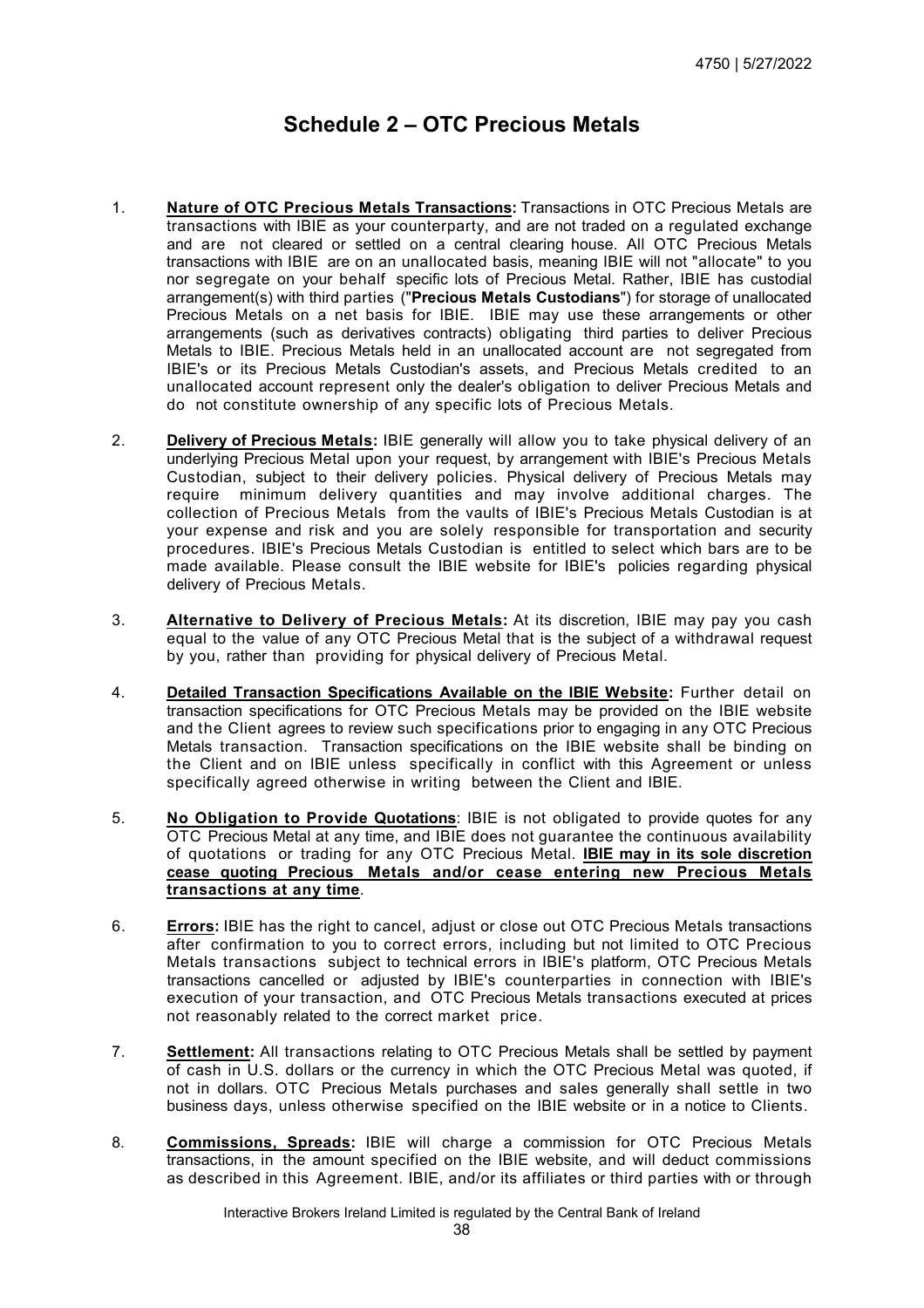whom IBIE may hedge or effect its Precious Metals trade with you, may also earn a "bidask spread" on the Precious Metals transaction (meaning that you may pay a higher price to buy the Precious Metal or receive a lower price to sell the Precious Metal compared to the market prices for the Precious Metal or compared to prices offered for the Precious Metal by other dealers). Margin for OTC Precious Metals:

- a. OTC Precious Metals transactions are subject to the IBIE Margin Policies described in this Agreement. Margin Requirements for Precious Metals will be calculated based on risk models utilised in IBIE's sole discretion. IBIE may modify Margin Requirements for any Precious Metal or all Precious Metals for any open or new positions at any time, in IBIE's sole discretion.
- b. The Client shall monitor their account so that at all times (including intra-day) the account contains sufficient equity to meet Margin Requirements. IBIE generally will not issue margin calls and generally will not allow any grace period in the Client's account for the Client to meet intraday or other margin deficiencies. IBIE is authorised to liquidate Precious Metals and other account positions immediately in order to satisfy Margin Requirements without prior notice.
- 9. **Borrow Fees and Carrying Fees for OTC Precious Metals**: You will pay a carrying fee on the amount of all open long Precious Metals positions held overnight, and a borrow fee on short positions held overnight. Borrow fees and carrying fees on open Precious Metals positions are calculated and charged daily in the currency in which the Precious Metal transaction is denominated. Fee rates are determined by IBIE and may be adjusted at any time in IBIE's sole discretion and may vary based on the balance.
- 10. **Short Transactions in Precious Metals; Possibility of Forced Closure of Open Short Positions**: Depending on regulatory restrictions and market conditions or other factors, short sales of Precious Metals may or may not be allowed. Further, IB reserves the right, at any time in its sole discretion, to close out your open short transaction by requiring you to buy in the Precious Metal or by IBIE issuing order(s) for your account to buy in the Precious Metal (without notice to or consent by you).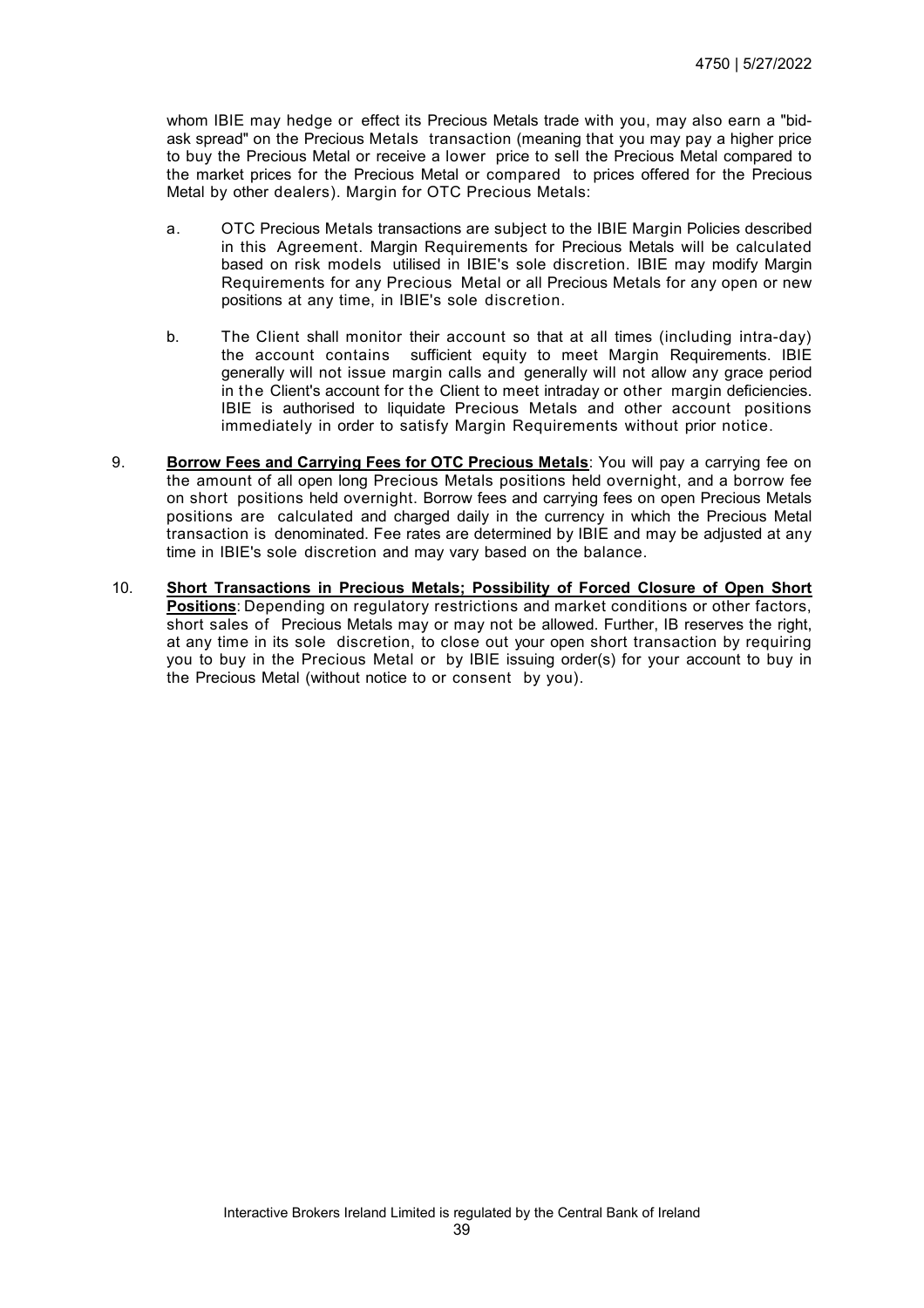# <span id="page-41-0"></span>**Schedule 3 – OTC Metal Futures**

- 1. OTC Metal Futures are Over-the-Counter derivatives contracts ("**OTC Metal Futures**") which are intended to reference the prices of the corresponding London Metal Exchange ("**LME**") futures. Entering into an OTC Metal Future does NOT constitute holding an LME position.
- 2. **Nature of the OTC Metal Futures**: OTC derivatives contracts in respect to certain metals ("**Metals**") are contracts which are intended to reference the corresponding Metal exchange registered future, in terms of price, type and specification of metal and lot size, but are not themselves exchange registered contracts, as they are not made between two Metal exchange clearing members and are not matched and registered with the Metal exchange. An OTC Metal Future is an OTC transaction with IBIE as your counterparty that generally reflects the prices provided under a licence by the LME of a contract to buy or sell a standard quantity of a Metal on a fixed date at a price agreed on transaction day. The transaction you enter with IBIE is OTC and it is not an LME registered client contract.
- 3. **Detailed Contract Specifications Available on the IBIE Website**: Further detail on contract specifications for OTC Metal Futures are provided on the IBIE website and the Client agrees to review such specifications prior to engaging in any OTC Metal Futures transaction. Contract specifications on the IBIE website shall be binding on the Client and on IBIE unless specifically in conflict with this Agreement or unless specifically agreed otherwise in writing between the Client and IBIE.
- 4. **Close-Out Deadline**: The Client agrees to close out any open position in OTC Metal Futures by offset three (3) business days prior to the prompt/expiry date of the corresponding exchange registered contract. It is the Client's responsibility to make themselves aware of the last trading date for such contracts and the prompt/expiry date. If the Client has not closed out any position, IBIE shall have the right to liquidate the Client's position in the expiring contract, at any time and in any such manner as IBIE deems necessary, without prior notice to the Client.
- **5. No Obligation to Provide Quotations:** IBIE is not obligated to provide quotes for any OTC Metal Futures at any time, and IBIE does not guarantee the continuous availability of quotations or trading for any OTC Future on Metals. **IBIE may in its sole discretion cease quoting and/or cease entering new OTC Metal Futures at any time.**
- 6. **Errors:** IBIE has the right to cancel, adjust or close out OTC Metal Futures after confirmation to you to correct errors, including but not limited to transactions subject to technical errors in IBIE's platform, hedging transactions cancelled or adjusted by IBIE's counterparties in connection with IBIE's execution of your transaction, and OTC Metal Futures executed at prices not reasonably related to the correct market price.
- 7. **Settlement:** All transactions relating to OTC Metal Futures shall be settled by payment of cash in U.S. dollars or the currency in which the OTC Metal Future was quoted, if not in dollars. Contracts shall settle in two business days, unless otherwise specified on the IBIE website or in a notice to Clients.
- 8. **Commissions, Spreads**: IBIE will charge a commission for OTC Metal Futures, in the amount specified on the IBIE website, and will deduct commissions as described in this Agreement. IBIE, and/or its affiliates or third parties with or through whom IBIE may hedge or effect its OTC Metal Futures trade, may also earn a "bid-ask spread" on the OTC Metal Futures transaction (meaning that you may pay a higher price to enter into the OTC Metal Future or receive a lower price to close the OTC Metal Future compared to the market prices for the future on the underlying Metal or compared to prices offered for the Metal future on the underlying Metal by other dealers).

### 9. **Margin for OTC Metal Futures:**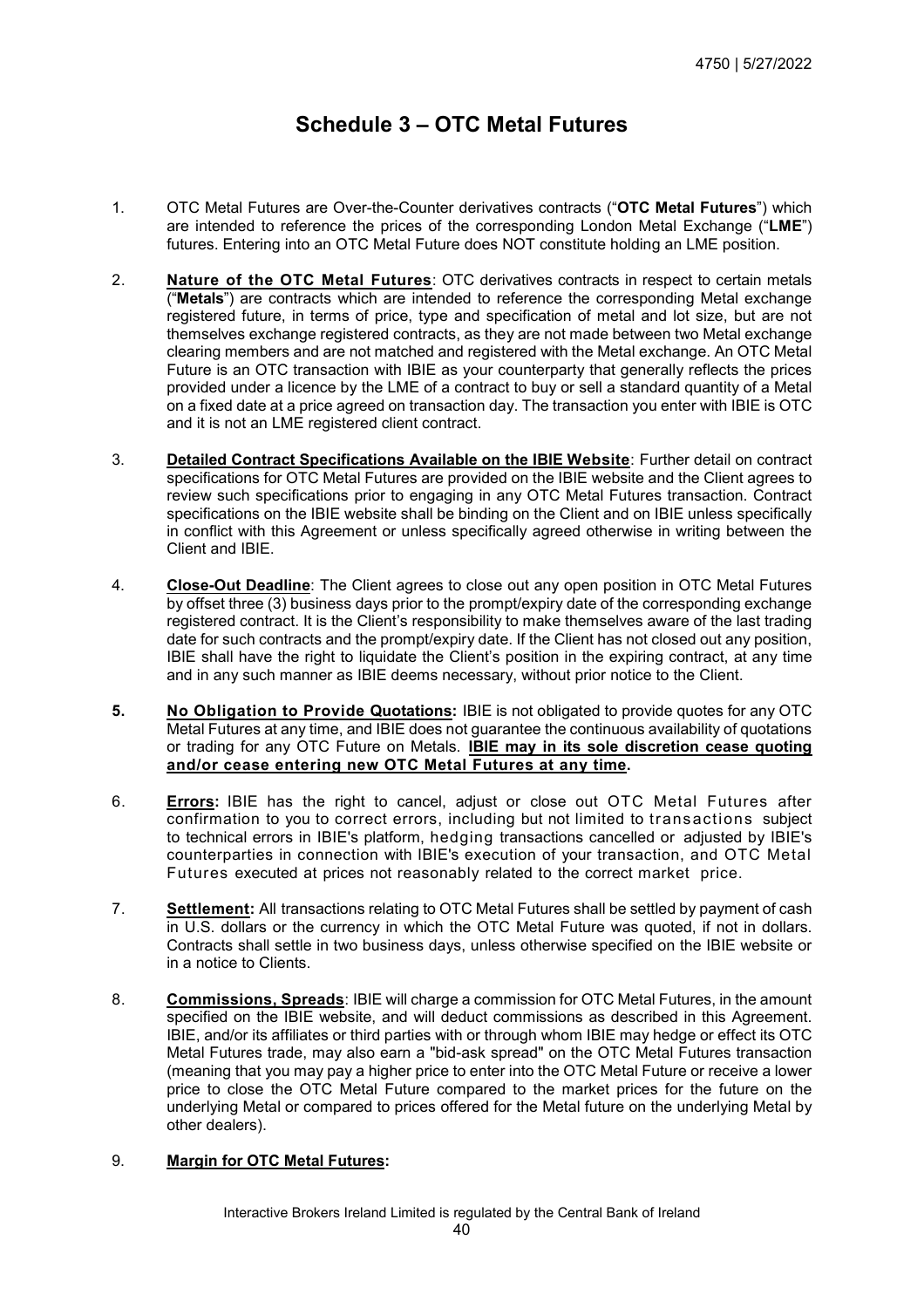OTC Metal Futures are subject to the IBIE Margin Policies described in this Agreement. Margin Requirements for OTC Metal Futures will be calculated based on risk models utilised in IBIE's sole discretion. Further information is available on the IBIE website. IBIE may modify Margin Requirements for contracts on any underlying Metal or all underlying Metals for any open or new positions at any time, in IBIE's sole discretion.

The Client shall monitor their account so that at all times (including intra-day) the account contains sufficient equity to meet Margin Requirements. IBIE generally will not issue margin calls and generally will not allow any grace period in the Client's account for the Client to meet intraday or other margin deficiencies. IBIE is authorised to liquidate OTC Metal Futures and other account positions immediately in order to satisfy Margin Requirements without prior notice.

- 10. **Borrow Fees and Carrying Fees for OTC Metal Futures**: The Client will pay a carrying fee on the amount of all open long OTC Metal Futures positions held overnight, and a borrow fee on short positions held overnight. Borrow fees and carrying fees on open OTC Metal Futures are calculated and charged daily in the currency in which the contract is denominated. Fee rates are determined by IBIE and may be adjusted at any time in IBIE's sole discretion and may vary based on the balance. Fee rates are indicated on the IBIE website.
- 11. **Short Transaction in OTC Metal Futures; Possibility of Forced Closure of Open Short Positions**: Depending on regulatory restrictions, market conditions or other factors, short sales of OTC Metal Futures may or may not be allowed. Further IBIE reserves the right, at any time in its sole discretion, to close out your open short position by requiring the Client to buy in the OTC Metal Futures or by IBIE issuing order(s) for your account to buy in the OTC Metal Futures (without notice or consent by you).
- 12. **Position Limits**: IBIE may choose to or may be required to limit the number of contracts which you might have with us at any time and IBIE may in its sole discretion close out any one or more contracts in order to ensure that such position limits are maintained.
- 13. **Market Disruption**: In the event of severe market disruption and/or price volatility which may result or may have resulted in the current market value of a Metal moving to an unusual level, IBIE reserves the right to take one or more of the following courses of action (a) to close out any contract where significant loss has occurred or is expected by us; (b) to decline to renew expiring, or enter into new contracts. Trading activity on the Metals may from time to time be suspended or restricted by the exchange in the interests of, inter alia, maintaining a fair and orderly market. In such circumstances, IBIE may be unable to enter into or close out OTC Metal Futures.
- 14. **NOT an Exchange Transaction:** The Client understands and acknowledges that each OTC Metal Future entered with IBIE is governed by this Agreement, not by the rules of the exchange where the future on the Metal is traded. The Client also acknowledges that each Metal Future is an OTC transaction that is separate and distinct from the Metal exchange registered contract.
- 15. **Use of LME Data**: Prices and other data emanating directly or indirectly from the LME ("**LME Data**") that might be displayed, from time to time, on the IB Trader Workstation are subject to the terms of a licence agreement between IBIE and the LME. The Client acknowledges that (a) any calculation that IBIE might create using the LME Data is different and distinct from the prices quoted by the LME; (b) the LME retains all the intellectual property rights over the LME Data, including those referred to in derived calculations. The Client is prohibited from coping, distributing, transmitting or otherwise making available to third parties any of the LME Data displayed on the IB Trader Workstation.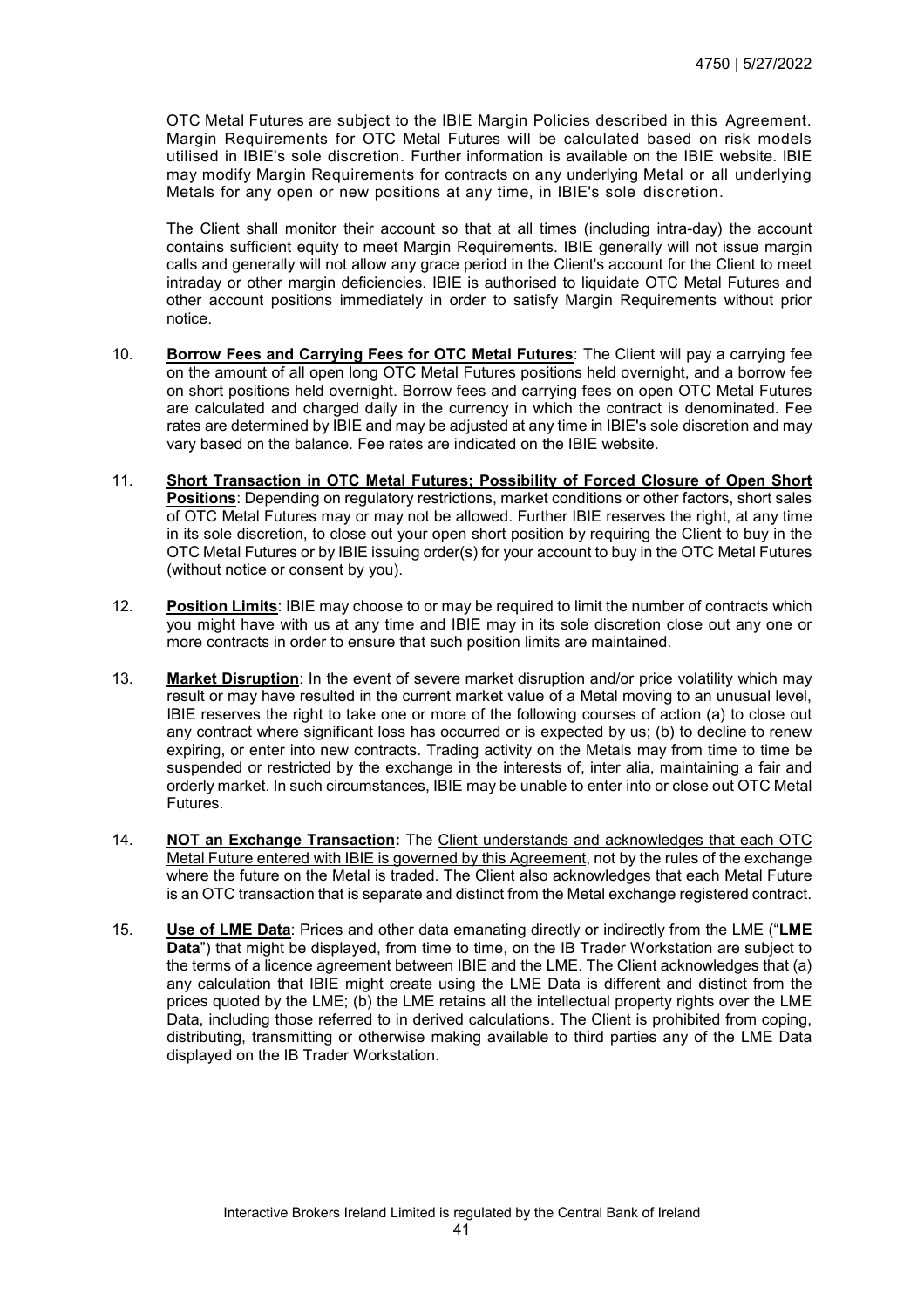# <span id="page-43-0"></span>**Schedule 4 – Stock Yield Enhancement Program**

The terms of this Schedule 4 are applicable to you if you have elected to participate in IBIE's Stock Yield Enhancement Program (the "**SYEP**"). If there is any conflict between the terms of this Schedule and the terms in the rest of this Agreement, the terms of this Schedule will prevail with respect to the SYEP.

The SYEP allows you to earn an income stream by lending securities to IBIE (each such loan of securities, a "**Securities Loan**"), who may on-lend those securities to one of its affiliates or to an unrelated third party participant in the securities lending market who wants to borrow those securities. In return for a Securities Loan, IBIE will transfer cash collateral to your account with IBIE and pay to you interest on that cash collateral.

Despite the use of expressions such as "borrow" or "lend", which are used to reflect terminology used in the securities lending market, title to securities "borrowed" by or "lent" to IBIE in accordance with this Schedule shall pass from you to IBIE as provided for in this Schedule, with IBIE being obliged to deliver equivalent securities to you upon termination of the loan. When IBIE borrows securities from you, IBIE will exercise its right of use set out in Clause [4B\(ii\)](#page-18-1) of this Agreement. By electing to participate in the SYEP, you confirm that you understand and acknowledge the risk incurred by the granting the right of use, as set forth in Appendix 3 of this Agreement under the "Information Statement in accordance with Article 15 of the Securities Financing Transactions Regulation". Please carefully review the information statement set out in Appendix 3 of this Agreement.

- 1. **IBIE may initiate and terminate Securities Loans**: By electing to participate in the SYEP, you agree to lend and hereby authorise IBIE to borrow any securities that it holds for your account. IBIE is under no obligation to enter into or continue any Securities Loan. If IBIE elects to enter into a Securities Loan in respect of securities in your account with IBIE, IBIE will exercise its right of use set out in Clause [4B\(ii\)](#page-18-1) of this Agreement in order to transfer those securities ("**Loaned Securities**") from your account. You will not be asked to approve any Securities Loan before it is initiated, and IBIE has the sole discretion to determine which of your securities that it borrows, when it borrows those securities and the term of any Securities Loan. You do not have the right to initiate or terminate any individual Securities Loan, but you can terminate your participation in the SYEP (which will result in the termination of all Securities Loans).
- 2. **Collateral for Securities Loans**: If IBIE initiates a Securities Loan, it will transfer collateral in the form of cash ("**Cash Collateral**") to your account with IBIE prior to the close of business on the day that IBIE borrows the Loaned Securities. The amount of Cash Collateral that IBIE will provide upon the initiation of any Securities Loan will be at least equal to the Market Value, based on the prior trading day's closing price, of the Loaned Securities. On each day during the term of a Securities Loan, IBIE will adjust the amount of Cash Collateral deposited in your account (by withdrawing cash from or transferring cash to your account with IBIE) to ensure that the amount of Cash Collateral therein is not less than the Market Value of the Loaned Securities (valued at the prior trading day's closing price). If there is more than one Securities Loan outstanding on any day, IBIE will determine the required amount of Cash Collateral on an aggregated or net basis, taking into account the aggregate Market Value of all Loaned Securities and the value of all of the Cash Collateral that it has provided.
- 3. **Interest on Cash Collateral**: IBIE will pay you interest on the Cash Collateral computed on a daily basis. Generally, the interest paid to you by IBIE will be a portion of the net income that IBIE earns from on-lending the Loaned Securities. The income that IBIE earns from onlending any Loaned Securities cannot be pre-determined or guaranteed by IBIE, as it is determined by prevailing conditions at the time in the securities lending market and may vary from day to day. IBIE offers no assurance of a minimum rate of interest on Cash Collateral.
- 4. **Income and distributions on Loaned Securities**: If any cash dividends or other cash distributions on Loaned Securities are made, IBIE shall pay to your account with IBIE an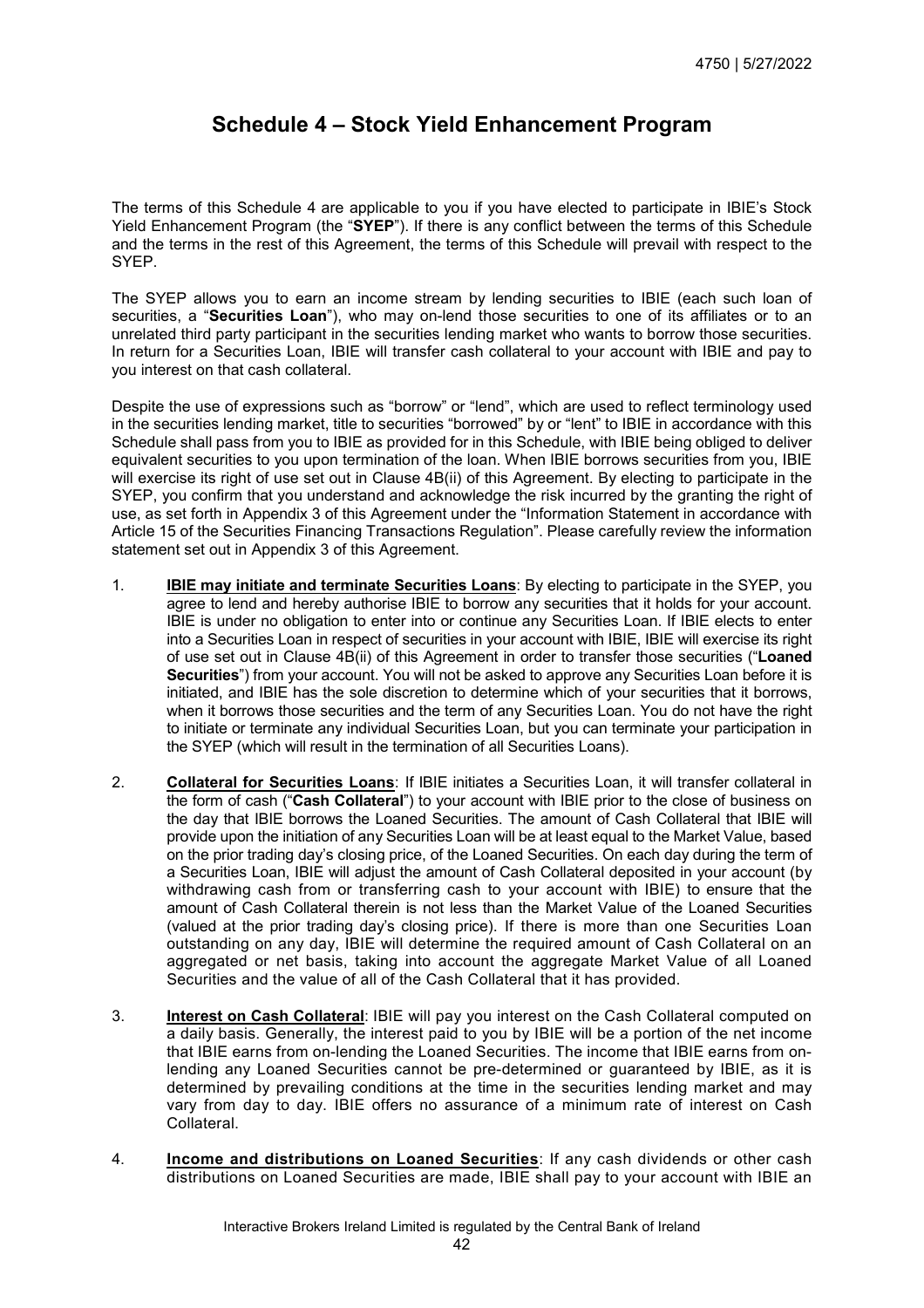amount equal to such dividends or distributions on the date on which such dividend or distribution is paid, irrespective of whether IBIE is the beneficial owner of the Loaned Securities at that time. Any non-cash dividends or distributions on Loaned Securities will form part of the assets that IBIE shall be obliged to transfer to you upon termination of the relevant Securities Loan.

- 5. **No voting rights on Loaned Securities**: You will have no right to exercise (or instruct IBIE or any other person to exercise) any voting or other rights attaching to Loaned Securities. Accordingly, you will have no right to vote or otherwise participate in any corporate action concerning Loaned Securities during the term of a Securities Loan.
- 6. **Right to sell Loaned Securities**: Irrespective of any Securities Loan of Loaned Securities, you will retain the right to sell those Loaned Securities at any time that IBIE is able to purchase or otherwise source such Loaned Securities in the securities lending market or from its own inventory. Upon the execution of an order from you to sell the Loaned Securities, IBIE will, provided that it has purchased or otherwise sourced such Loan Securities, terminate the Securities Loan in respect of such Loaned Securities and, instead of transferring securities to your account in accordance with paragraph 7 below, will be responsible for settling the sale of those Loaned Securities in accordance with the standard settlement cycle in the relevant market. IBIE will settle the proceeds of any such sale into your account with IBIE.
- 7. **Termination of Securities Loans**: If IBIE elects to terminate a Securities Loan (other than pursuant to paragraph 6 above), it shall transfer to your account a number of securities equal to and of the same type as the number of Loaned Securities the subject of that Securities Loan (and/or such additional or replacement non-cash assets that IBIE determines are derived from, replace or have been exchanged for such Loaned Securities) ("**Equivalent Securities**"), together with (without double-counting) any non-cash dividends or distributions made on such Loaned Securities during the term of that Securities Loan, and you will be obliged to pay to IBIE (and authorise IBIE to withdraw from your account with IBIE) an amount equal to any Cash Collateral attributable to that Securities Loan.
- 8. **Consequences of an Event of Default**: If an Event of Default occurs under Clause [6A](#page-21-3) of this Agreement, your and IBIE's payment and delivery obligations in respect of each Securities Loan shall be accelerated so as to require performance thereof at the time such Event of Default occurs (the date of which shall be the "**Termination Date**") so that performance of such delivery and payment obligations shall be effected only in accordance with this paragraph 8:
	- a. the Market Value (as defined below) of the Equivalent Securities to be delivered by IBIE and the amount of any cash to be paid by you shall be established by IBIE as of the Termination Date;
	- b. on the basis of the sums so established, an account shall be taken (as at the Termination Date) of what is due from each party to the other and the sums due from you shall be set off against the sums due from IBIE and only the balance of the account shall be payable (by the party having the claim valued at the lower amount pursuant to paragraph (a) above) and such balance shall be payable on the next following business day after such account has been taken and such sums have been set off in accordance with this paragraph;
	- c. in addition, you shall be liable to IBIE for the amount of all reasonable legal and other professional expenses incurred by IBIE in connection with or as a consequence of an Event of Default, together with interest thereon at a rate as determined by IBIE acting reasonably and notified to you. Interest will accrue daily on a compound basis; and
	- d. any amount payable by you pursuant to this paragraph 8 shall be an obligation that is secured by the security interest granted by you pursuant to Clause [4B\(i\)](#page-18-2) of this Agreement.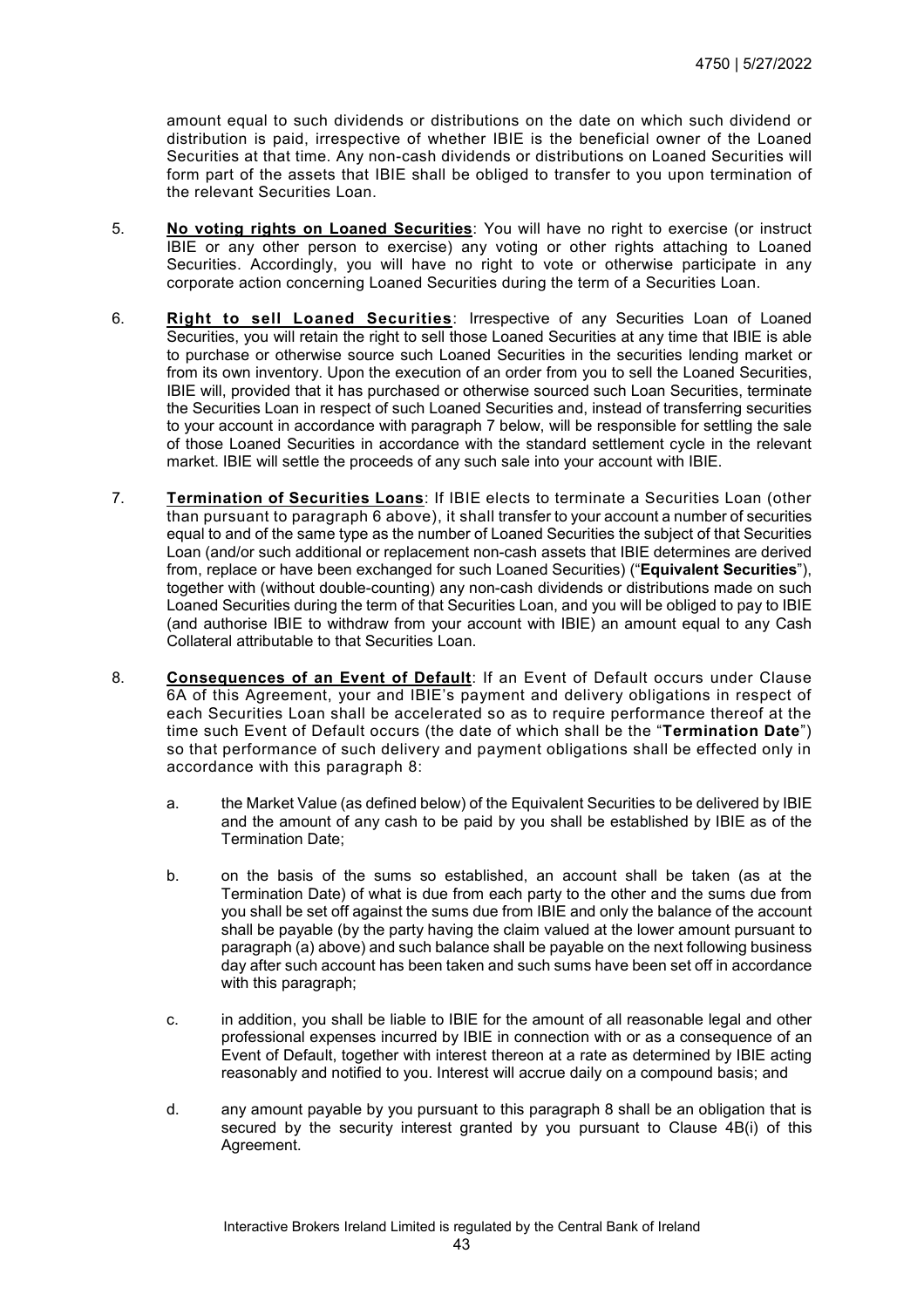The "**Market Value**" of Equivalent Securities shall be the amount which, in the reasonable opinion of IBIE, represents their fair market value, having regard to such pricing sources and methods (which may include, without limitation, available prices for securities with similar maturities, terms and credit characteristics as the relevant Equivalent Securities) as IBIE considers appropriate, less all reasonable costs, commissions (including internal commissions), fees and expenses (including any mark-up or mark-down or premium paid for guaranteed delivery) incurred or reasonably anticipated in connection with the purchase or sale of such securities.

For the purposes of this calculation, any sum not denominated in EUR shall be converted into EUR at the spot rate prevailing at such dates and times determined by IBIE acting reasonably.

- 9. **Taxes**: All payments under the SYEP shall be made without any deduction or withholding for or on account of any tax unless such deduction or withholding is required by any Applicable Law. You hereby undertake promptly to pay and account (and indemnify IBIE) for any stamp tax chargeable in connection with any transaction effected pursuant to or contemplated by the SYEP. IBIE may, in its discretion, deduct or withhold from your account with IBIE or from any amount due to you all forms of tax (whether a tax of Ireland or elsewhere in the world and whenever imposed) in accordance with Applicable Law. In accounting for taxes or in making deductions or withholdings of tax, IBIE may estimate the amounts concerned.
- 10. **Acknowledgement of short sales**: By electing to participate in the SYEP, you acknowledge that, if IBIE on-lends Loaned Securities to its affiliates or an unrelated third party participant in the securities lending market, it is likely that such recipient of those Loaned Securities will use those Loaned Securities to settle or facilitate short sales of those Loaned Securities. Such short-selling may negatively affect the value of the Loaned Securities and therefore your portfolio. Short-selling of securities is commonly motivated by an expectation that the market price of those securities will fall and short-selling may contribute to a decline in the market price of those securities.
- 11. **Single Agreement**: By electing to participate in the SYEP, you and IBIE agree that it has entered into the SYEP and each Securities Loan in consideration of and in reliance upon the fact that, all Securities Loans constitute a single business and contractual relationship and are made in consideration of each other. Accordingly, each of you and IBIE agrees to perform all of its obligations in respect of each Securities Loan, and that a default in the performance of any such obligations shall constitute a default by it in respect of all Securities Loans and that payments, deliveries and other transfers made by either of them in respect of any Securities Loan shall be deemed to have been made in consideration of payments, deliveries and other transfers in respect of any other Securities Loan.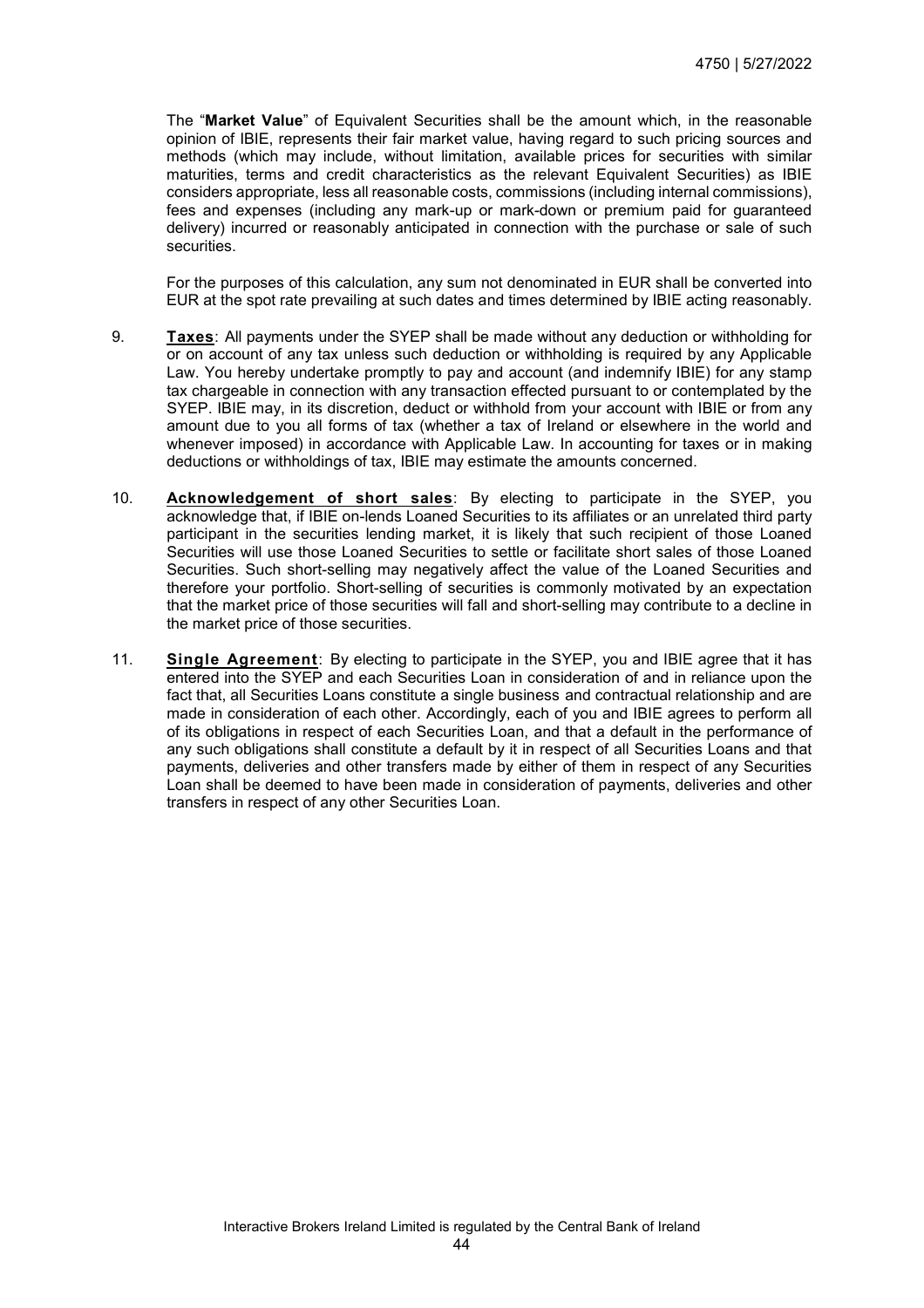### <span id="page-46-0"></span>**APPENDIX 1 Overview of Differences in Regulatory Protections for Retail and Professional Clients**

If you were to elect to be treated as a Professional Client rather than a Retail Client, you would lose the benefit of certain protection under the MiFID II Rules which you would otherwise have (you may choose to be treated as a Professional Client instead of a Retail Client for certain transactions only, or for all of your transactions). Those of material relevance to the services we provide are described below**.**

### **1. Description of the nature and risks of packaged investments:**

A firm that offers an investment service with another service or product or as a condition of the same agreement with a Retail Client must:

(i) inform Retail Clients if the risks resulting from the agreement are likely to be different from the risks associated with the components when taken separately; and

(ii) provide Retail Clients with an adequate description of the different components of the agreement and the way in which its interaction modifies the risks.

The above requirements do not apply in respect of Professional Clients.

### **2. Investor protection measures on the provision of Contracts for Differences ("CFDs"):**

The European Securities and Markets Authority ("**ESMA**") introduced product intervention measures on the provision of CFDs to retail investors. The measures included:

(i) New leverage limits on the opening of a position, which vary according to the volatility of the underlying.

(ii) A margin close out rule on a per account basis that standardises the percentage of margin at which providers are required to close out one or more open CFDs.

(iii) Negative balance protection on a per account basis.

(iv) A restriction on the incentives offered to trade CFDs.

(v) A standardised risk warning, including the percentage of losses on a CFD provider's retail investor accounts. The product intervention measures introduced by ESMA have expired and have been replaced by the CFD Measures. In Ireland, the CFD Measure issued by the CBI is intended to restrict the sale, marketing and distribution of CFDs to Retail Clients in Ireland. Under Section 2 of the CBI's CFD Measure, the marketing, distribution or sale of CFDs to Retail Clients, in or from Ireland, is restricted to circumstances in which all of the following conditions are met:

- a) The CFD provider requires the Retail Client to pay the initial margin protection;
- b) The CFD provider provides the Retail Client with the margin close-out protection;
- c) The CFD provider provides the Retail Client with the negative balance protection;
- d) The CFD provider does not directly or indirectly provide the Retail Client with a payment, monetary or excluded nonmonetary benefit in relation to the marketing, distribution or sale of a CFD, other than the realised profits on any CFD provided; and
- e) The CFD provider does not send directly or indirectly a communication to or publish information accessible by a Retail Client relating to the marketing, distribution or sale of a CFD unless it includes the appropriate risk warning specified by and complying with conditions set out in the CFD Measure.

The above requirements do not apply in respect of Professional Clients.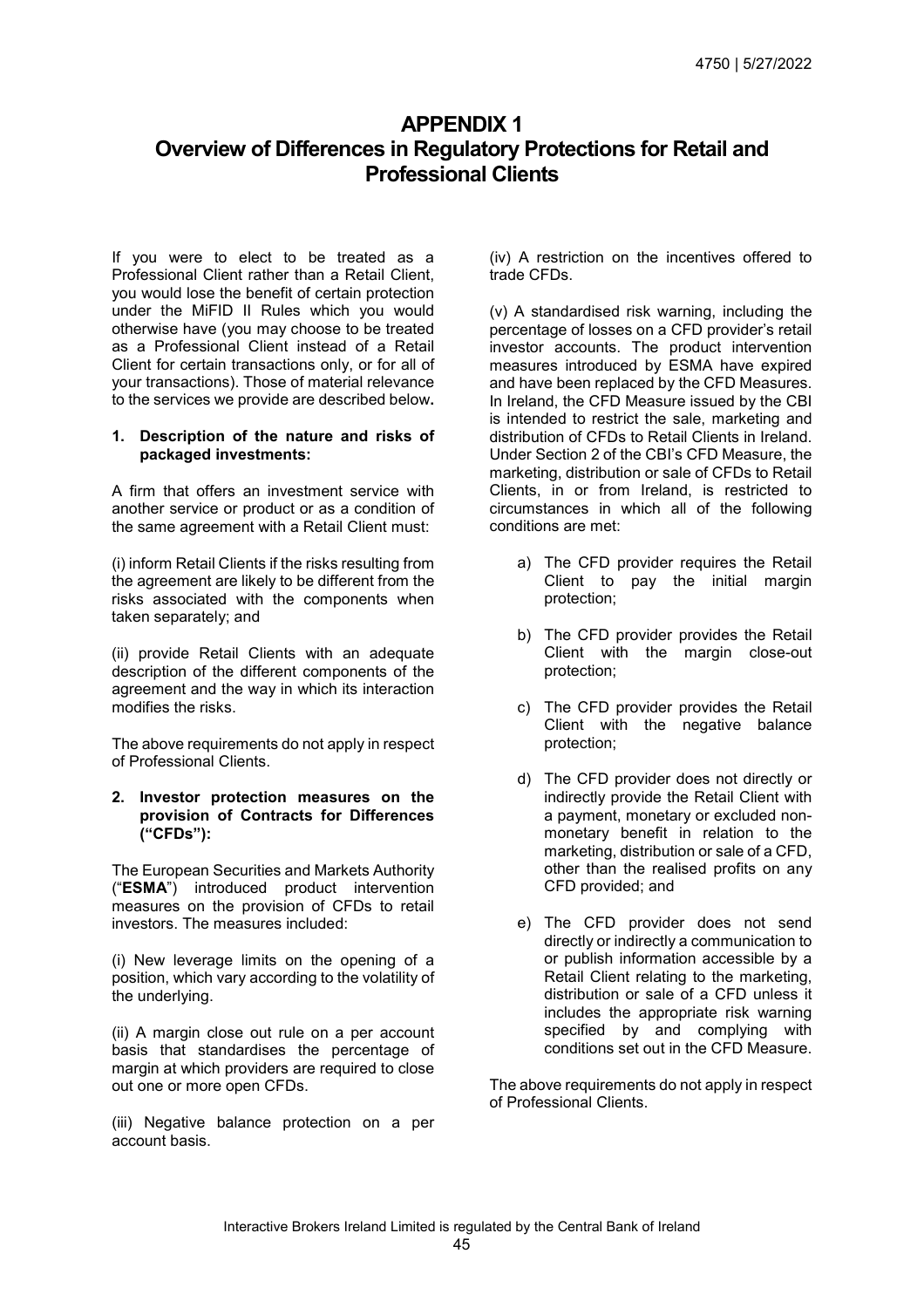### **3. Communication with clients:**

A firm must ensure that its communications with all clients are fair, clear and not misleading. However, the way in which a firm may communicate with Professional Clients (about itself, its services and products, and its remuneration) may be different from the way in which the firm communicates with Retail Clients. A firm's obligations in respect of the level of detail, the medium and timing of the provision of information are different depending on whether the client is a Retail Client or a Professional Client. The requirements to deliver certain product-specific documents, such as Key Investor Information Documents ("**KIID**") for Packaged Retail and Insurance-based Investment Products ("**PRIIPs**"), are not applied to Professional Clients. You may, however, consult such document on our website.

### **4. Depreciations in value reporting:**

A firm that holds a Retail Client account that includes positions in leveraged financial instruments or contingent liability transactions must inform the Retail Client, where the initial value of each instrument depreciates by 10 per cent and thereafter at multiples of 10 per cent.

The above requirements do not apply in respect of Professional Clients.

#### **5. Appropriateness:**

When assessing appropriateness for nonadvised services, a firm will be required to determine whether the client has the necessary experience and knowledge in order to understand the risks involved in relation to the product or service offered or demanded.

Where such an appropriateness assessment requirement applies in respect of a client, the firm may assume that a Professional Client has the necessary experience and knowledge in order to understand the risks involved in relation to those particular investment services or transactions, or types of transaction or product, for which the client is classified as a Professional Client. A firm may not make such an assumption for a Retail Client and must determine that a Retail Client does indeed have the necessary level of experience and knowledge.

IBIE provides non-advised services and is not required to request information or adhere to the assessment procedures for a Professional Client when assessing the appropriateness of a given service or product as with a Retail Client, and IBIE may not be required to give warnings to the Professional Client if it cannot determine appropriateness with respect to a given service or product.

### **6. Compensation:**

IBIE is a member of the ICS You may be entitled to claim compensation from that scheme if IBIE cannot meet its obligations to you. This will depend on the type of business and the circumstances of the claim; compensation is only available for certain types of claimants and claims in respect of certain types of business. Eligibility for compensation from the scheme is determined under the rules applicable to the scheme.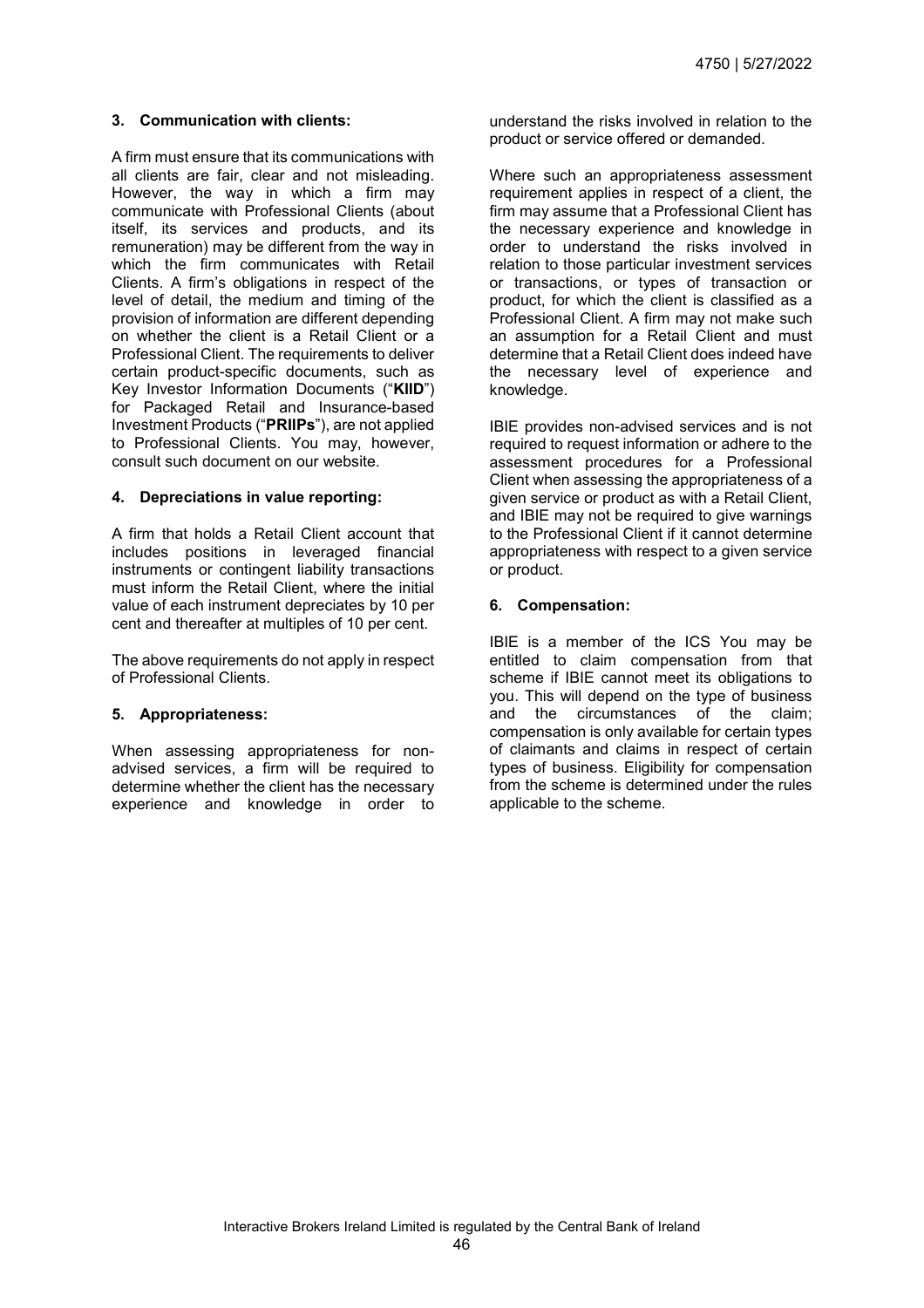### <span id="page-48-0"></span>**APPENDIX 2 Risk warnings and information on financial instruments**

This Appendix is intended to give you a general description of the nature and risk inherent to a range of financial instruments and services that may be available to you as a Client of ours, as well as more general risks associated with investment markets. You should note that this Appendix cannot disclose all the risks and other significant aspects of those instruments, services or markets.

We would like to emphasise that where you classify as a Retail Client, you should pay particular attention to this Appendix considering the fact that your level of experience, knowledge and expertise is lower than that of a Professional Client or eligible counterparty. You should therefore read attentively and make sure you understand the below. There are risks involved in relation to any investment.

We have set an outline of some general risk warnings that are relevant to most asset classes and investment strategies and of which you should be aware:

- (a) You should always remember that you may not get back the amount originally invested as the value of the investments, and the income from them can go down as well as up. There are no guaranteed returns. The price or value of an investment will depend on fluctuations in the financial markets that are outside our control;
- (b) Past performance is not a guide to future performance;
- (c) The value of an individual investment may fall as a result of a fall in markets depending, for example, on the level of supply and demand for a particular financial instrument, the investors or market perception, the prices of any underlying or related investments or other political and economic factors;
- (d) With regard to investments designated to be held for the medium to long-term or with limited liquidity or with a fixed maturity date or with significant up-front costs, you should be aware that early redemption may result in lower than expected returns, including the

potential for loss to the amount invested;

- (e) Trading in off exchange investments, that is investments which are not traded under the rules of a regulated market or exchange or where there is no recognised market, and which are not settled through a regulated clearing house, exposes the investor to the additional risk that there is no certainty that the market makers will be prepared to deal in such investments and as a consequence there might be no secondary market for such investments. There may also be restrictions in relation to access<br>and liquidity for example liquidity, for example, investments may only be made or redeemed on certain dates or with prescribed period of notice. You should be aware that it may be difficult to obtain reliable difficult to obtain reliable information about the current value of such investments or the extent of the risks to which they exposed;
- (f) You will be exposed to concentration risk where there is<br>an insufficient level of an insufficient level of diversification in your account and you are excessively exposed to one or a limited number of investments;
- (g) Correlation risk refers to the probability that the actual correlation between two assets or variables will behave differently than what anticipated. The consequence is that your portfolio could be riskier than originally envisaged. Correlation is a term used to compare how one asset class might behave in comparison to another asset class. Assessing the correlation between different assets in your portfolio is important in managing the riskiness of the account;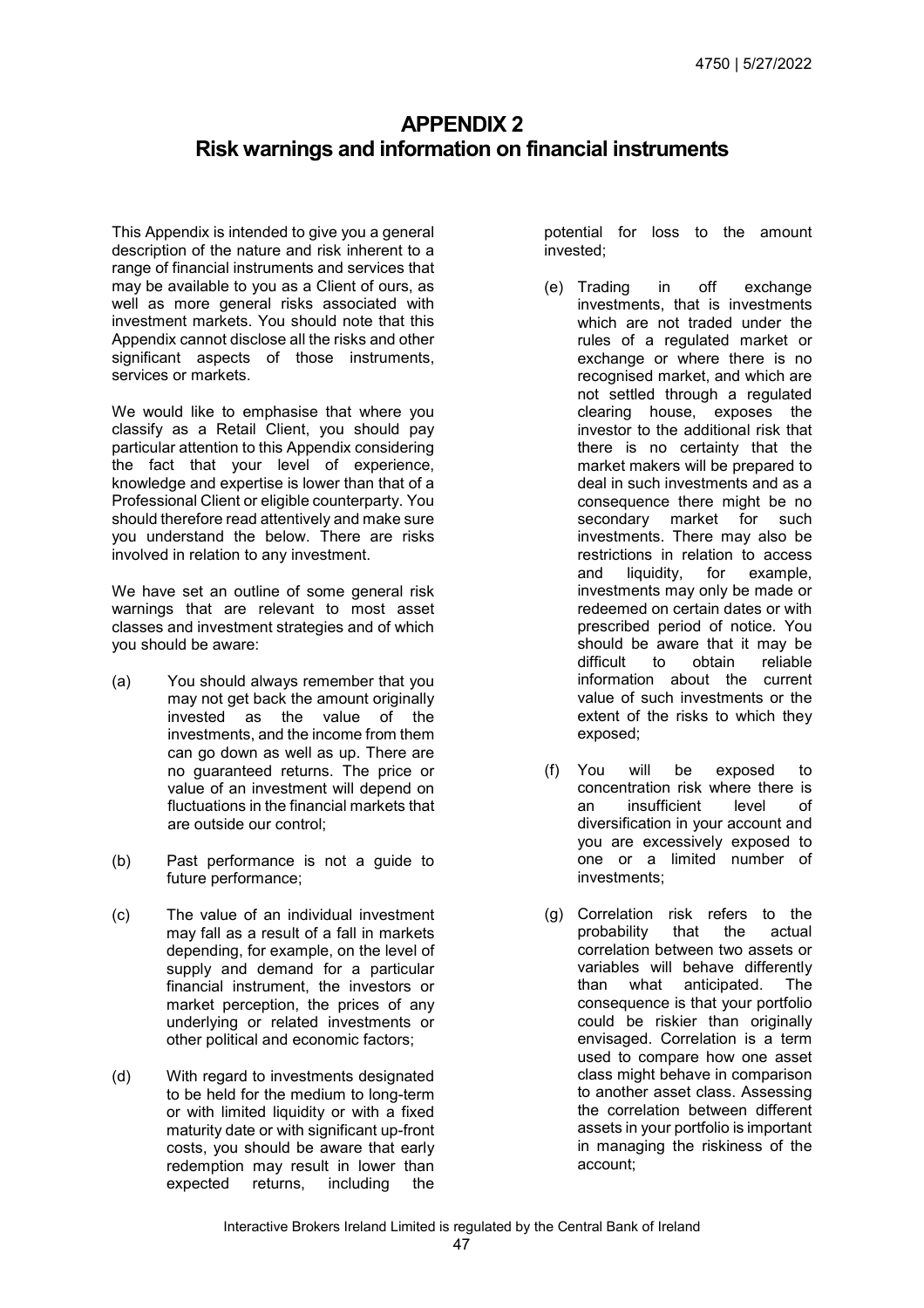- (h) Volatility is a statistical measure of the tendency of an individual investment to feature significant fluctuations in value. Commonly, the higher the volatility, the riskier the investment;
- (i) Regulatory/Legal risk is the risk from regulatory or legal actions and changes which may reduce the profit potential of an investment or cause a loss on your investment. Legal changes could even have the effect that a previously acceptable investment becomes illegal or if affects the tax treatment of your investment may impact its profitability. Such risk is unpredictable and may depend on various political, economic and other factors;
- (j) Operational risk, such as breakdowns or malfunctioning of essential systems and controls, including IT systems, can impact the ability of closing your investments or otherwise transact.

In addition to the above, there are three types of generic risks that you should review and understand before dealing in financial instruments. The Risk Types are generically referred to below as Market Risk, Liquidity Risk and Credit and Default Risk

### **1. Market Risks**

a) Interest rate risk

Interest rate sensitivity means that prices change relative to current and future interests rate expectations. For example, if interest rates are expected to rise the price of a fixed rate bond may fall and consequently a sale of the bond at such time crystallise a loss. Conversely, a fall in interest rates may result in the increase in value of a fixed rate bond. Interest rate changes may also directly or indirectly impact the value of other financial instruments that do not provide for a return on a fixed rate basis.

b) Inflation Risk

The risk that the rate of price increases in the economy deteriorates the returns associated with an investment. The real value (the value adjusted for the impact of inflation) of an investment will fall as a result of the rate of inflation exceeding the rate of return of the investment. This

risk has the greatest effect on fixed-rate inflation-linked bonds, which have a set interest rate from inception. For example, if an investor purchases a 4% fixed bond and the inflation rises to 8% a year, the bondholder will lose money on the investment because the purchasing power of the proceeds has been greatly diminished.

c) Exchange Rates Risk

Exchange rate changes may cause the value of investments to rise or fall relative to the base currency, any movement in currency exchange rates may have a favourable or an unfavourable impact on the profit or loss of the investment.

d) Emerging Markets Risk

Emerging Markets generally have<br>limited transparency, liquidity, transparency, efficiency and regulations compared to developed markets, the reaction of the local financial markets to news and other geo-political events may result in a more extreme variation in prices of emerging market instruments compared to developed markets.

### **2. Liquidity Risk**

Liquidity risk is the inability to buy or sell an investment at the desired time, or to transact in an instrument at all. When a delay occurs, such delay may affect the price at which such asset can actually be bought or sold. Also, instruments that are illiquid or that trade in lower volumes may be more difficult to value or to obtain reliable information about their value.

Liquidity risk is linked to a variety of factors such as:

- The particular terms and conditions of an instrument;
- The fact that the instrument is not publicly traded or listed on an exchange;
- Adversely perceived market developments;
- The fact that the ownership of an investment is highly concentrated in one or small number of investors;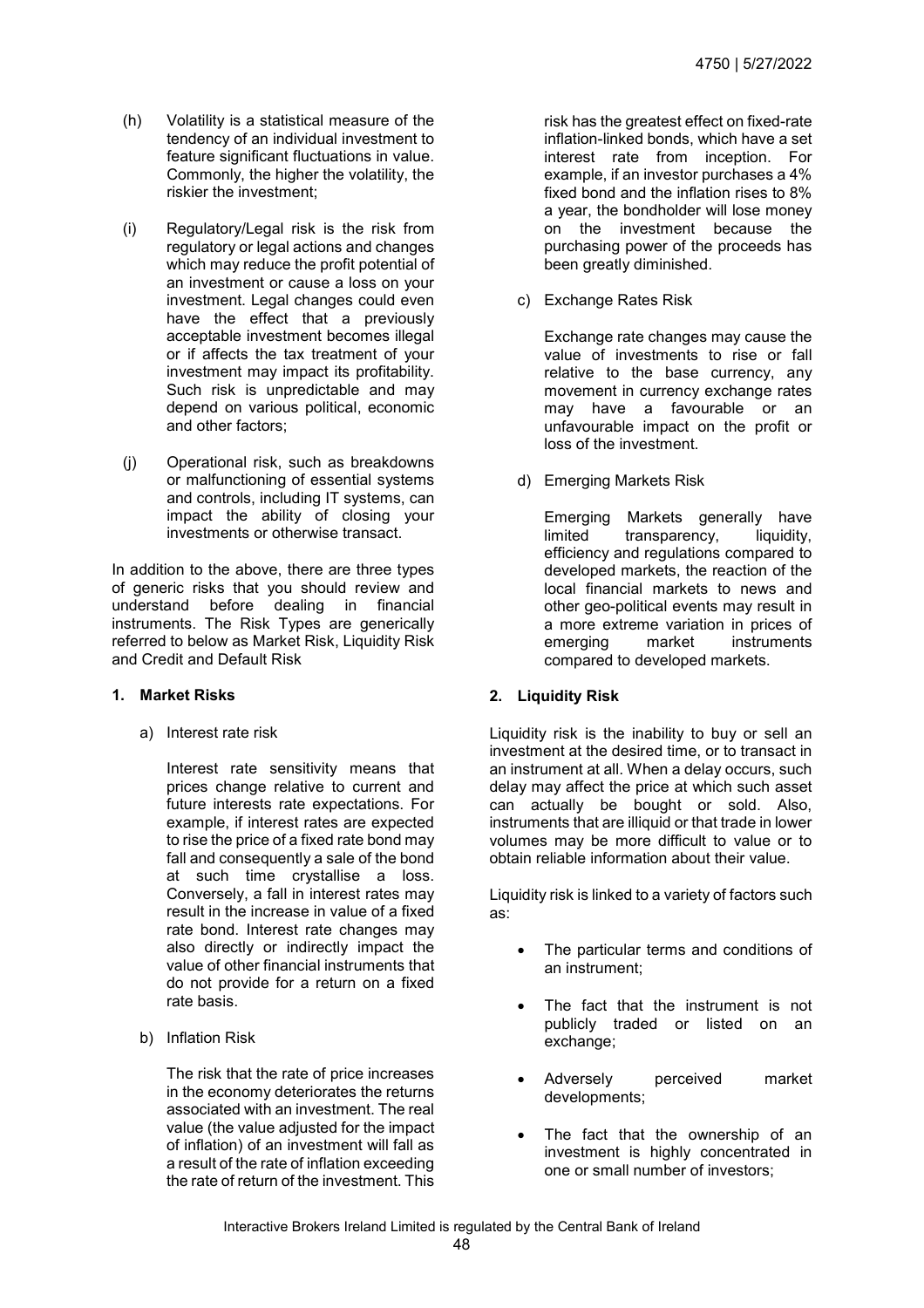- A reduced number of financial institutions operating as market maker in the relevant financial instruments. For example, in the case of securitised<br>derivatives (such as structured derivatives products), the only market maker might be the issuer itself (or an affiliated entity), who might provide a limited undertaking to act as market maker;
- The fact that market participants may attempt to sell holdings at the same time as the investor, and there may be insufficient liquidity to accommodate these sales.

These factors may exist at the time of investment or may arise subsequently.

### **3. Credit and Default Risks**

Counterparty or credit risk arises if a party connected to a transaction is unable to meet its obligations. In certain circumstances these risks may mean that you will not get back the sum invested, or the return anticipated from such transaction.

a) Insolvency Risk

Our insolvency or default, or that of other parties involved with your transaction, may result to positions being liquidated without your consent. In certain circumstances, you may not get back the actual assets which you posted as collateral and you may have to accept any available payments in cash.

b) Bail-in Risk

This is the risk that the financial instruments of certain issuers, including banking institutions, investment firms and certain banking group companies, may be subject to action taken by governmental, banking and/or other regulatory authorities, for example to address banking crises pre-emptively, whether or not the express terms of a financial instrument anticipate such action. The relevant authorities may have broad discretion on the action they may take, and their powers may be extended in response to particular events.

Examples of the action they may be able to take could include the following:

- The reduction, including to zero, of<br>the principal of the the principal of the bonds/debentures of such issuers;
- The conversion of such bonds/debentures into equities or other instruments of ownership (resulting in the dilution of ownership interests of existing shareholders);
- The variation of the terms, including with respect to maturity and/or the payment of interest, of<br>such bonds/debentures; and bonds/debentures; shareholders being divested of their shares.
- c) Financial Instruments and investments

Set out below is an outline of the risks associated with certain types of financial instruments.

### **4. Shares and other equity-like instruments**

a) Equities or shares

Equities or shares represent shareholder's rights and interests in a company. One share represents a fraction of a company's share capital and a shareholder may benefit from an increase in the value of the share, although this is not guaranteed. Shareholders may also qualify for dividend payments, but these are paid only at the discretion of the company's management. A shareholder has no right to return of capital and the shares could become valueless in the event of insolvency of the company.

A shareholder's return from investing in the equity will depend to a large extent on the market price of the equities at the time of the sale. The market price of an equity is determined by a number of factors that affect the supply and demand for that equity, including, but not limited to:

fundamentals about the company: such as profitability of the company and strength of the company's management;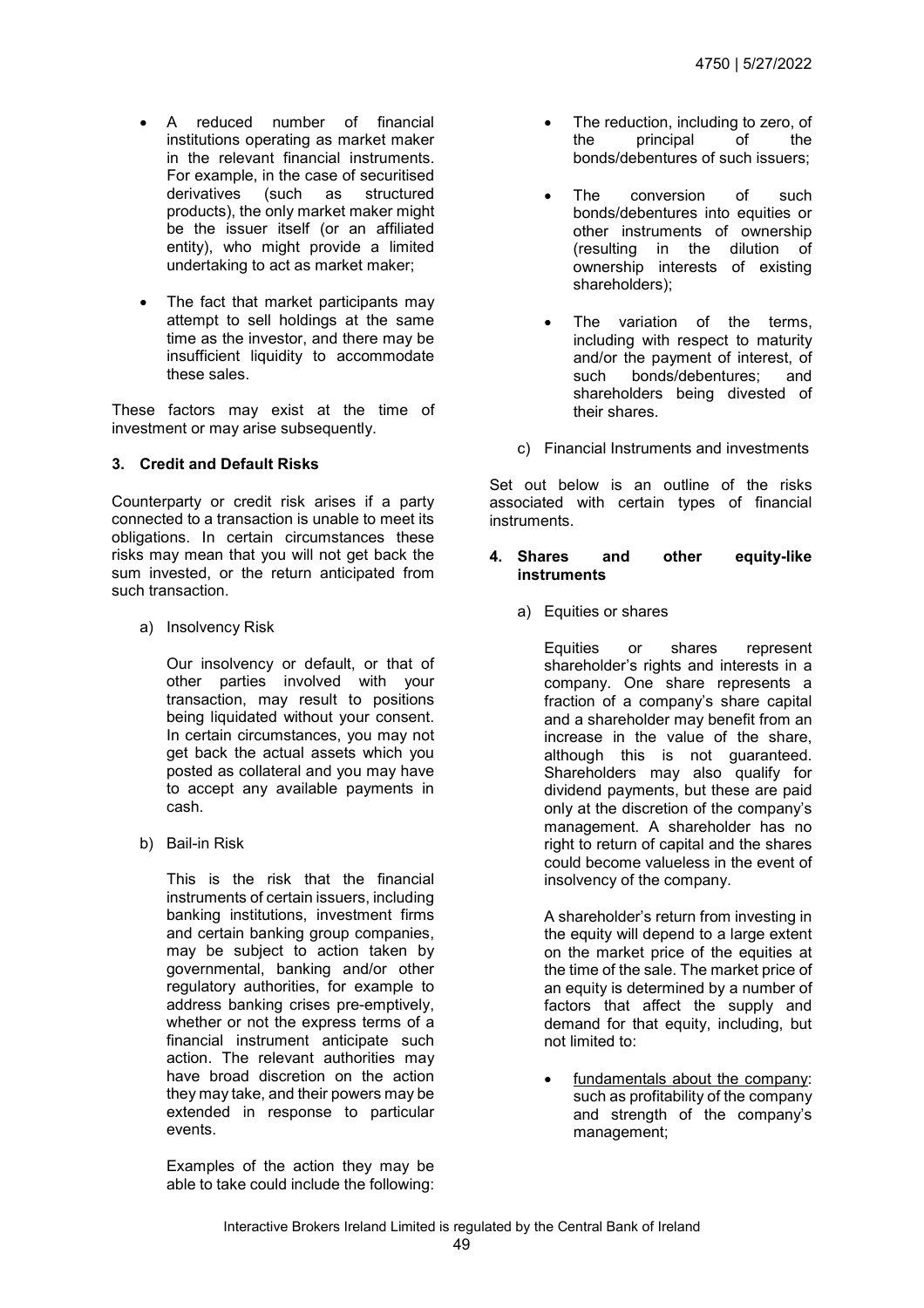- domestic and international factors: such as the exposure of the company to international events or market factors;
- sector specific factors: such as the economic cycle of a specific industry and changes in the prices of commodities or in consumers' demands.

Shares in smaller companies may carry an extra risk of losing money as there can be a big difference between the buying price and the selling price of these securities. If shares in smaller<br>companies have to be sold companies have to be sold immediately, you may get back much less than you paid for them. The price may change quickly, and it may go down as well as up.

Shares are generally a fairly volatile asset class – their value tends to fluctuate more than other financial instruments such as bonds. Holding shares is high risk – if you put your money into one company and that company becomes insolvent then you will probably lose most, if not all, of your money.

b) Penny shares

There is an extra risk of losing money when shares are bought in some smaller companies or in companies of which the shares are traded at very low prices compared to their nominal value, such as "penny shares". There may be a (relatively) big difference between the buying price and the selling price of these shares. If they have to be sold immediately, you may get back much less than you paid for them.

### **5. Warrants**

A warrant is a time-limited right to subscribe for shares, debentures, loan stock or government securities, and is exercisable against the original issuer of the securities. A relatively small movement in the price of the underlying security results in a disproportionately large movement, unfavourable or favourable, in the price of the warrant. The prices of warrants can therefore be volatile. It is essential for anyone who is considering purchasing warrants to understand that the right to subscribe which a warrant confers is invariably limited in time with

the consequence that if the investor fails to exercise his right within the predetermined time-scale then the investment becomes worthless. You should not buy a warrant unless you are prepared to sustain a total loss of the money you have invested plus any commission or other transaction charges. Some other instruments are also called warrants but are actually options (for example, a right to acquire securities which is exercisable against someone other than the original issuer of the securities, often called a "covered warrant").

### **6. Money-market instruments**

Money-market instruments are collective investment schemes which invest money in cash or cash equivalents, such as short term loans to the government that pay a fixed rate of interest. The loan is for a period, generally no longer than six months, but occasionally up to one year, in which the lender takes a deposit from the money markets in order to lend (or advance) it to the borrower. Unlike in an overdraft, the borrower must specify the exact amount and the period for which he wishes to borrow.

### **7. Fixed interest or bonds**

Fixed interest, bonds or debt securities are payment obligation of a party, usually referred to as the issuer. Bonds have a nominal value, which is the amount that, subject to Credit and Default Risk, will be return to the bondholder when the securities mature at the end of the investment period. The nominal value of a bond is distinct from its price or market value. Bonds can be bought or sold in the market (like shares) and their price can vary from day to day. A rise or fall in the market price of a bond does not affect, subject to Credit and Default Risk, what you would get back if you hold the bond until it matures.

While the price of a bond is subject to market's fluctuations, when close to maturity the market price tends to reflect the bond's nominal value. The factors which are likely to have a major impact on the value of a bond are the perceived financial position of the issuer and changes to market interest rate expectations.

For some bonds there may be a restricted market and it may be more difficult to deal in them or obtain reliable information about their value (and it might be more difficult to establish a proper market in them for the purposes of making a subsequent sale).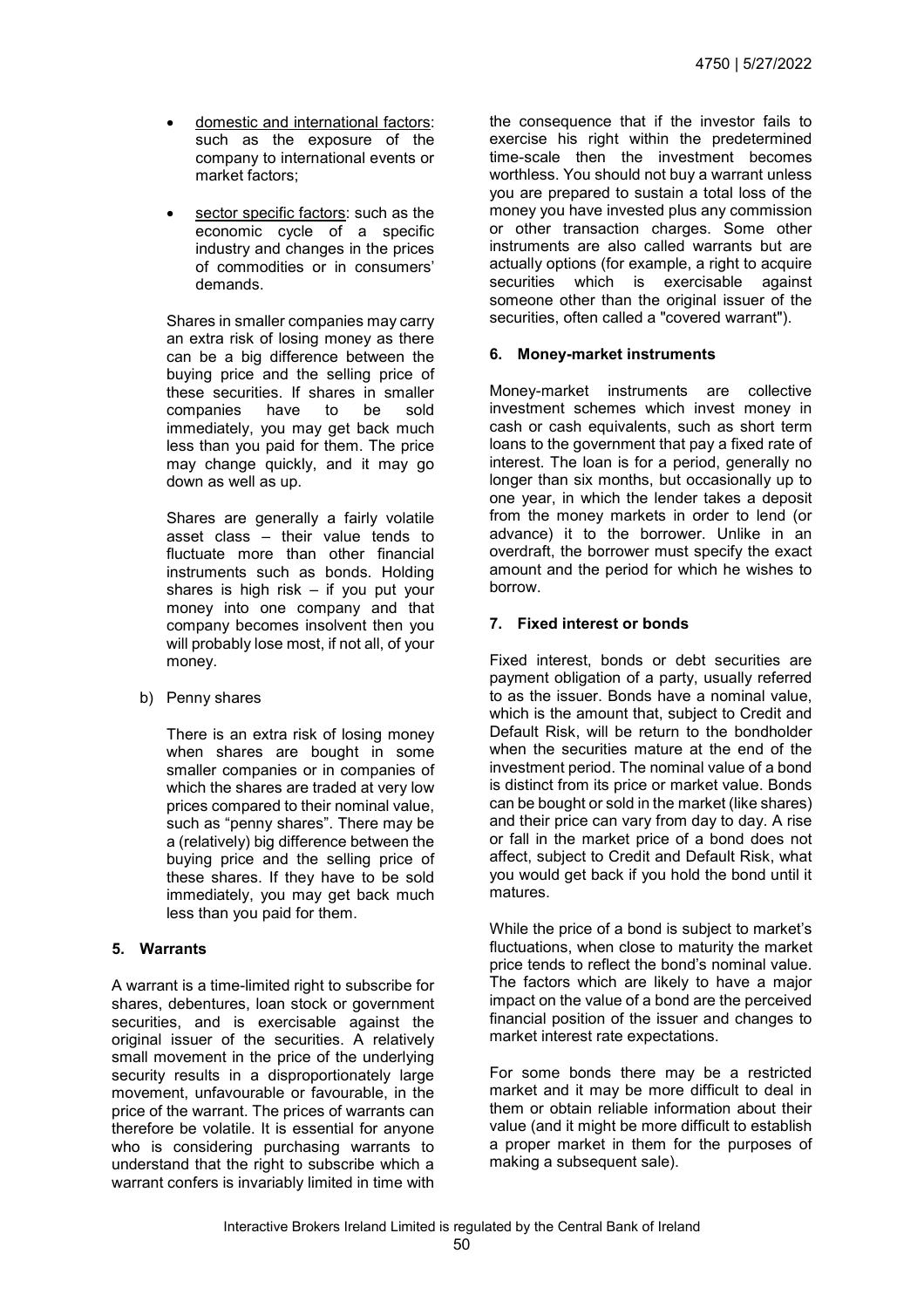The risk associated with investing in bonds include, but are not limited to:

- Interest Rate Risk;
- Inflation Risk;
- Credit and Default Risk.

If an issuer is in financial difficulty, there is an increased risk that they may default on their repayment obligations. In this event, little or no capital may be recovered, and any amounts repaid may take a significant amount of time to obtain.

### **8. Commodities**

Commodity based investments, whether made by investing directly in physical commodities, for example gold, or by investing in companies whose business is substantially concerned with commodities or through commodity linked products, may be impacted by a variety of political. economic. environmental and political, economic, environmental and seasonal factors. These relate to real world issues that impact either on demand or on the available supply of the commodity in question. Other factors that can materially affect the price of commodities include regulatory changes, and movement in interest rates and exchange rates. Their value can fall as well as rise, and in some cases an investment in commodity linked products might result in the delivery of the underlying.

### **9. Mutual Funds**

A mutual fund is a scheme under which assets are held on a pooled basis on behalf of a number of investors. It may be structured in a number of ways, for example, in the form of a company, partnership or trust. The level of risk of investing in a mutual fund depends on the underlying investments in which the scheme is invested and how well diversified it is. Investments may typically include bonds and exchange traded equities but depending on the type of scheme may include derivatives, real estates or riskier assets. There are risks relating to the assets held by the scheme and investors should check and understand the type of assets included in the pool and the scheme's investment strategy.

### **10. Exchange Traded Funds (ETFs) and Exchange Traded Products (ETPs)**

ETFs and ETPs are investment funds and other securities that are traded like shares and which invest in a diversified pool of assets such as shares, bonds or commodities. In general, they track the performance of a benchmark or financial index and the value of the investment will fluctuate accordingly. Some ETFs and ETPs employ complex techniques or hold riskier assets to achieve their objectives, for more details please review carefully the "*Risk Disclosure For Trading Leveraged, Inverse And Volatility-Based Exchange Traded Products*".

### **11. Structured products**

Structured products are the generic name for products which provide economic exposure to a wide range of underlying asset classes. The level of income and/or capital growth derived from a structured product is usually linked to the performance of the relevant underlying assets. Structured products are generally issued by financial instructions and therefore the products are subject to the credit risk of the issuer. If the issuer is unable to repay sums due under the terms of the product, this may affect the returns under the structured product and result in a total loss of the initial investment. Before you make a decision to invest in a structured product you should review the "*Risk Disclosure Statement for Trading Structured Products (including warrants) with Interactive Brokers*".

### **12. Derivatives, including futures, options and contracts for differences**

a) Derivatives generally

Derivatives are financial instruments whose prices are derived from an<br>underlying asset. Examples of underlying asset. Examples of derivatives include futures, options and Contracts for Differences. Transactions in derivative instruments involve a higher risk than a direct investment in the underlying asset. As the derivatives' value is dependent on the future value of underlying assets, a movement in the value of the underlying assets may result in an amplified change in the value of the derivative.

b) Futures

Transactions in futures involve the obligation to make, or to take, delivery of the underlying asset of the contract at a future date, or in some cases to settle the position with cash. They carry a high degree of risk. The "gearing" or "leverage" often obtainable in futures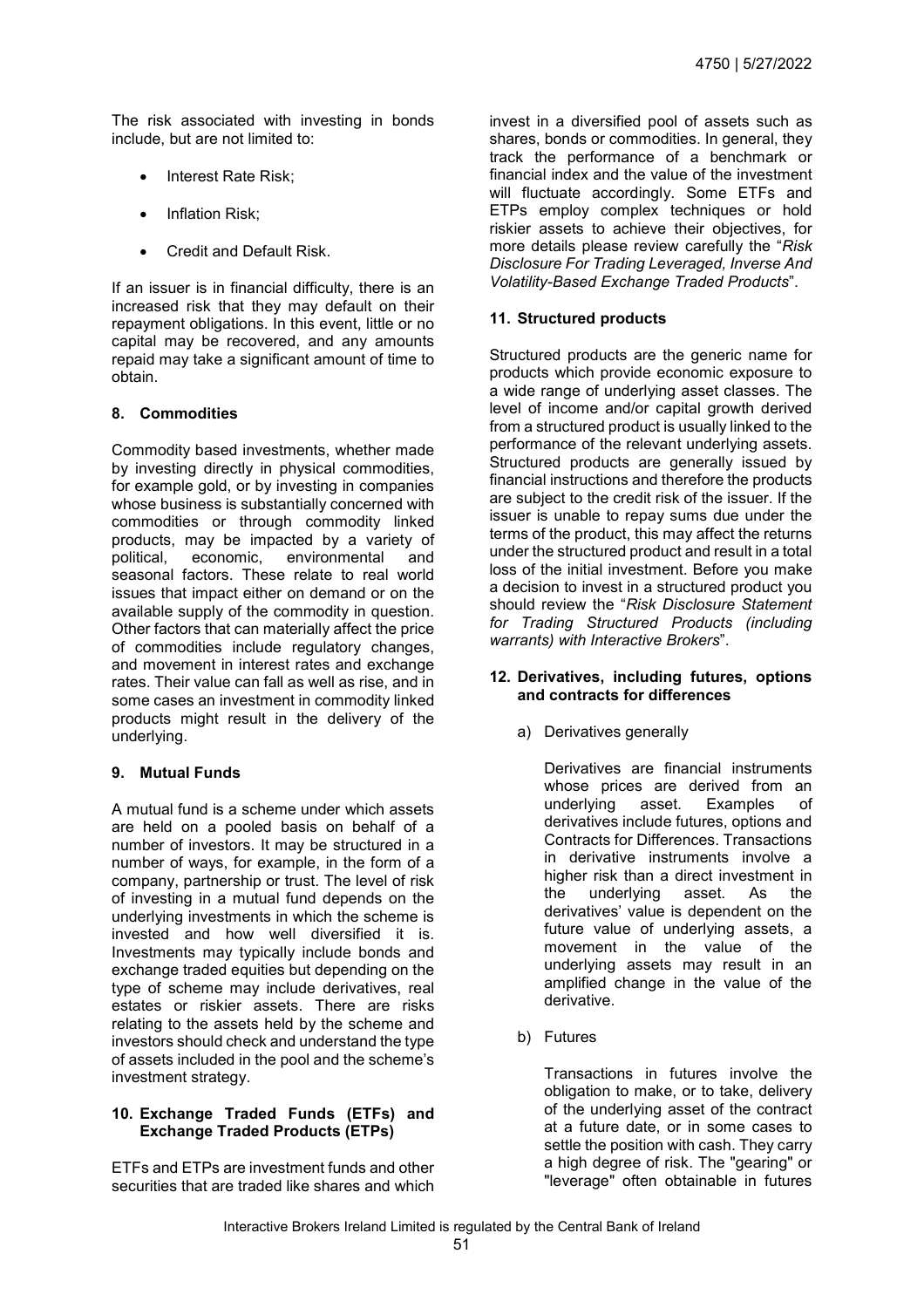trading means that a small deposit or down payment can lead to large losses as well as gains. It also means that a relatively small movement can lead to a proportionately much larger movement in the value of your investment, and this can work against you as well as for you. Futures transactions have a contingent liability, and you should be aware of the implications of this, in particular the margining requirements.

c) Options

There are many different types of options with different characteristics subject to the following condition. Buying options: Buying options involves less risk than selling options because, if the price of the underlying asset moves against you, you can simply allow the option to lapse. The maximum loss is limited to the premium, plus any commission or other transaction charges. However, if you buy a call option on a futures contract and you later exercise the option, you will acquire the futures. This will expose you to the risks described under<br>"futures" and "contingent liability "contingent liability investment transactions."

Writing options: If you write an option, the risk involved is considerably greater than buying options. You may be liable for margin to maintain your position and a loss may be sustained well in excess of the premium received. By writing an option, you accept a legal obligation to purchase or sell the underlying asset if the option is exercised against you, however far the market price has moved away from the exercise price. If you already own the underlying asset which you have contracted to sell (when the options will be known as "covered call options") the risk is reduced. If you do not own the underlying asset ("uncovered call options") the risk can be unlimited. Only experienced persons should contemplate writing uncovered options, and then only after securing full details of the applicable conditions and potential risk exposure.

Traditional options: Certain London Stock Exchange member firms under special exchange rules write a particular type of option called a

"traditional option." These may involve greater risk than other options. Twoway prices are not usually quoted and there is no exchange market on which to close out an open position or to effect an equal and opposite transaction to reverse an open position. It may be difficult to assess its value or for the seller of such an option to manage his exposure to risk.

Certain options markets operate on a margined basis, under which buyers do not pay the full premium on their option at the time they purchase it. In this situation you may subsequently be called upon to pay margin on the option up to the level of your premium. If you fail to do so as required, your position may be closed or liquidated in the same way as a futures position.

d) Contracts for Differences

Futures and options contracts can also be referred to as contracts for differences. These can be options and futures on an index, as well as currency and interest rate swaps. However, unlike other futures and options, these contracts can only be settled in cash. Investing in a contract for differences carries the same risks as investing in a future or an option. Transactions in contracts for differences may also have a contingent liability.

### **13. Risks relevant to certain types of transactions and arrangements**

a) Off-Exchange transactions

Transactions that are conducted offexchange ("OTC Transactions") may involve greater risk than dealing in exchange traded instruments because there is no exchange market through which to liquidate your position, or to assess the value of the instruments or the exposure to the risk.

OTC Transactions carry a higher settlement risk.

Settlement risk is the risk that the counterparty does not deliver the security (or equivalent assets) as required under the agreed terms. This results in one party to the transaction not receiving the securities or assets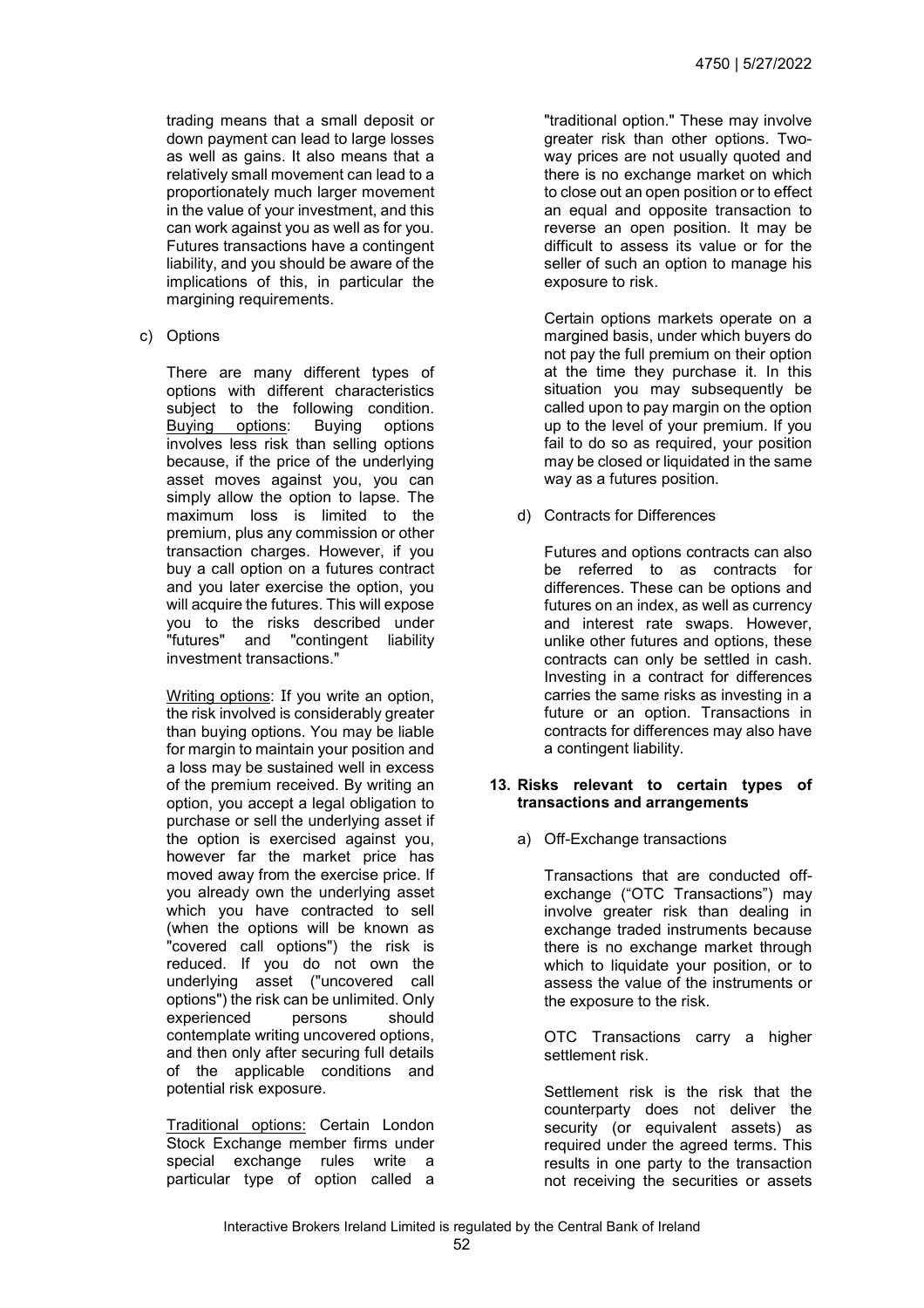they are entitled to. This risk increases where it is not possible to exercise netting where the amounts delivered by each party will partially or completely cancel each other out.

Liquidity Risk as described above is higher in OTC Transactions. There is no exchange market through which to liquidate your position, or to assess the value of the OTC Transaction or the exposure to risk. Bid and offer prices need not be quoted, and even where they are, they will be established by dealers in these instruments and consequently it may be difficult to establish what is a fair price.

b) Off-exchange transactions in derivatives

It may not always be apparent whether or not a particular derivative is arranged on exchange or in an off-exchange derivative transaction. While some offexchange markets are highly liquid, transactions in off-exchange or "nontransferable" derivatives may involve greater risk than investing in onexchange derivatives because there is no exchange market on which to close out an open position. It may be impossible to liquidate an existing position, to assess the value of the position arising from an off-exchange transaction or to assess the exposure to risk. Bid prices and offer prices need not be quoted, and, even where they are, they will be established by dealers in these instruments and consequently it may be difficult to establish what is a fair price.

c) Foreign markets

Foreign markets will involve different risks from the EU markets. In some cases, the risks will be greater. The potential for profit or loss from transactions on foreign markets or in foreign denominated contracts will be affected by fluctuations in foreign exchange rates.

d) Commissions

Before you begin to trade, you should obtain details of all commissions and other charges for which you will be liable. If any charges are not expressed in money terms (but, for example, as a percentage of contract value), you should obtain a clear and written explanation, including appropriate examples, to establish what such charges are likely to mean in specific money terms. In the case of futures, when commission is charged as a percentage, it will normally be as a percentage of the total contract value, and not simply as a percentage of your initial payment.

e) Collateral

If you deposit collateral as security with us, the way in which it will be treated will vary according to the type of transaction and where it is traded. There could be significant differences in the treatment of your collateral, depending on whether you are trading on a recognised or designated investment exchange, with the rules of that exchange (and the associated clearing house) applying or trading offexchange. Deposited collateral may lose its identity as your property once dealings on your behalf are undertaken. Even if your dealings should ultimately prove profitable, you may not get back the same assets which you deposited and may have to accept payment in cash.

f) Contingent liability investment transactions.

Contingent liability investment transactions, which are margined, require you to make a series of payments against the purchase price, instead of paying the whole purchase price immediately. If you trade in futures contracts for differences or sell options, you may sustain a total loss of the margin you deposit with us to establish or maintain a position. If the market moves against you, you may be called upon to pay substantial additional margin at short notice to maintain the position. If you fail to do so within the time required, your position may be liquidated at a loss and you will be responsible for the resulting deficit. Even if a transaction is not margined, it may still carry an obligation to make further payments in certain circumstances over and above any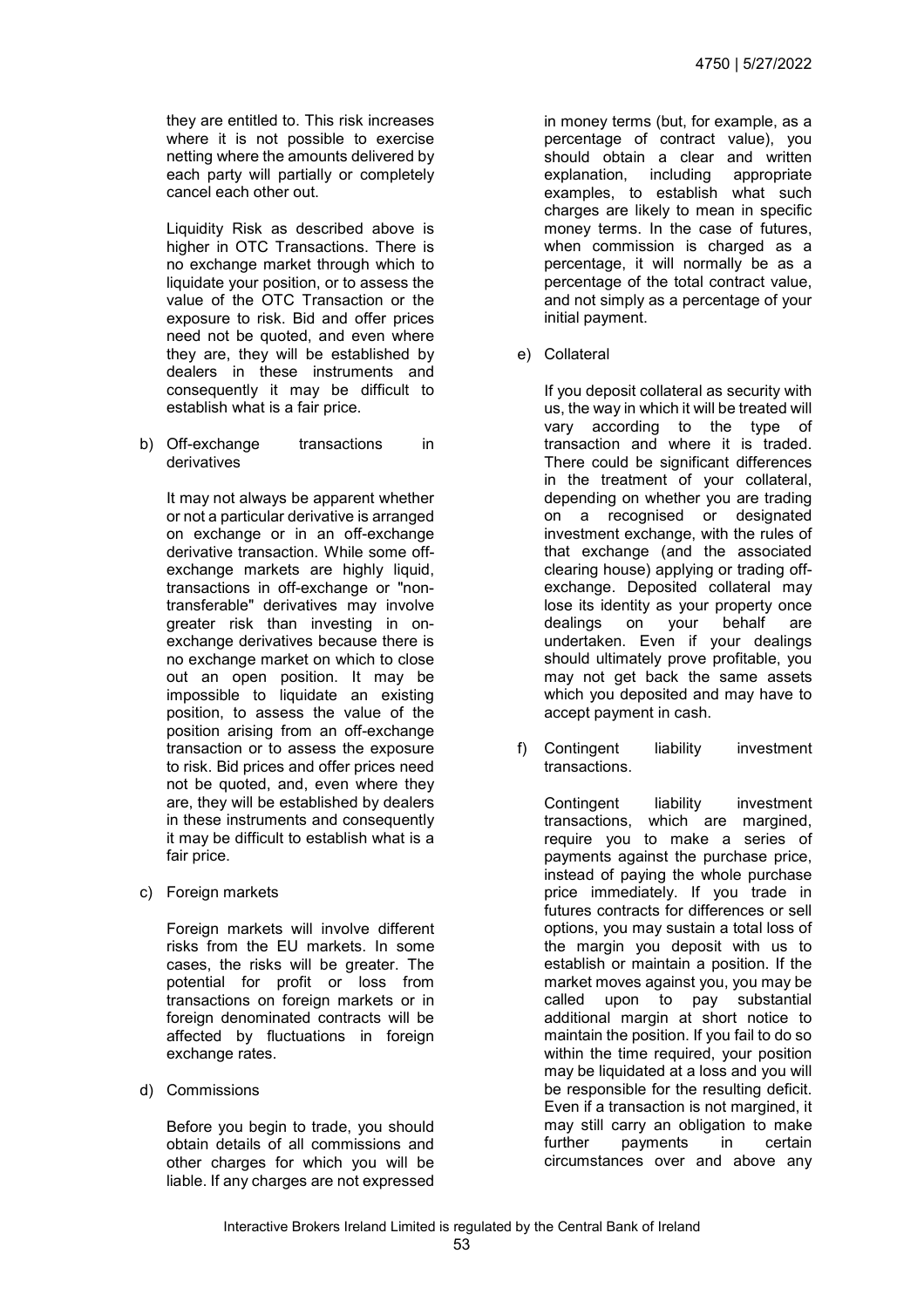amount paid when you entered the contract.

g) Gearing or leverage

Gearing or leverage is a strategy, with a view to enhancing the return from, or the value of, an investment involving the following:

- (i) borrowing money;
- (ii) investing in one or more instruments, such as warrants or derivatives, for which a relatively small movement in the value or price of the underlying rights or assets results in a larger movement in the value or price of the instrument;
- (iii) structuring the rights of holders of an investment so that a relatively small movement in the price or value of the underlying rights or assets, results in a larger movement in the price or value of the investment; and
- (iv) you may lose more than you had initially invested.

You should be aware that the strategy used or proposed for the gearing may result in:

- movements in the price of the investment being more volatile than the movements in the price of underlying rights or assets;
- the investment being subject to sudden and large falls in value; and
- you are getting back nothing at all if there is a sufficiently large fall in value in the investment.
- h) Suspensions of trading

Under certain trading conditions it may be difficult or impossible to liquidate a position. This may occur, for example, at times of rapid price movement if the price rises or falls in one trading session to such an extent that under the rule of the relevant exchange trading is suspended or restricted. Placing a stop-loss order will not necessarily limit your losses to the intended amounts, because market conditions may make it impossible to execute such an order at the stipulated price.

i) Clearing house protections

On many exchanges, the performance of a transaction by us (or third party with whom we are dealing on your behalf) is "guaranteed" by the exchange or clearing house. However, guarantee is unlikely in most circumstances to cover you, the customer, and may not protect you if us or another party defaults on its obligations to you. On request, we will explain any protection provided to you under the clearing guarantee applicable to any on-exchange derivatives in which you are dealing. There is no clearing house for traditional options, nor normally for offexchange instruments which are not traded under the rules of a recognized or designated investment exchange.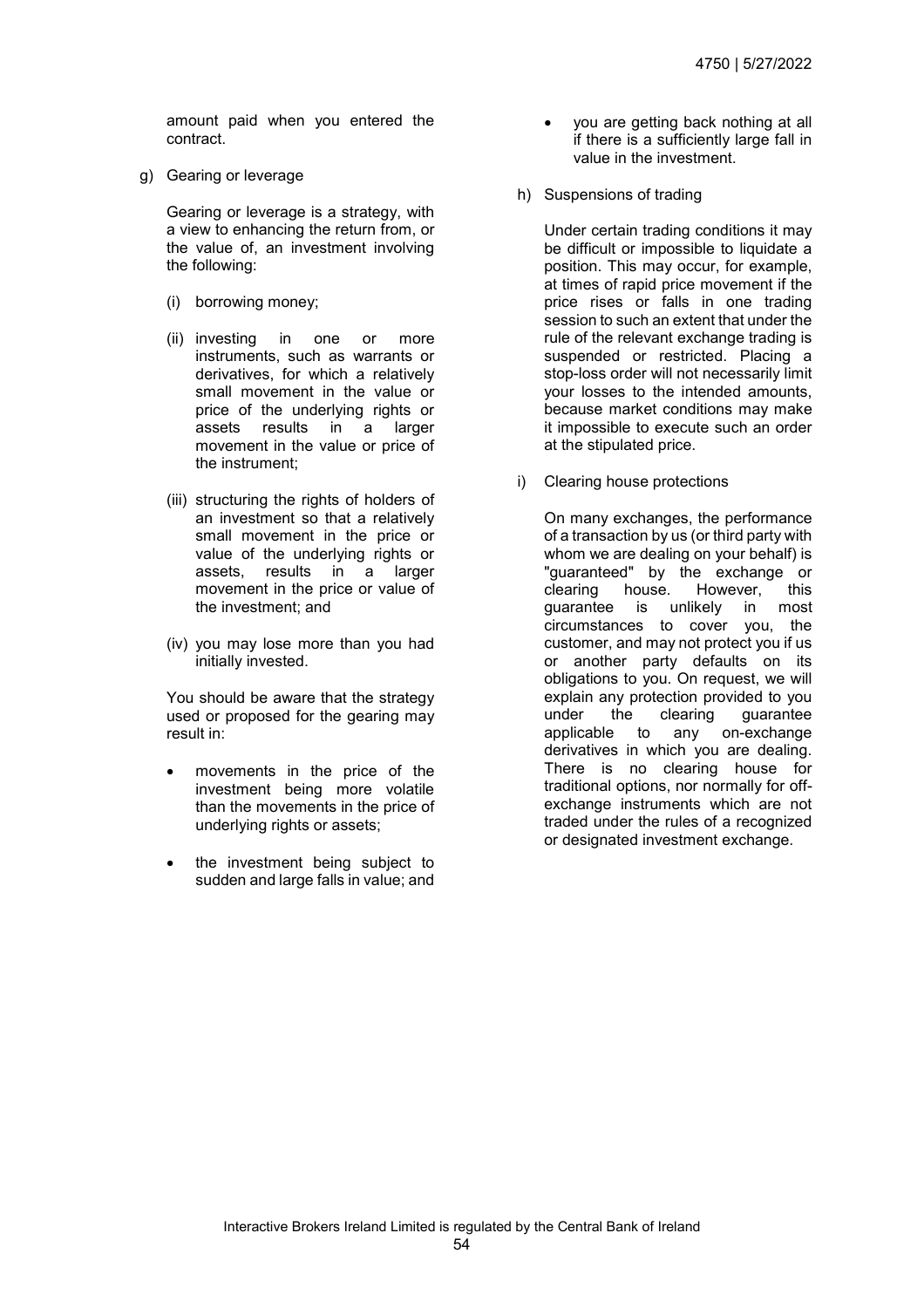### **APPENDIX 3**

# <span id="page-56-0"></span>**Information Statement in Accordance with Article 15 of the Securities Financing Transactions Regulation**

THIS INFORMATION STATEMENT APPLIES IF YOU HAVE ENTERED INTO, OR MAY IN FUTURE ENTER INTO A COLLATERAL ARRANGEMENT DURING THE COURSE OF YOUR RELATIONSHIP WITH US.

This Information Statement is provided for information purposes only and does not amend or supersede the express terms of any<br>Transaction. Agreement. Collateral Agreement, Arrangement or any rights or obligations you may have under applicable law, create any rights or obligations, or otherwise affect your or our liabilities and obligations.

This Information Statement is not intended to be, and should not be relied upon as, legal, financial, tax, accounting or other advice.

### **1. INTRODUCTION**

- a) You have received this Information Statement because you have entered into or may hereafter enter into one or more security collateral arrangements containing a right of use or, where specifically relevant to you, if you are a Professional Client, title transfer collateral arrangements ("**Collateral Arrangements**") with us.
- b) This Information Statement has been prepared to comply with Article 15 of the Securities Financing Transactions Regulation by informing you of the general risks and the consequences that may be involved in consenting to a right of use of collateral provided under a security collateral arrangement or, where specifically relevant to you, if you are a Professional Client, a title transfer collateral arrangement with respect to money or non-cash assets belonging to you ("**Re-use Risks and Consequences**"). This Information Statement relates only to Re-use Risks and Consequences and does not address any other risks or consequences that may arise as a result of your particular circumstances or as a result of the terms of a particular Transaction.

### **2. RE-USE RISKS AND CONSEQUENCES**

- a) If we exercise a right of use in relation to cash or non-cash assets that you have provided to us by way of collateral under a security collateral arrangement ("**Relevant Assets**"), we draw your attention to the following Re-use Risks and Consequences:
- b) your rights, including any proprietary rights that you may have had, in those Relevant Assets will be replaced by an unsecured contractual claim for delivery of equivalent cash or non-cash assets subject to the terms of the relevant Collateral Arrangement;
- c) those Relevant Assets will not be held by us in accordance with client money or client asset rules, and, if they had benefited from any client money or client asset protection rights, those protection rights will not apply (for example, the Relevant Assets will not be segregated from our assets);
- d) in the event of our insolvency or default under the relevant Transaction or Agreement your claim against us for delivery of equivalent cash or non-cash assets will not be secured and will be subject to the terms of the relevant Collateral Arrangement and applicable law and, accordingly, you may not receive such equivalent cash or noncash assets or recover the full value of the Relevant Assets (although your exposure may be reduced to the extent that you have liabilities to us which can be set off or netted against or discharged by reference to our obligation to deliver equivalent cash or non-cash assets to you);
- e) in the event that a resolution authority exercises its powers under any relevant resolution regime in relation to us, any rights you may have to take any action against us, such as to terminate our Agreement, may be subject to a stay by the relevant resolution authority and: i) your claim for delivery of equivalent cash or non-cash assets may be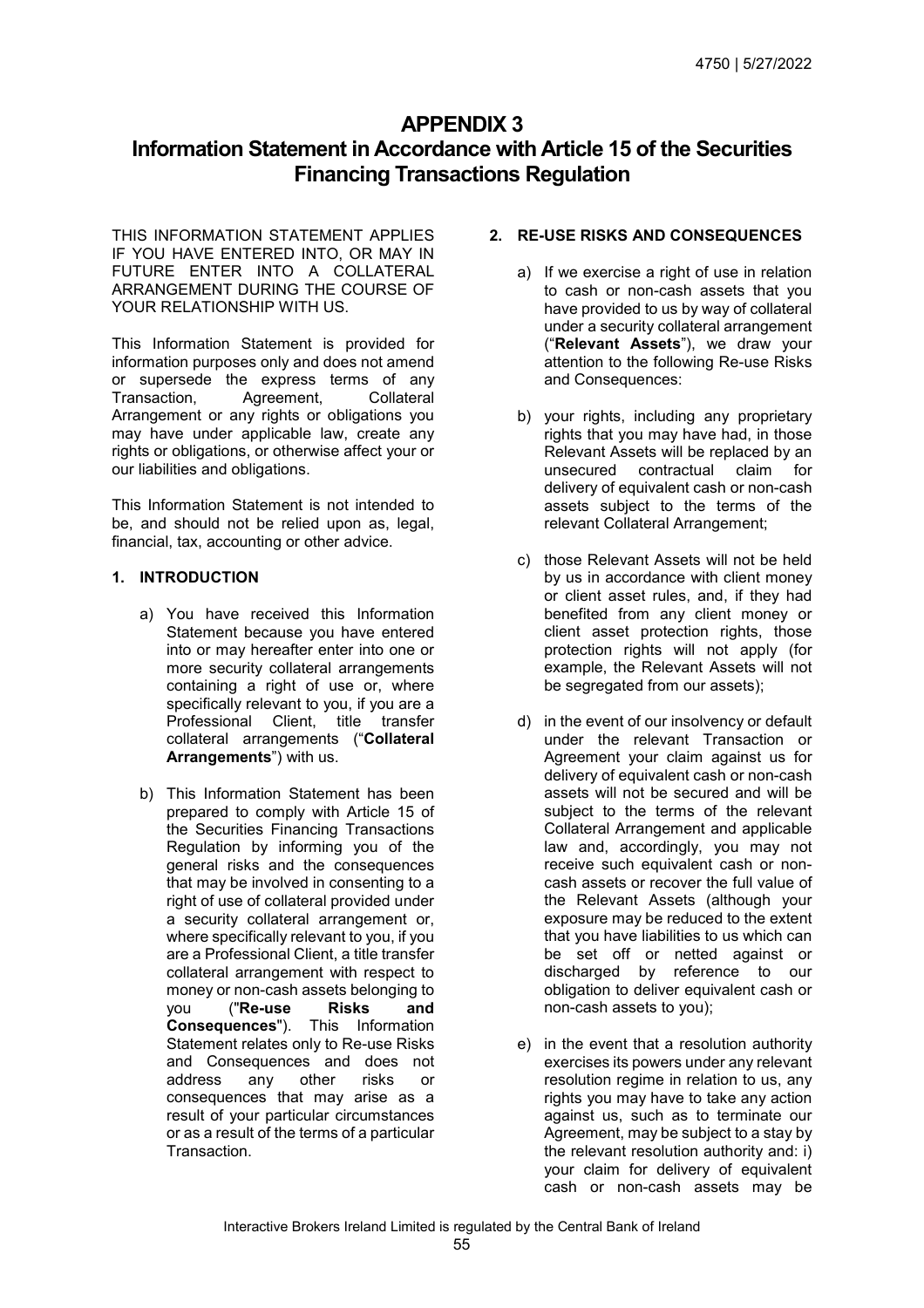reduced (in part or in full) or converted into equity; or ii) a transfer of assets or liabilities may result in your claim on us, or our claim on you, being transferred to different entities, although you may be protected to the extent that the exercise of resolution powers is restricted by the availability of set-off or netting rights;

- f) as a result of your ceasing to have a proprietary interest in those Relevant Assets you will not be entitled to exercise any voting, consent or similar rights attached to the Relevant Assets, and even if we have agreed to exercise voting, consent or similar rights attached to any equivalent assets in accordance with your instructions or the relevant Collateral Arrangement entitles you to notify us that the equivalent assets to be delivered by us to you should reflect your instructions with respect to the subject matter of such vote, consent or exercise of rights, in the event that we do not hold and are not able to readily obtain equivalent assets, we may not be able to comply (subject to any other solution that may have been agreed between the parties);
- g) in the event that we are not able to readily obtain equivalent assets to deliver to you at the time required: you may be unable to fulfil your settlement obligations under a hedging or other Transaction you have entered into in relation to those Relevant Assets; a counterparty, exchange or other person may exercise a right to buy-in the Relevant Assets; and you may be unable to exercise rights or take other action in relation to those Relevant Assets;
- h) subject to any express agreement between you and us, we will have no obligation to inform you of any corporate events or actions in relation to those Relevant Assets;
- i) you will not be entitled to receive any dividends, coupon or other payments, interests or rights (including securities or property accruing or offered at any time) payable in relation to those Relevant Assets, although the express written terms of the relevant Collateral Arrangement may provide for you to

receive or be credited with a payment by reference to such dividend, coupon or other payment (a "**manufactured payment**");

- j) a title transfer collateral arrangement or our exercise of a right of use under a security collateral arrangement in respect of any Relevant Assets and the delivery by us to you of equivalent<br>assets may give rise to tax assets may give rise to tax consequences that differ from the tax<br>consequences that would have consequences otherwise applied in relation to the holding by you or by us for your account of those Relevant Assets;
- k) where you receive or are credited with a manufactured payment, your tax treatment may differ from your tax treatment in respect of the original dividend, coupon or other payment in relation to those Relevant Assets.
- **3. Where we provide you with clearing services (whether directly as a clearing member or otherwise), we draw your attention to the following additional Reuse Risks and Consequences:** 
	- (i) if we are declared to be in default by a CCP, the CCP may, pursuant to applicable law, try to transfer ("**port**") your Transactions and cash or non-cash assets to another clearing member or, if this cannot be achieved, the CCP may terminate your Transactions;
	- (ii) in the event that other parties in the clearing structure default (including (but not limited to) a CCP, a custodian, a settlement agent or any clearing broker that we may instruct) you may not receive all of your cash or non-cash assets back and your rights may differ depending on the law of the country in which the relevant party is incorporated (which may not necessarily be Irish law) and the specific protections that such party has put in place;
	- (iii) in some cases a CCP may benefit from legislation which protects actions it may take under its default rules in relation to a defaulting clearing member (e.g., to port transactions and related assets)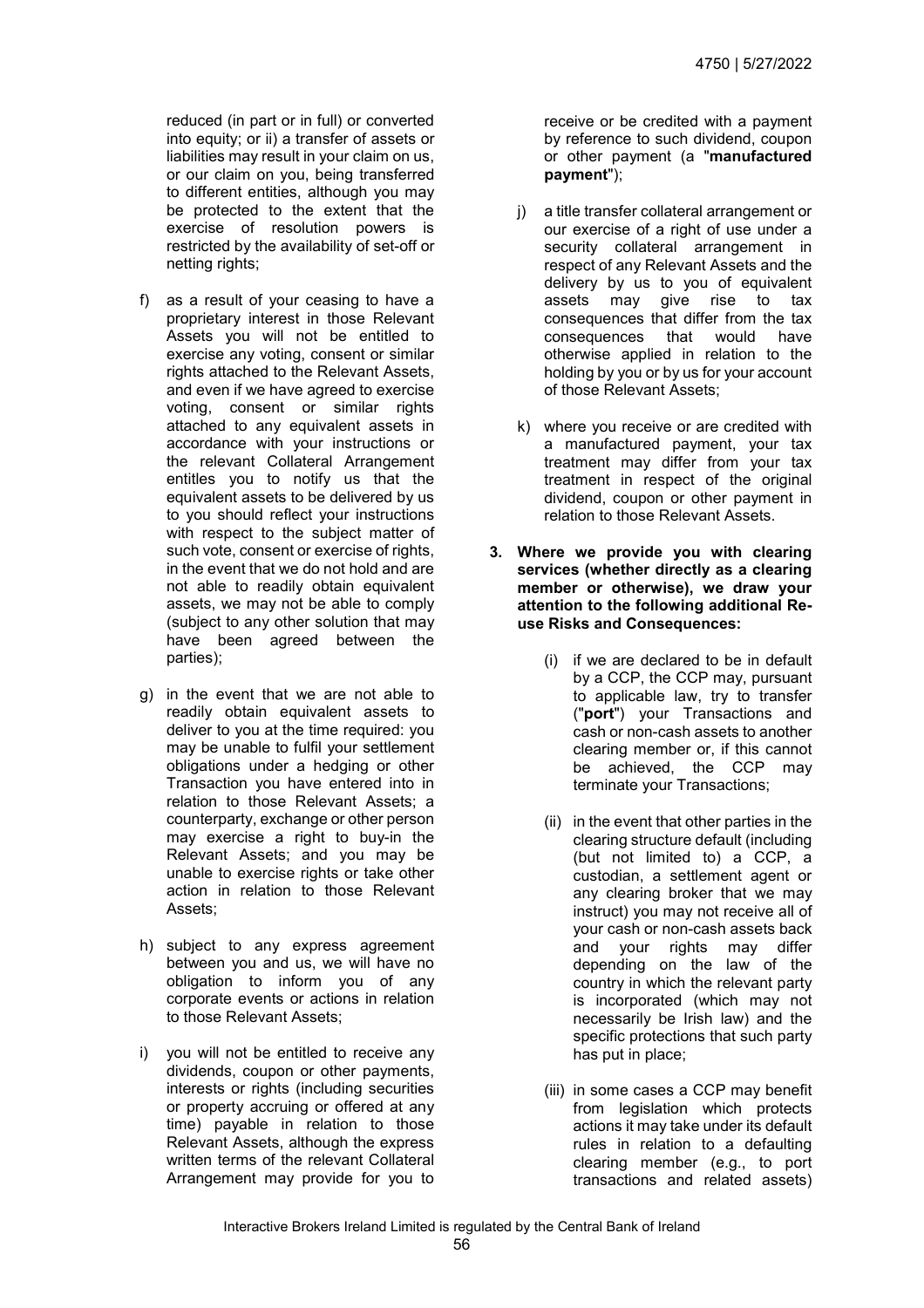from being challenged under relevant insolvency law.

### **4. DEFINITIONS**

The following definitions are applicable to this Information Statement:

**"Agreement"** means any agreement between you and us pursuant to which a Collateral Arrangement arises or may arise.

**"Collateral Arrangement"** means a (a) title transfer collateral arrangement or (b) security collateral arrangement.

**"CCP"** means an entity authorised by the relevant regulatory authority to act as a central counterparty or clearing house.

**"right of use"** means any right we have to use, in our own name and on our own account or the account of another counterparty, cash or noncash assets received by us by way of collateral under a security collateral arrangement between you and us.

**"security financial collateral arrangement"**  means an arrangement under which a collateral provider provides financial collateral by way of security in favour of, or to, a collateral taker, and where the full ownership of the financial collateral remains with the collateral provider when the security right is established and where the arrangement contains a right of use in favour of the collateral taker.

**"title transfer collateral arrangement"** means any arrangement under which a collateral provider transfers full ownership of financial collateral (cash or non-cash assets) to a collateral taker for the purpose of securing or otherwise covering the performance of relevant financial obligations.

**"Professional Client"** means a client categorised as Professional Client under the MiFID Regulations.

**"Securities Financing Transactions Regulation"** means Regulation (EU) 2015/2365 of the European Parliament and of the Council of 25 November 2015 on<br>transparency of securities financing transparency of securities transactions and of reuse and amending Regulation (EU) No 648/2012 (as amended from time to time).

**"Transaction"** means a transaction entered into, executed or agreed between you and us under which you agree to provide financial instruments as collateral, either under a security collateral arrangement or under a title transfer collateral arrangement.

**"we"**, **"our"**, **"ours"** and **"us"** refer to the provider of this Information Statement that may<br>conduct Transactions, or enter into Transactions, Agreements, with you (or, where we are acting on behalf of another person, including where that person is an affiliate, that person).

**"you"**, **"your"** and **"yours"** refer to each of the persons to which this Information Statement is delivered or addressed in connection with entering into, continuing, executing or agreeing upon the terms of transactions or Agreements with us (or, where you are acting on behalf of other persons, each of those persons).